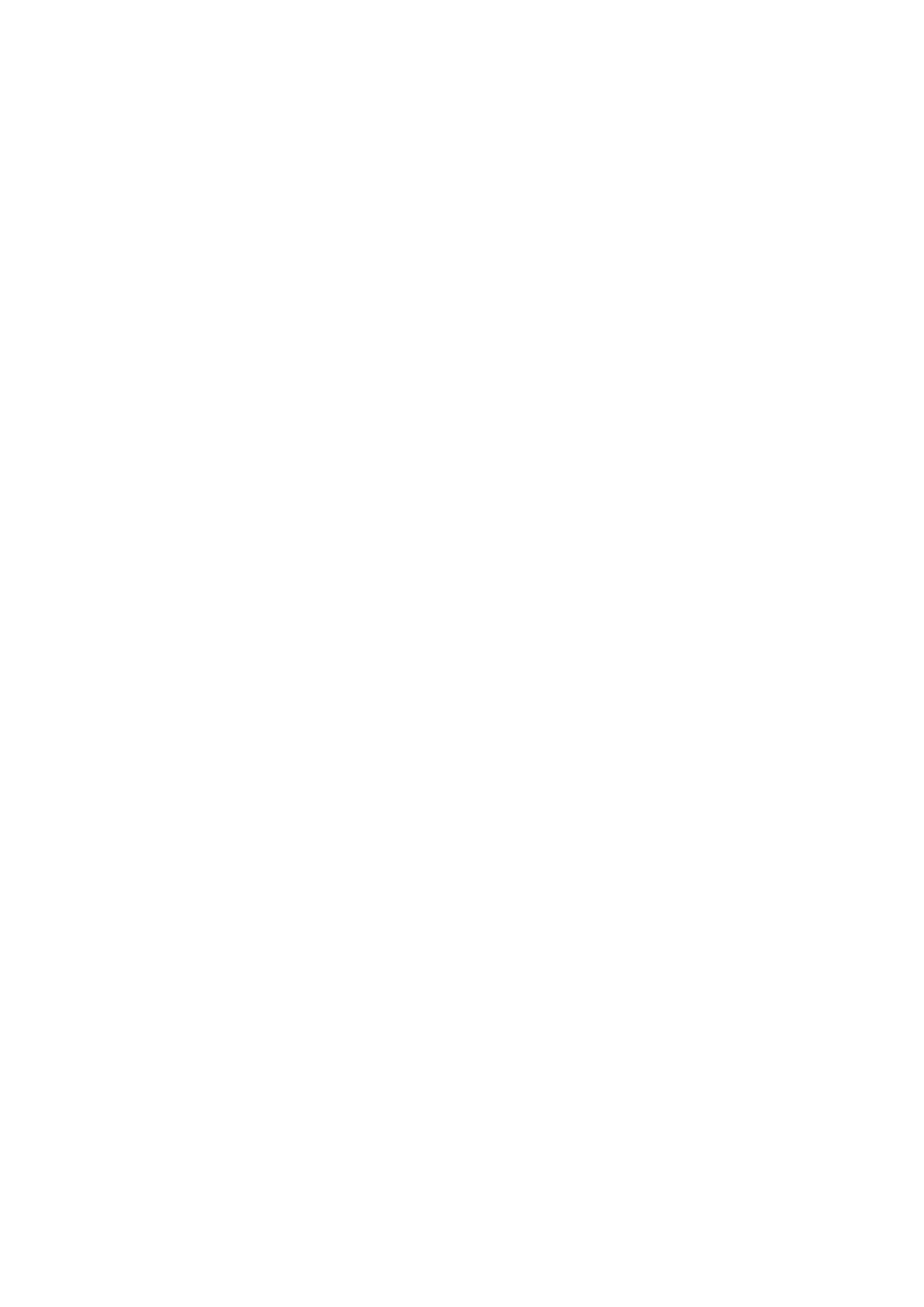

Institut national de la statistique et des études économiques

# G2020/08

# **The persistence of subjective well-being: permanent happiness, transitory misery?**

LIONEL WILNER[\\*](#page-2-0)

Septembre 2020

Département des Études Économiques – Timbre G201 88, avenue Verdier – CS 70 058 – 92 541 MONTROUGE CEDEX – France Tél. : 33 (1) 87 69 59 54 – E-mail : [d3e-dg@insee.fr](mailto:d3e-dg@insee.fr) – Site Web Insee : [http://www.insee.fr](http://www.insee.fr/)

*Ces documents de travail ne reflètent pas la position de l'Insee et n'engagent que leurs auteurs. Working papers do not reflect the position of INSEE but only their author's views.*

<span id="page-2-0"></span>Insee-Crest. Address: 88 avenue Verdier, 92120 Montrouge, France. Tel: (+33)187695917. Email: lionel.wilner@insee.fr.

\*

I am grateful to Thierry Magnac, Pierre Pora, Sébastien Roux and Claudia Senik for valuable comments, as well as to the audience of the Insee seminar and of the 11th French Econometrics Conference (Marseilles 2019). I thank Emmanuelle Crenner for providing me with an easy access to the SRCV data and Philipp Kaminsky for his kind guidance along the process for accessing to the GSOEP data.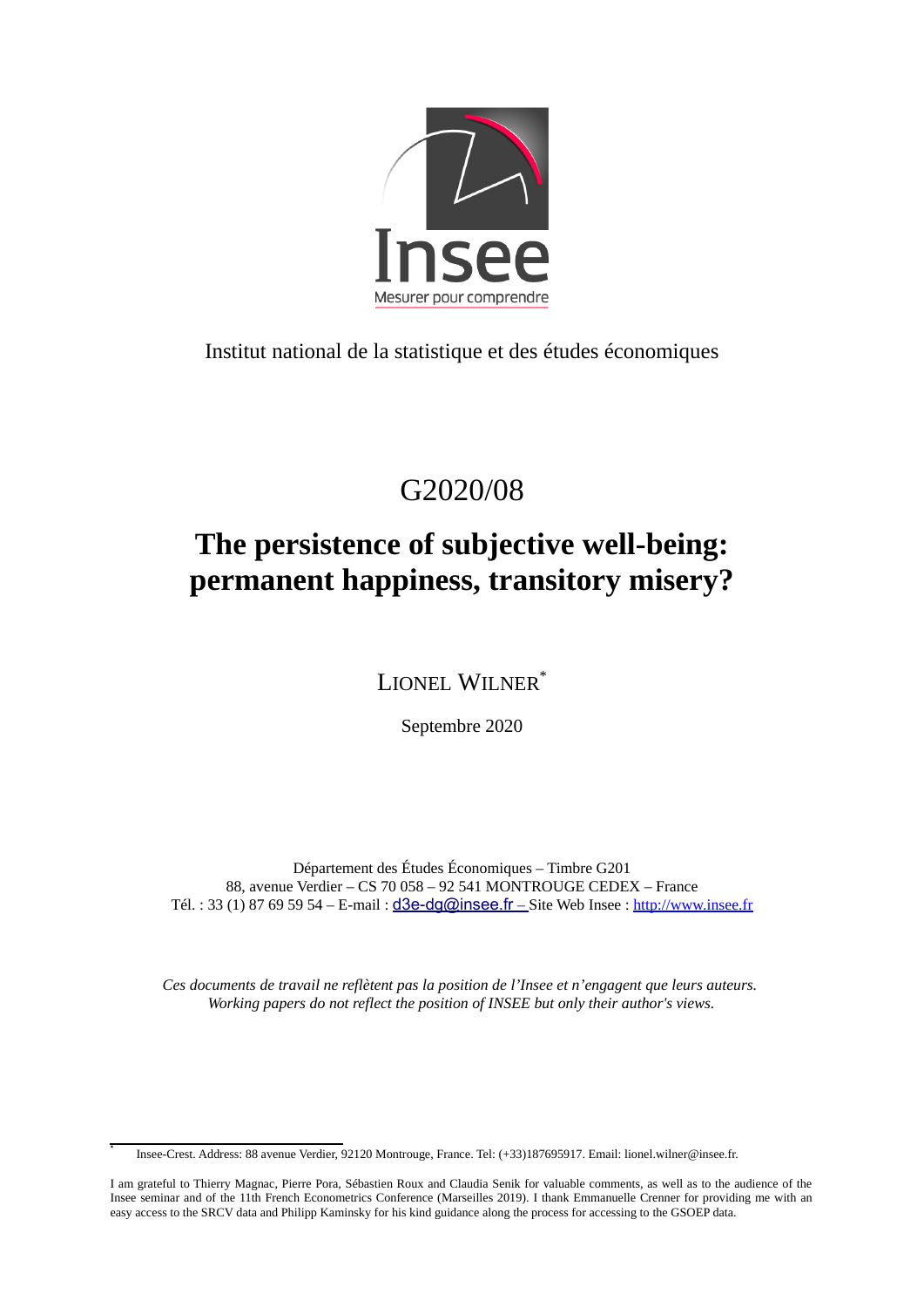#### **Persistance du bien-être subjectif : bonheur permanent, malheurs passagers ?**

#### **Résumé**

Ce travail s'attache à séparer les rôles respectifs de la dépendance d'état et de l'hétérogénéité inobservée dans l'évaluation du bien-être subjectif réalisée par les individus eux-mêmes. Il estime un modèle dynamique ordonné sur des données de panel, principalement à partir de sources françaises, mais en mobilisant également des sources allemandes, anglaises et australiennes. La satisfaction dans la vie renseignée par les individus est persistante au cours du temps, persistance omise, par définition, par des modèles statiques. Cette persistance est surtout hétérogène puisqu'elle concerne principalement le haut de la distribution de bien-être subjectif ; les insatisfactions déclarées semblent, au contraire, plus transitoires. Enfin, les conditions initiales jouent un rôle prépondérant en comparaison avec les déterminants usuels du bien-être subjectif, dépendance d'état incluse.

**Mots-clés :** Bonheur ; bien-être subjectif ; satisfaction dans la vie ; modèle dynamique ; dépendance d'état ; effets aléatoires corrélés ; conditions initiales.

#### **The persistence of subjective well-being: permanent happiness, transitory misery?**

#### **Abstract:**

This paper disentangles the roles played by state dependence and unobserved heterogeneity in self-assessed happiness. It estimates a dynamic nonlinear model of subjective well-being on longitudinal data, primarily from France, but also from Australia, Germany, and the UK. Life satisfaction is persistent over time, which static models ignore. This persistence is heterogeneous across individuals: it concerns mostly those already happy with their lives while, in contrast, unhappiness seems more transitory. The impact of initial conditions is large in comparison with usual determinants of happiness, or with state dependence.

**Keywords**: Happiness; subjective well-being; life satisfaction; dynamic model; state dependence; correlated random effects; initial conditions.

**Classification JEL :** I31.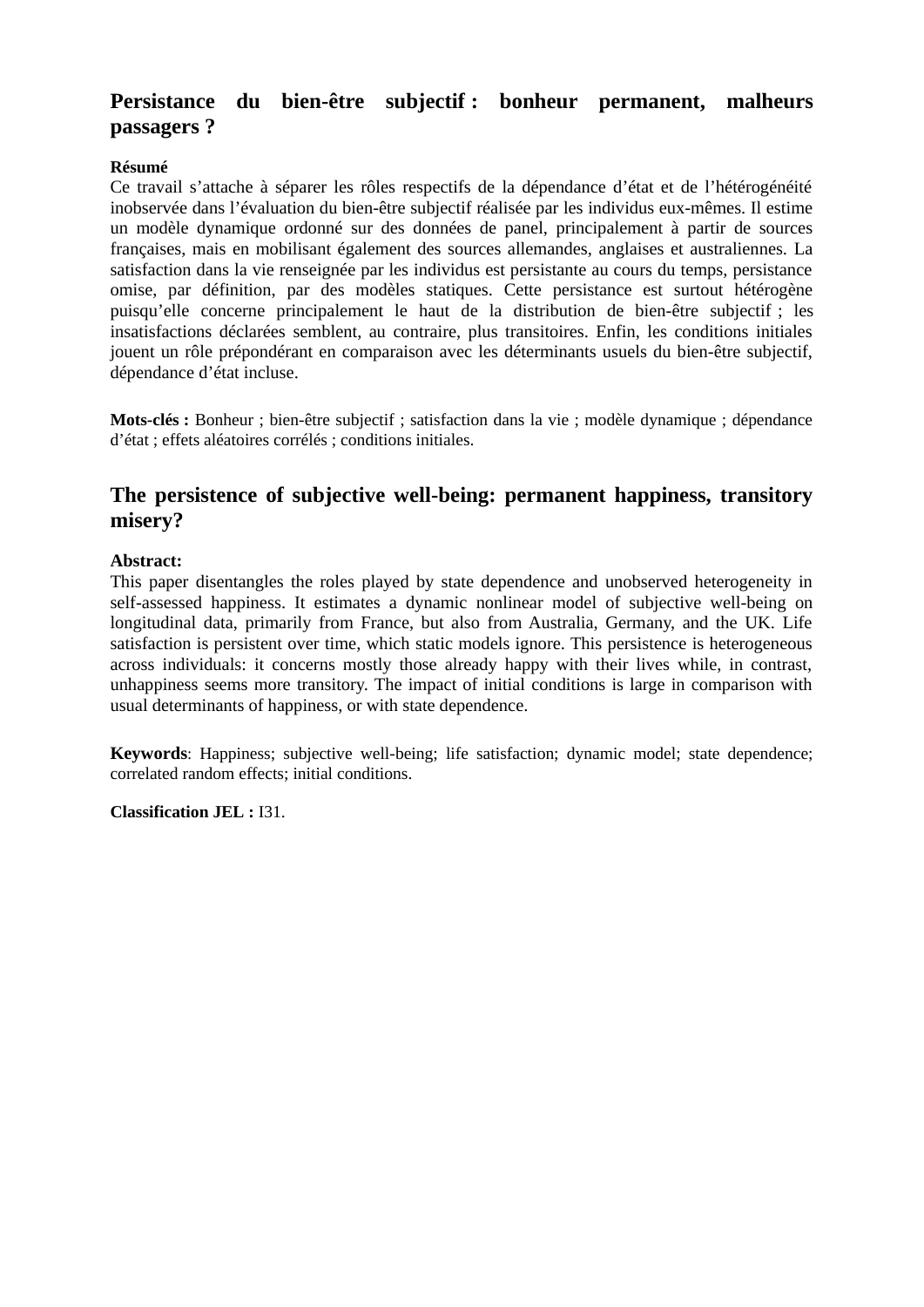#### 1 Introduction

Longitudinal surveys on subjective well-being have enabled researchers to isolate the role played by different time-varying factors (e.g., income, unemployment, marriage, widowhood) on self-assessed happiness. On top of observed characteristics, unobserved heterogeneity accounts for a large part of the dispersion in individual subjective well-being: omitted variables, optimism or pessimism bias, scale effects or pure heterogeneity in preferences can nevertheless be controlled for thanks to panel data combined with appropriate econometrics, e.g., fixed effects. Surprisingly, the dynamics of self-assessed happiness has not been the object of much attention: though subjective well-being likely exhibits a strong inertia, the quantification of such an autocorrelation is rare in the literature. Yet missing the dynamic part of the picture, including initial conditions, is misleading.

In this paper, I document the persistence of subjective well-being as well as its heterogeneity. In particular, I disentangle the respective roles played by state dependence and by initial conditions. Subjective well-being is often proxied by life satisfaction and self-assessed by individuals on a Cantril scale, i.e., on a discrete scale that ranges from 0 to 10. I estimate therefore a dynamic, ordered Logit model with correlated random effects; this nonlinear model allows me to separate state dependence from unobserved heterogeneity, hence to emphasize the role of persistence in reported life satisfaction. It also enables me to deal with self-assessed life satisfaction as a polytomous variable, to model the initial condition, and thus to approximate unobserved heterogeneity as parsimoniously as possible. The current analysis is primarily based on a French panel dataset, SRCV, from 2013 to 2017, but I show that the main results also hold in Australia, in Germany and in the UK, these countries disposing of longitudinal surveys that can be easily accessed to by researchers and which include some measure of subjective well-being. The main findings can be summarized as follows: (i) state dependence is significant at usual levels; (ii) its magnitude is strong when compared to usual determinants of happiness; (iii) it is asymmetric: happier people tend to remain happy more than less happy people; put differently, happiness looks rather persistent while unhappiness is rather transitory, and (iv) even more important in the dynamics of self-assessed happiness is the role played by initial conditions, which relates to fixed unobserved heterogeneity. Usual determinants of subjective well-being remain significant once state dependence and unobserved heterogeneity have been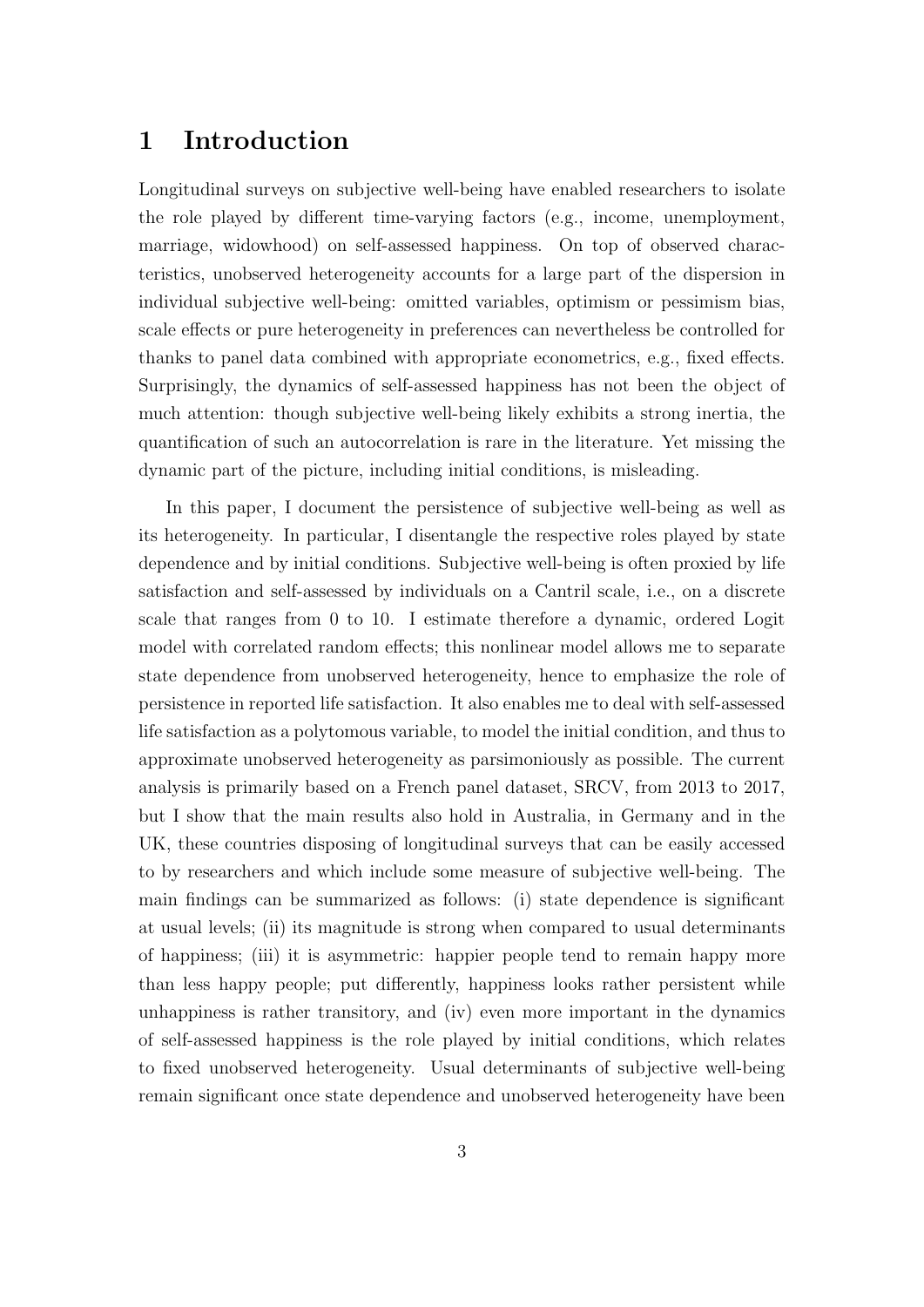controlled for: having a partner improves life satisfaction while unemployment has a depressing effect -and so do deprivation indicators measuring quality of life, or negative capabilities [\(Sen,](#page-24-0) [1979\)](#page-24-0). Current (transitory) income tends to matter less than average (permanent) income. Education, gender and occupation turn out to be mostly non-significant at usual levels. However, the empirical evidence at stake suggests that misspecification of static models is substantial, given the magnitude of the autocorrelation at stake: for instance, top past happiness would cushion the impact of unemployment, poor health and weak social ties altogether. The corresponding impact of initial conditions is even higher. More generally, controlling for persistence and unobserved heterogeneity achieves both a better fit and a more accurate description of the whole story of individual happiness.

These results are robust to parametric assumptions, to endogenous attrition concerns as well as to balancing issues. Moreover, in order to be sure that these findings are specific neither to my dataset, nor to France, I resort to three other panels: (i) the Household, Income and Labour Dynamics in Australia (HILDA) survey, (ii) the UK Understanding Society (UKUS) survey that took over the British Household Panel Survey (BHPS), with 8 waves from 2009 to 2018, and (iii) the German SOcio Economic Panel (GSOEP) available from 1984 to 2017. Both descriptive transition matrices of subjective well-being at the individual level and estimations from the same econometric model as before concur to similar findings. Once again, happiness is significantly persistent, especially at the top of the distribution. These results are obtained after neutralizing the role played by the institutional setting, including survey design; they strengthen previous empirical evidence and give some credit to the idea of unveiling some empirical regularity of individual behavior in the data.

Where does state dependence in self-assessed life satisfaction come from? Autocorrelation might arise from people not changing their mind every year about their subjective well-being. A possible explanation could lie in individuals evaluating once-and-for-all their average, permanent satisfaction with life, from which they would rarely deviate across different waves of longitudinal surveys, but depart from it when they experience good or bad shocks. Such a behavior would resemble to anchoring effects according to which agents would stick to initial or past self-evaluation. Interestingly, the revealed heterogeneity in happiness persistence, namely the asymmetry between upward and downward mobility in reported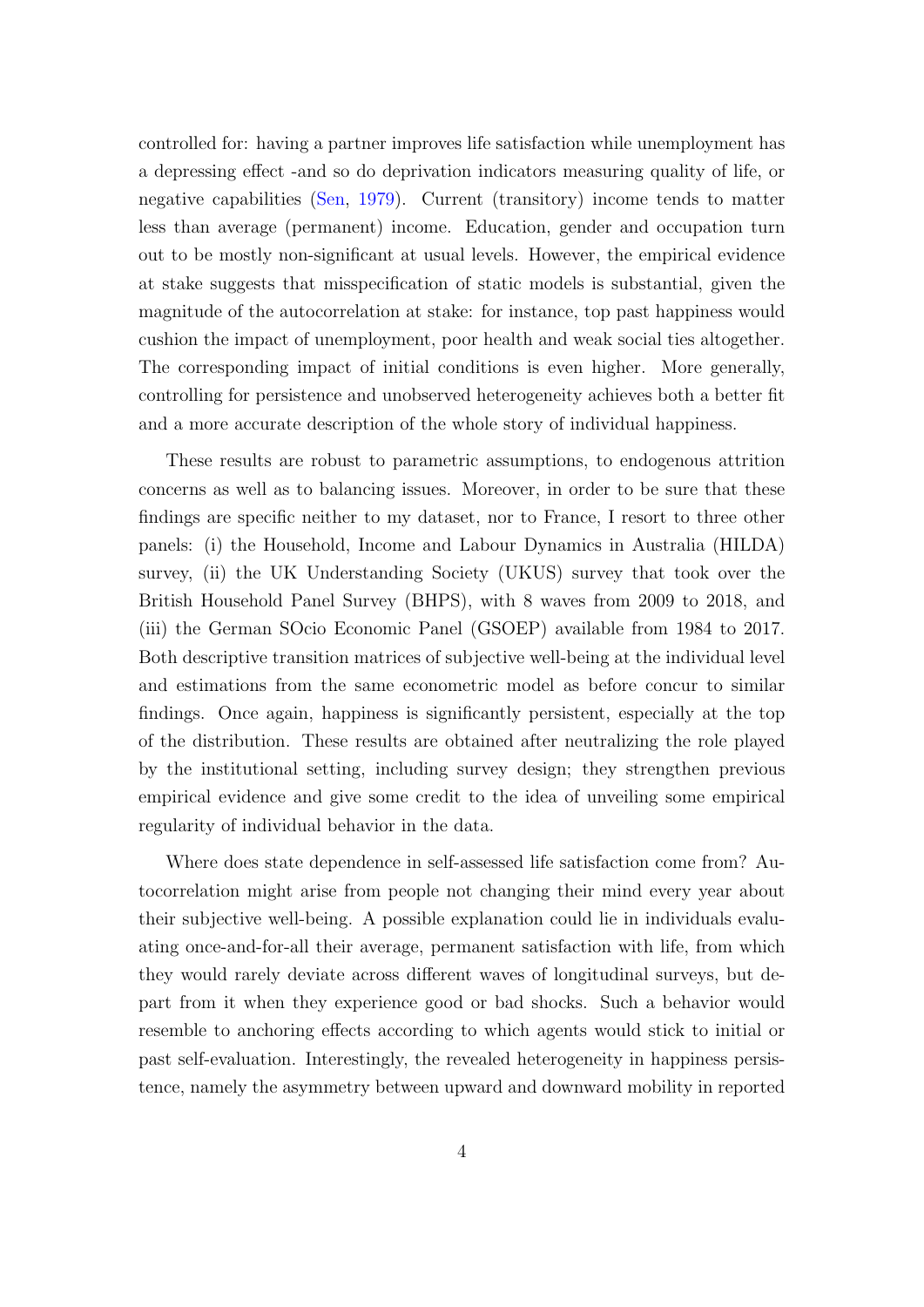subjective well-being, suggests that unhappiness is more transitory. This might indicate that it is more difficult to revise downwards one's self-evaluation of life satisfaction, due to psychological costs for instance.

The rest of the paper is organized as follows. The next section is devoted to a literature review. Section [3](#page-8-0) describes the French SRCV data and the econometric model is presented in Section [4.](#page-10-0) Results are discussed in Section [5](#page-14-0) and Section [6](#page-18-0) investigates some robustness checks, including the estimation on data from other countries. Section [7](#page-20-0) concludes.

#### 2 Literature

Key determinants of subjective well-being, often proxied by life satisfaction, have been widely documented by the literature: see, for instance, the excellent survey by [Layard et al.](#page-23-0) [\(2015\)](#page-23-0). The main types of determinants of life satisfaction are: (i) individual determinants (income: [Easterlin](#page-22-0) [\(1974\)](#page-22-0), [Clark et al.](#page-22-0) [\(1996\)](#page-22-0), [Clark](#page-22-0) [et al.](#page-22-0) [\(2005\)](#page-22-0), [Senik](#page-24-0) [\(2005\)](#page-24-0), [Clark and Senik](#page-22-0) [\(2010\)](#page-22-0), age: [Clark et al.](#page-22-0) [\(1996\)](#page-22-0), labor force status<sup>1</sup> family status, objective indicators of the quality of life: [Godefroy](#page-23-0) [and Lollivier](#page-23-0) [\(2014\)](#page-23-0); education, gender, occupation are seldom significant, but can be invoked depending on the country); (ii) macroeconomic determinants (GDP growth, unemployment rate, inflation, inequality, environmental issues, government and unions, not pretending to be exhaustive; their identification requires variation across countries, hence they are often absent in a one-country econometric analysis): see, e.g., [Tella et al.](#page-24-0) [\(2003\)](#page-24-0) on that topic; (iii) spatial determinants (rural versus urban areas: [Easterlin et al.](#page-22-0) [\(2011\)](#page-22-0), regional effects: [Oswald and](#page-24-0) [Wu](#page-24-0) [\(2010\)](#page-24-0), the price of gasoline: [Boyd-Swan and Herbst](#page-21-0) [\(2012\)](#page-21-0), among others). However, the dynamics of subjective well-being, often proxied by life satisfaction, has been often ignored.

From a methodological perspective, subjective well-being is specific in the sense that individuals are asked to report their life satisfaction on an ordered, discrete scale. To deal with ordinality, researchers have estimated ordered polytomous models that rely on a latent, unobserved but cardinal propensity to happiness. In

<sup>1</sup>Being unemployed causes significant, persistent losses [\(Clark and Oswald,](#page-22-0) [1994\)](#page-22-0). Interestingly, [Clark et al.](#page-22-0) [\(2008\)](#page-22-0) show that the recovery after such unfortunate career shocks is much slower than it is after personal events like widowhood.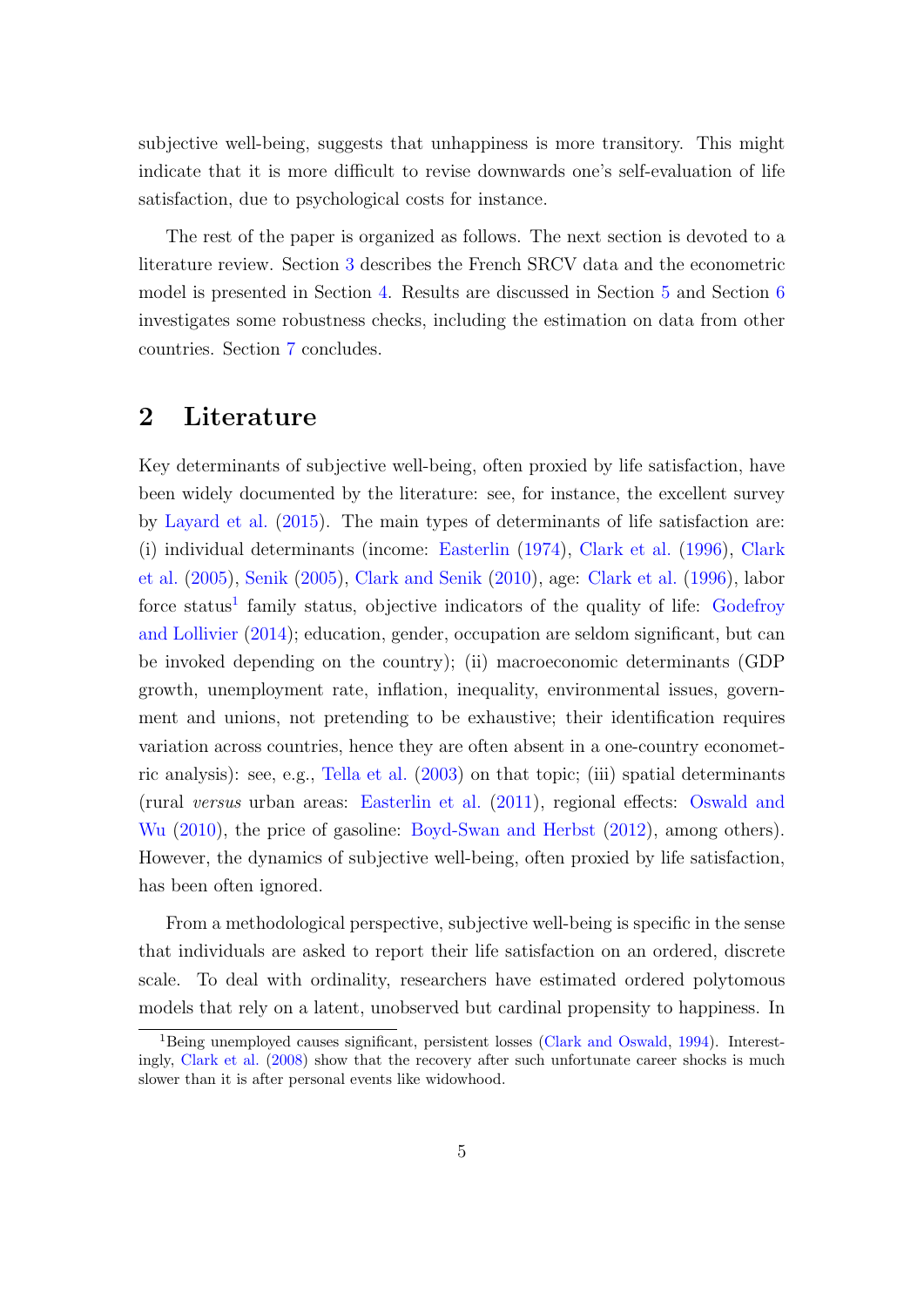practice though, estimating linear models does not affect the sign of the covariates,<sup>2</sup> and yields qualitatively similar results.

Moreover, many studies on subjective well-being relied first on cross-sectional data, which limits the ability of the researcher to control for unobserved heterogeneity. As soon as panel data have been available on that topic, econometric specifications have included individual effects, which do a better job at controlling for unobserved heterogeneity, and hence limit omitted variable biases (see [Ferrer-i](#page-23-0) [Carbonell and Frijters](#page-23-0) [\(2004\)](#page-23-0) on that topic). For instance, the problem of optimism (or pessimism) arises as soon as one seeks to explain the level of subjective well-being from a cross-sectional analysis: two individuals may well report very different answers as regards their life satisfaction, though they look close in the sense that their observed characteristics are similar. To take unobserved heterogeneity into account, but also to avoid the problem of incidental parameters, the literature has estimated conditional ordered Logit models with fixed effects, see, e.g., [Frijters et al.](#page-23-0) [\(2004\)](#page-23-0). Though such models are powerful tools to capture unobserved heterogeneity, their identification relies on a subset of movers; empirically, this restriction induces likely a dramatic selection.

According to [Hsiao](#page-23-0) [\(2003\)](#page-23-0), state dependence and individual heterogeneity offer "diametrically opposite" explanations of persistence in life satisfaction outcome. Few dynamic models have been considered so far: the role of state dependence has rarely been explored *per se*, though recommended by [Clark](#page-22-0) [\(2018\)](#page-22-0). Exceptions include [Frijters et al.](#page-23-0) [\(2011\)](#page-23-0) who considered the dynamics of covariates and assessed how current life satisfaction depends on past events like getting married or divorced, becoming unemployed, widowhood, etc. [Bottan and Truglia](#page-21-0) [\(2011\)](#page-21-0) tries to disentangle a "specific habituation" channel, namely the causal effect of lagged covariates, from a "general habituation" channel, which has trait to the persistent nature of subjective well-being per se. According to [Wunder](#page-24-0) [\(2012\)](#page-24-0) who exhibits an "adaptation" channel, individuals update their expectations as a response to changing circumstances. However, none of these papers address the ordinal nature of the data, which I propose to do here by estimating a nonlinear, ordered polytomous model that fits better the data. On top of that, I investigate the heterogeneity of persistence across reported levels of life satisfaction: to the best of my knowledge, this has not been the object of any attention up to now.

<sup>2</sup>That sign is identified non-parametrically.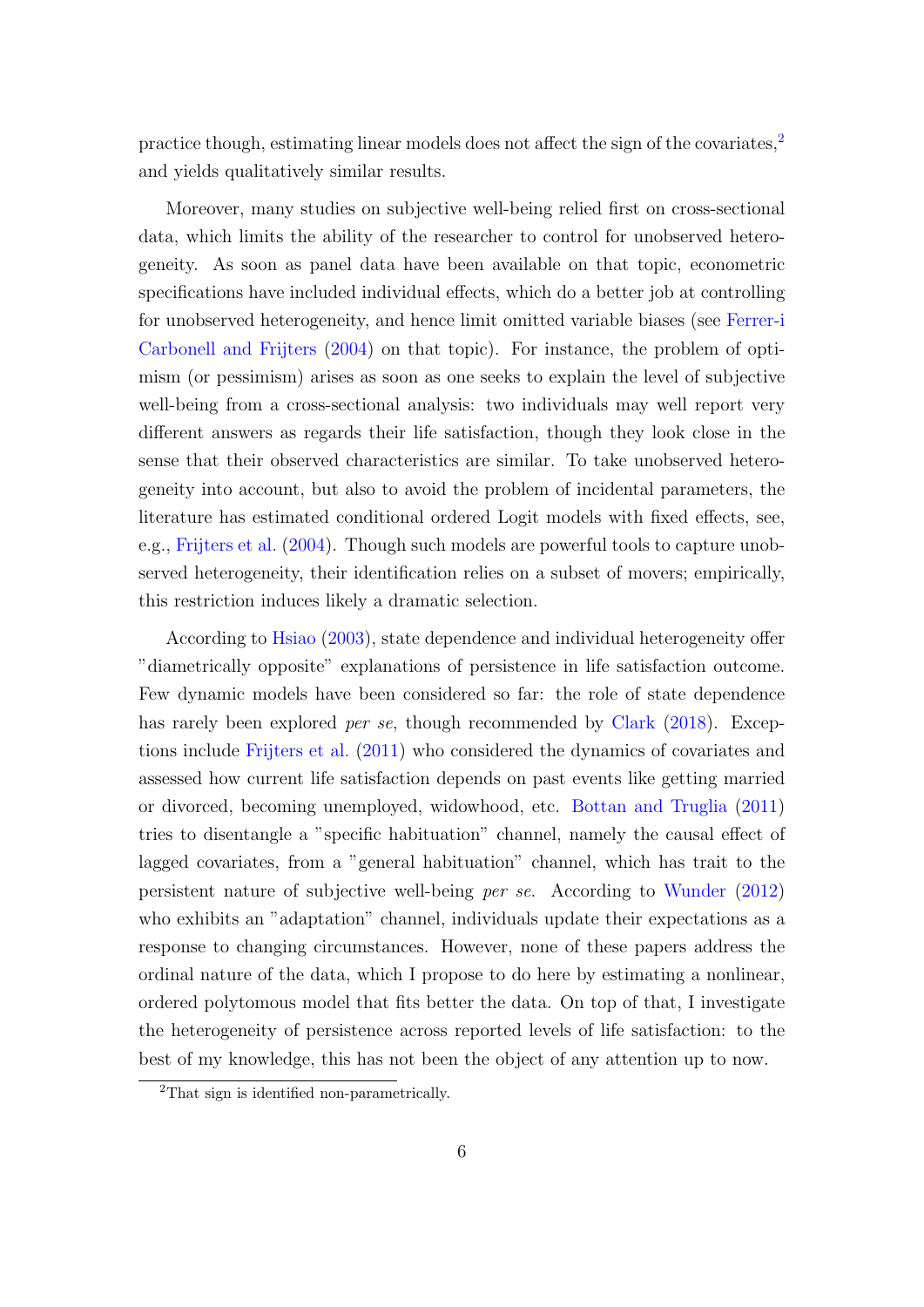#### <span id="page-8-0"></span>3 Data

Many papers in happiness economics have used data from Germany, from the UK or from Australia since all these countries dispose of longitudinal surveys (resp. GSOEP, BHPS and HILDA) that enable researchers to follow individuals over time and to learn about changes in their subjective well-being. Following the recommendation of the [Stiglitz et al.](#page-24-0) [\(2009\)](#page-24-0) commission, France has also started to ask individuals directly how they felt about their lives. The Insee produces the SRCV survey (enquête Statistique sur les Ressources et Conditions de Vie) targeting about 10,000 households every year. From 2010 onwards, it has included several questions related to individual life satisfaction, job satisfaction, and satisfaction with family and friends. On top of these measures of subjective well-being, it offers usual information at the individual level: gender, age, education, occupation, family status and labor force status. Income is measured at the household level; in what follows, I consider the logarithm of the CPI-deflated annual household income, i.e., the sum of real incomes from all members in the household divided by the number of units of consumption as defined by the OECD scale.<sup>3</sup>

The unit in charge of SRCV at Insee indicates that, though the survey has started in 2010, its reliability casts doubts before 2013. The questionnaire has been modified in 2013: questions relative to life satisfaction have been placed after those relative to income. De facto, a break in the time series of life satisfaction can be observed from that date. Hence I assume that the first reliable wave, common to all individuals, is 2013.

Table [1](#page-26-0) shows some descriptive statistics relative to the working sample, an unbalanced panel of 19,253 individuals followed from 2013 to 2017 with at least two consecutive observations, which will matter for a proper identification of the role played by state dependence and whose annual income exceeds  $\in$  1. Subjective wellbeing is measured on a Cantril scale ranging from 0 to 10. It has an average score of 7.17, it is rather concentrated around levels 7 and 8 (see Figure [1\)](#page-25-0), it nevertheless uses the whole support of the distribution and it has a cross-sectional coefficient of variation as small as .23. Women and elders are slightly over-represented (62% of the sample aged 55 on average), which is usual in French household surveys.

<sup>3</sup>According to this scale, the first adult in the household has weight 1, the other adults or children aged at least 14 have a weight equal to .5, and children aged less than 14 have a weight equal to .3.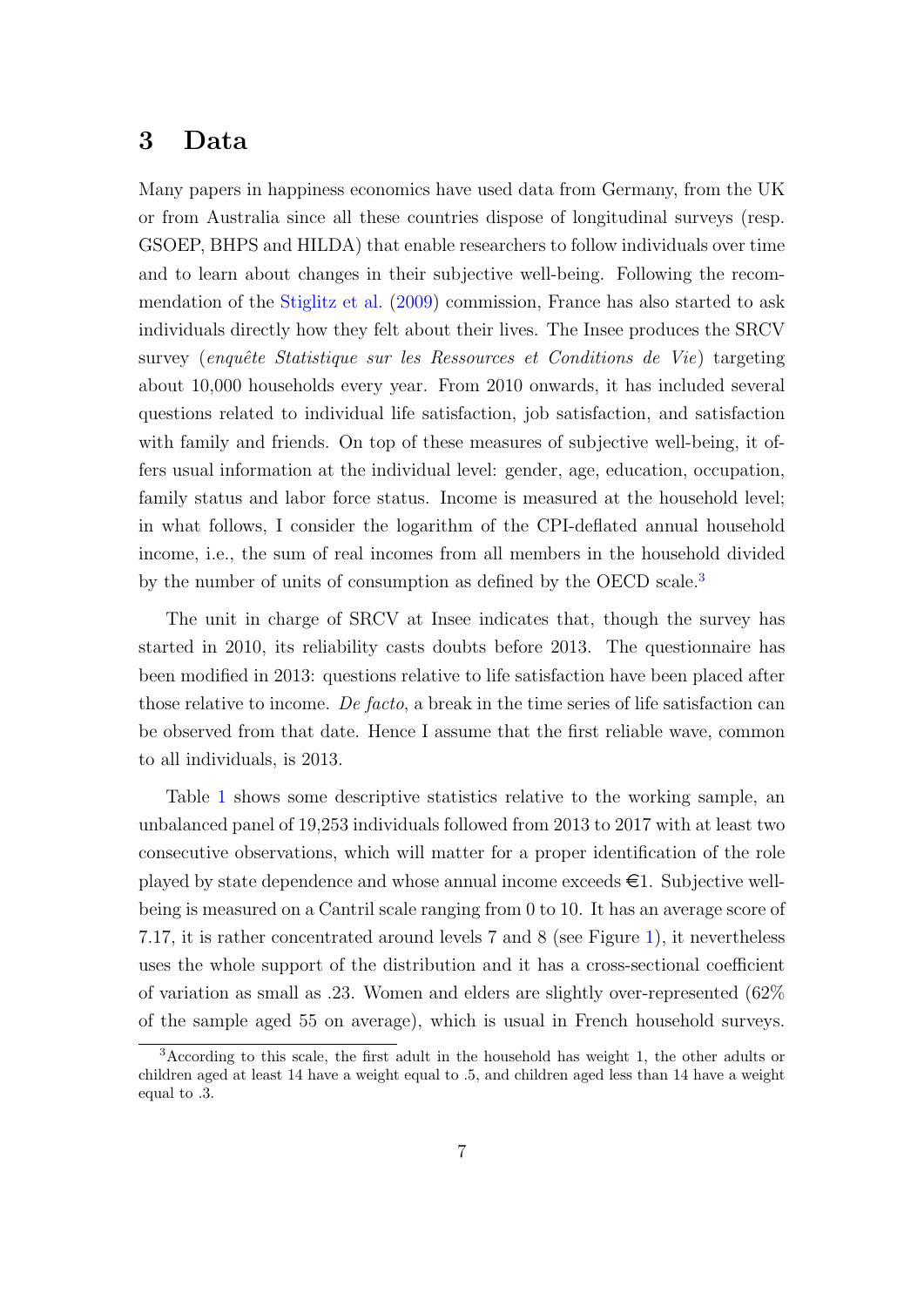The average income amounts to nearly  $\epsilon \approx 26,000$  per year. Income exhibits sizeable dispersion: its coefficient of variation is roughly 1.4 and the top  $1\%$  earns more than  $\epsilon$ 86,000 a year. As regards education, 32% of individuals in the sample have a vocational degree, 29% graduated from high-school, 16% from college while 23% don't have any degree. As far as labor force status is concerned, about 47% of the sample is employed while 39% is retired. The remaining part of the sample is either unemployed or inactive. One half of the sample is made up of current or former clerks  $(28\%)$  or individuals with an intermediate occupation  $(22\%)$ ; the others are (or were) mainly blue collars (17%) or white collars (13%). Regarding family status, singles account for one quarter of the sample, while nearly 40% of individuals are living with a partner; then come parents of two children  $(11\%)$ , one child  $(9\%)$ , three children at least  $(5\%)$  and single parents  $(4\%)$ . Finally, indicators measuring the objective quality of life are available in the survey: the exposition to psycho-social hazard, health problems, environment troubles, poor living conditions, (economic or general) insecurity as well as the weakness of social ties. Between 2% and 14% of individuals are exposed to at least one of such problems.

Turning to the persistence of subjective well-being, the main insight from Figure [1](#page-25-0) which depicts the evolution of aggregate subjective well-being from 2013 to 2017 in France is that the distribution of answers is rather stable from year to year.

Focusing now at the individual level, about 1/5 of surveyed individuals report systematically the same level of life satisfaction over the five waves (Table [2\)](#page-27-0). For slightly more than 1/3 of them, the difference between the highest and the lowest self-assessed level of life satisfaction is equal to one, while for about  $1/4$  of them, this difference is equal to two. That difference exceeds three for a last 1/4 of individuals, which suggests that subjective well-being is persistent over time at the individual level. It is therefore consistent with the hypothesis that individuals have some anchor in mind, from which they depart in case of favorable or less favorable shocks.

Table [3](#page-27-0) provides with the transition matrix of individual levels of life satisfaction, and confirms that persistence of subjective well-being over time is strong. Its diagonal is heavy, which means that the probability of reporting the same level of life satisfaction as the year before is high. The most plausible past level of life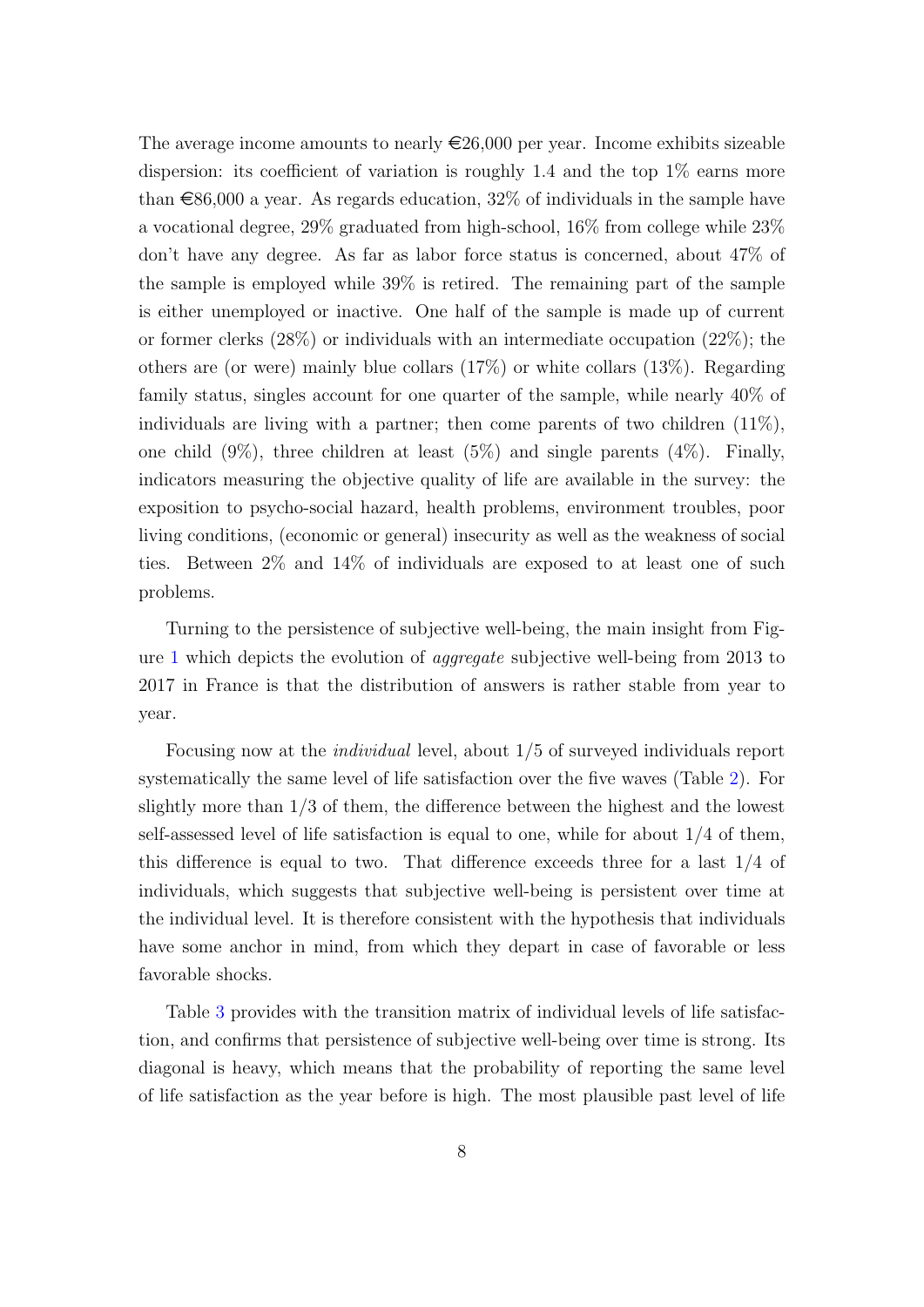<span id="page-10-0"></span>satisfaction, given any current, self-assessed level of life satisfaction, is that very same level, few exceptions aside (namely, levels 2, 4 and 9). Yet most models of subjective well-being are static and ignore state dependence, i.e., they do not include any lagged variable as an explanatory variable. Hence they assume that each destination state has the same probability, regardless of the initial state. The main lesson from this descriptive analysis is that this assumption is rejected on the data: this transition matrix suggests that happiness is almost an absorbing state.

Interestingly, this persistence looks asymmetric: happiest individuals tend to stay happy, while unhappiness tends to be more transitory. As one gets higher in the distribution of reported levels of life satisfaction, the annual probabilities of reporting the same level of subjective well-being as before increase: the coefficients on the diagonal may be as high as 52.2% (level 8), and do not fall below 35.4% (level 9). By contrast, they are comprised between 11.4% (level 2) and 24.5% (level 0) at the bottom of that distribution. Even though upward mobility is mechanically more frequent at the bottom, it is striking to see that individuals reporting a level less than 4 have at least nearly 3/4 chance to see their life satisfaction increase next year. Intermediate levels 5 and 6 exhibit a slightly upward-biased trend, too: their annual persistence ranges from 26% to 31% with a probability of having a higher subjective well-being higher than  $1/2$ . To sum up, from levels 0 to 6, upward mobility is more likely while inertia is more plausible from level 7 onwards. Put differently, defining happiness as reporting a level 8 or higher, the transition matrix of the latter would be symmetric with 3/4 on its diagonal and equally distributed states among the population; doing the same with unhappiness defined as reporting a level 5 or less would yield a 40% chance of departing from unhappiness for the 6% concerned individuals.

To confirm previous eyeball impressions and to check that they are not the mere consequence of both observed and unobserved heterogeneity, an econometric model that disentangles carefully state dependence from heterogeneity is however needed.

#### 4 Model

To take both state dependence and unobserved heterogeneity into account, I consider an econometric specification that relies on a dynamic, ordered Logit with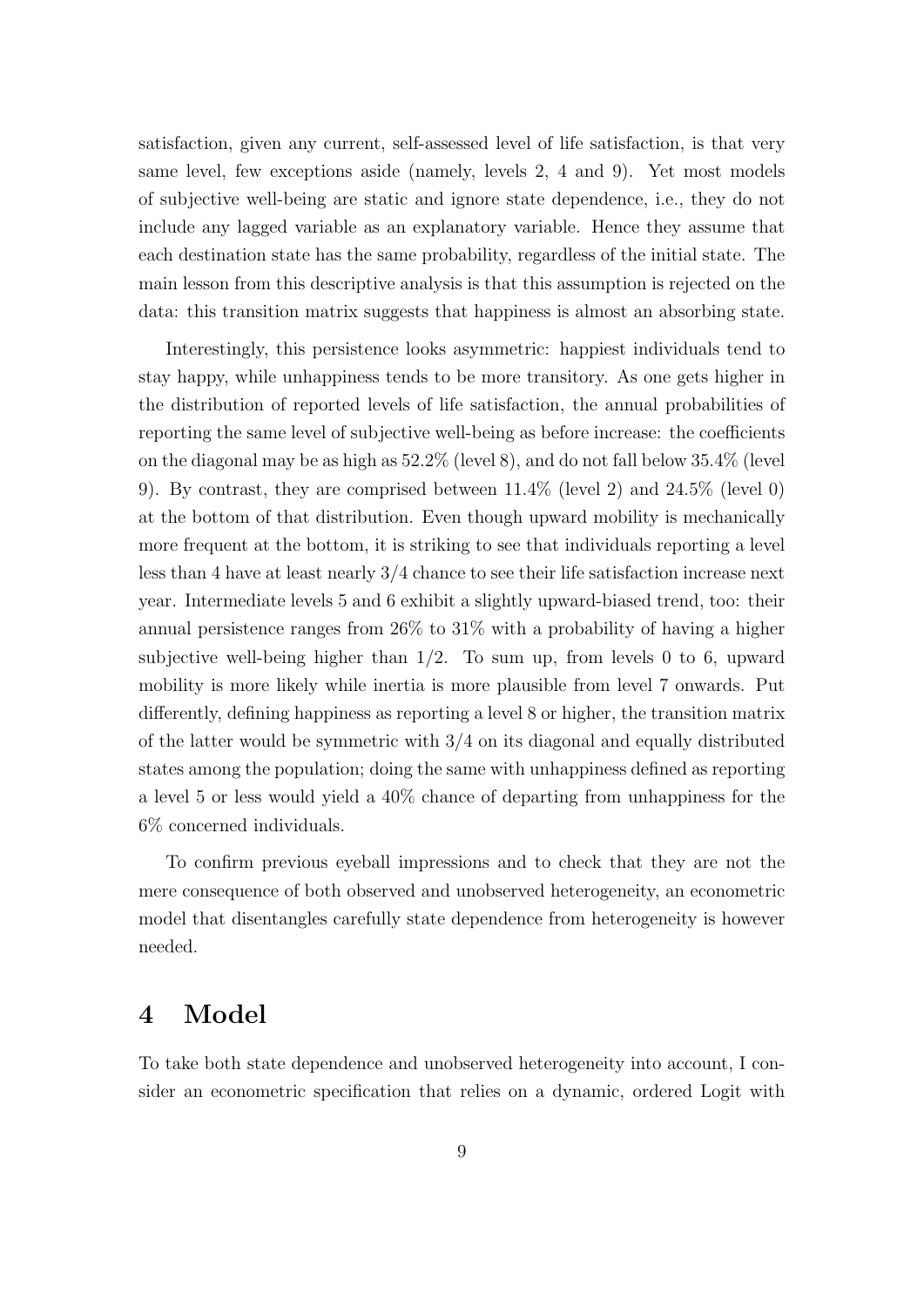correlated random effects and unknown thresholds. Let  $y_{it}$  be the dependent variable, i.e., subjective well-being, ranging from  $j = 0$  to  $j = J \equiv 10^{4}$  To deal with ordinal preferences, the ordered polytomous model assumes the existence of an explicit relationship between the observed variable  $y_{it}$  and some unobserved, latent variable  $y_{it}^*$  such that  $\forall j \in [0, J],$ 

$$
y_{it} = j \Longleftrightarrow y_{it}^* \in [s_j, s_{j+1}[
$$

or equivalently,

$$
y_{it} = \sum_{j=0}^{J} j \, \mathbb{1}\{s_j \le y_{it}^* < s_{j+1}\}.\tag{1}
$$

The main advantage of this approach consists in retrieving both linearity and cardinality for the latent variable  $y_{it}^*$ .  $\{s_j\}_{j=1}^J$  are the unknown thresholds with  $s_0 =$  $-\infty$  and  $s_{J+1} = +\infty$ .

I consider a dynamic model on the latent variable of the form:

$$
y_{it}^* = \sum_j \rho_j \mathbb{1}[y_{i,t-1} = j] + x_{it}\beta + \alpha_i + \varepsilon_{it},
$$

where idiosyncratic shocks  $\varepsilon_{it}$  follow the logistic distribution with mean 0 and variance  $\frac{\pi^2}{3}$  $\frac{\pi^2}{3}$ . As in [Wooldridge](#page-24-0) [\(2005\)](#page-24-0), state dependence is allowed to be nonlinear, too – namely specific to every value of past subjective well-being: the  $\rho_j$  coefficient is related to lagged  $j$ -value of life satisfaction.

At this stage, a first option could be to posit individual fixed effects, i.e., in making no parametric assumption on the distribution of  $\alpha_i$ . This solution requires however to overcome the incidental parameter problem [\(Neyman et al.,](#page-24-0) [1948;](#page-24-0) [Lan](#page-23-0)[caster,](#page-23-0) [2000\)](#page-23-0). When the model is linear, differencing enables the econometrician to get rid of individual fixed effects. By contrast, in nonlinear models, the maximum likelihood estimator (MLE) is generally not consistent and asymptotically normal (CAN) due to the presence of numerous incidental parameters. In the Logit case, a well-known trick consists in conditioning the likelihood of an observed sequence  $(y_{i1}, \ldots, y_{iT})$  by a sufficient statistics in order to make the fixed effects disappear of the likelihood. This so-called conditional likelihood estima-

<sup>&</sup>lt;sup>4</sup>It is possible to consider a model with a smaller number of groups, say 7, to mimic the UK case after grouping 0-2, 3-4 and 5-6 levels for instance. The corresponding estimates are available upon request: the results are robust to such an aggregation choice.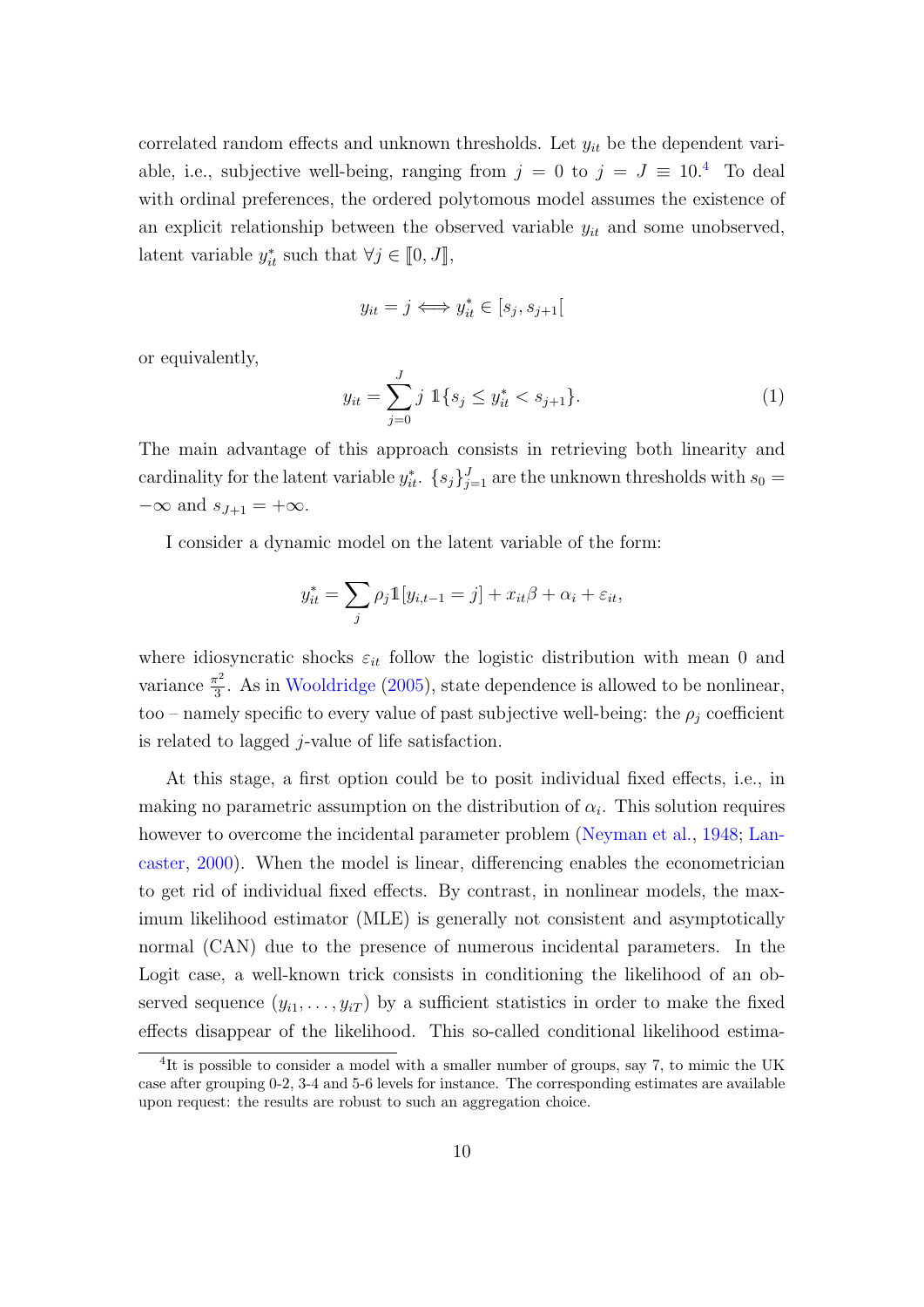tion (CLE) has been used by [Rasch](#page-24-0) [\(1960\)](#page-24-0); [Andersen](#page-21-0) [\(1973\)](#page-21-0); [Chamberlain](#page-22-0) [\(1980\)](#page-22-0); Honoré and Kyriazidou [\(2000\)](#page-23-0); [Magnac](#page-23-0) (2000); [Frijters et al.](#page-23-0) [\(2004\)](#page-23-0). In the case of a dynamic Logit model with fixed effects, a sufficient statistics corresponds to the number of occurrences of each state in the observed sequence of outcomes, initial and terminal conditions aside; in the binary case, [Bartolucci and Nigro](#page-21-0) [\(2010,](#page-21-0) [2012\)](#page-21-0) refer to total scores. This method is the analog, in spirit, to first-differencing in linear models. However, its cost is rather high since it requires to compute the denominator of the conditional likelihood which is composed of numerous terms. Moreover, the identification of the model relies on a subset of individuals only, the "movers", i.e., individuals whose sequence is not constant over time; these supplementary exclusion restrictions may be problematic in practice since they often constrain the estimation to rely on small sub-samples.

Another option consists in assuming some parametric form for the individual effects  $\alpha_i$ , typically a normal distribution: this solution corresponds namely to the random effect approach. To enrich the latter, I consider rather the correlated random effects (CRE) solution à la [Chamberlain](#page-22-0) [\(1982\)](#page-22-0). Its main advantages are (i) to approximate fixed effects as much as possible by allowing for an explicit relationship between the individual effect and the covariates; (ii) to solve the initial condition problem that arises in dynamic models. Once again, two options are possible. As put by [Arulampalam and Stewart](#page-21-0) [\(2009\)](#page-21-0), "the [Heckman](#page-23-0) [\(1981\)](#page-23-0) estimator approximates the joint probability of the full observed y sequence  $(y_0, y_1, \ldots, y_T)$ . [Wooldridge](#page-24-0) [\(2005\)](#page-24-0) on the other hand, has proposed an alternative conditional maximum likelihood estimator that considers the distribution of  $(y_1, y_2, \ldots, y_T)$ conditional on the initial period value  $y_0$  (and exogenous variables)". I follow the latter approach and assume that

$$
\alpha_i|y_{i0}, \mathbf{x_i} \sim \mathcal{N}\left(\sum_{j=0}^J \rho_j^0 \mathbb{1}[y_{i0} = j] + \mathbf{x_{i0}'} \gamma^0 + \overline{\mathbf{x_{i}'}} \gamma, \sigma_u^2\right), \qquad (2)
$$

where  $x_i = (x_{i0}, \ldots, x_{i,T_i-1})$  if the researcher disposes of  $T_i$  observations for individual i. This parametric restriction enables me  $(i)$  to get rid of the incidental parameter problem; (ii) to model the initial condition; (iii) to avoid programming the maximization of the conditional likelihood. Lastly, I follow [Rabe-Hesketh and](#page-24-0) [Skrondal](#page-24-0) [\(2013\)](#page-24-0) who propose a more parsimonious specification of the individual effect. They show that including initial  $x_{i0}$  and mean values of covariates  $\overline{x_i}$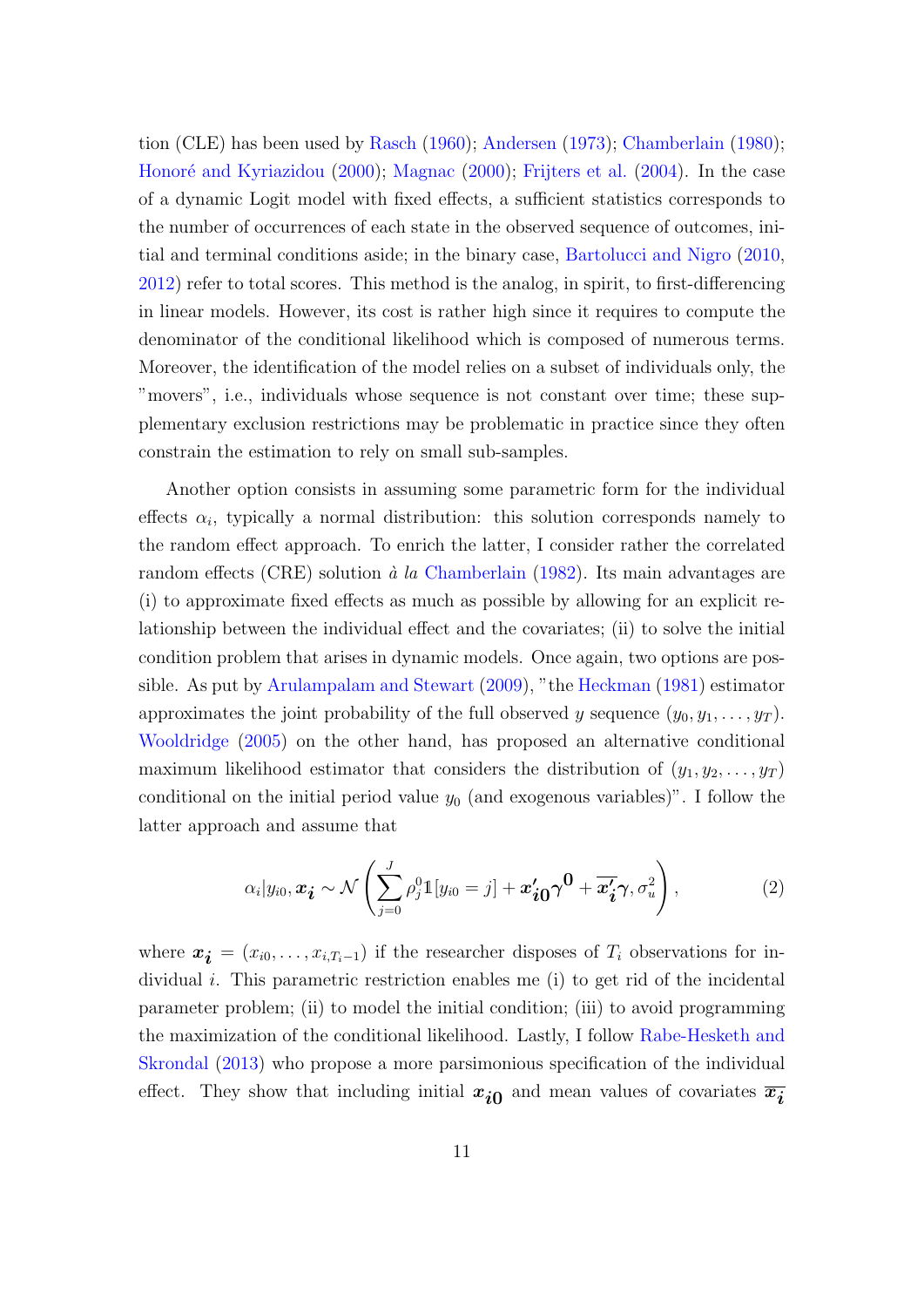<span id="page-13-0"></span>is sufficient,<sup>5</sup> as opposed to including the whole set of covariates at all dates [\(Wooldridge,](#page-24-0) [2005\)](#page-24-0). This approximation of unobserved heterogeneity is reminiscent of [Mundlak](#page-23-0) [\(1978\)](#page-23-0).

In the end, the estimating equation is:

$$
y_{it}^* = \sum_{j=0}^J \left( \rho_j \mathbb{1}[y_{i,t-1} = j] + \rho_j^0 \mathbb{1}[y_{i0} = j] \right) + \mathbf{x'_{it}} \boldsymbol{\beta} + \mathbf{x'_{i0}} \boldsymbol{\gamma^0} + \overline{\mathbf{x'}_{i}} \boldsymbol{\gamma} + u_i + \epsilon_{it} \quad (3)
$$

with  $u_i \sim \mathcal{N}(0, \sigma_u^2)$ .<sup>6</sup>

As usual in dynamic models, strict exogeneity can't be assumed because of the presence of lagged variables in (3), which is a source of endogeneity, i.e., of correlation between current shocks and past outcomes. The identification of the model requires predetermination, but also strict exogeneity of the covariates  $x_i$ conditional on the individual effects  $\alpha_i$ .

Two normalizations are required for the joint identification of agents preferences and of unknown thresholds viewed as parameters to be estimated: (i) location:  $\beta_0 = 0$ , for shifting the constant and the thresholds simultaneously by some constant yields an observationally equivalent model; (ii) scale  $\sigma_{\varepsilon}^2 = \pi^2/3$ (Logit) or  $\sigma_{\varepsilon}^2 = 1$  (Probit), for multiplying the latent and all its parameters yields the same likelihood. Under these normalizations, the vector of parameters  $\boldsymbol{\theta} = (\boldsymbol{\beta}, \boldsymbol{\gamma}, \boldsymbol{\gamma^0}, \boldsymbol{\rho}, \boldsymbol{\rho^0}, \boldsymbol{s}, \sigma_u)$  is identified.

As regards estimation, [Wooldridge](#page-24-0) [\(2005\)](#page-24-0) shows that the MLE is CAN as N grows large even for small, fixed T. This holds as soon as  $T \geq 3$ , which is required in order to disentangle the role of initial from that of past subjective well-being.

Two ways may still be ahead as far as the idiosyncratic shocks  $\varepsilon$  are concerned, a standard normal distribution (Probit) or a logistic distribution (Logit). Empirically, the latter produces a better fit, i.e., yields a higher likelihood.<sup>7</sup> Robustness checks are nevertheless provided with respect to that choice in section [6.1.](#page-18-0) Besides, average partial effects are close in both specifications. Moreover, the Logit permits an interpretation in terms of odds ratios, which the Probit does not allow.

<sup>&</sup>lt;sup>5</sup>Time-constant variables and time dummies are dropped from the list of initial and mean covariates.

 ${}^{6}$ [Lee](#page-23-0) [\(2016\)](#page-23-0) considered an equation of this form when focusing on health status in Korea.

<sup>7</sup>Due to the fatter tails of the logistic distribution, the Logit model puts more weight on extreme events.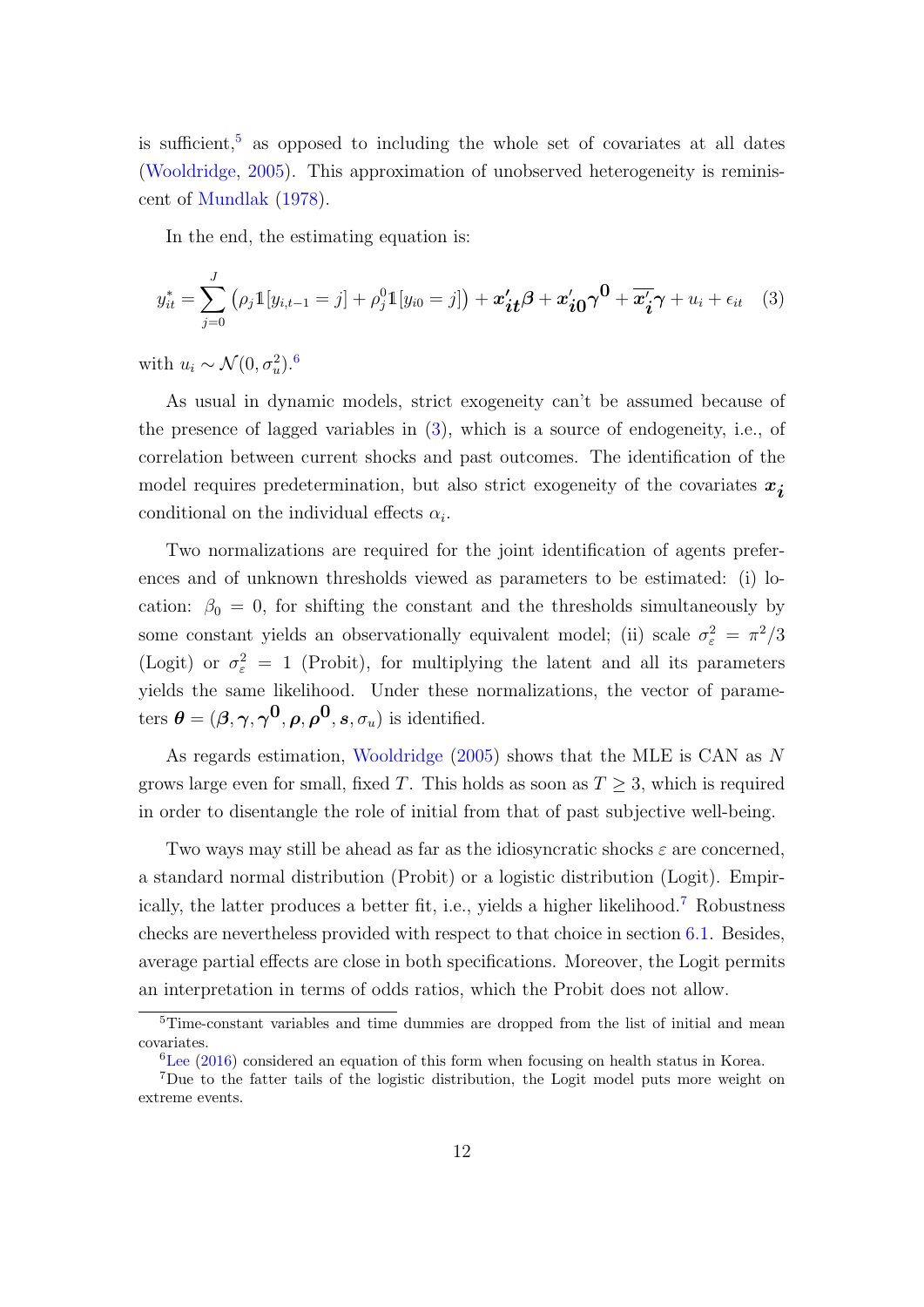<span id="page-14-0"></span>A last concern is the selection of covariates, i.e., of explanatory variables  $x_{it}$ in the estimating equation. First, the literature devoted to the individual determinants of subjective well-being provides with some guidance. Second, statistical methods based either on the BIC, on the (rigorous) Lasso, or on a stepwise algorithm provide with useful tools to select the most relevant variables. In practice, I find that both the literature and statistical criteria (estimated on the static model) are globally consistent: the list of relevant covariates include objective quality of life, labor force status, family status, income and age. To be exhaustive though, education, occupation, gender and year dummies are also included.

#### 5 Results

Tables [4](#page-28-0) to [6](#page-30-0) display the results from the main specification, namely equation [\(3\)](#page-13-0), estimated on the unbalanced panel.<sup>8</sup> Carefully comparing columns allows me to disentangle the role played by unobserved heterogeneity from that played by state dependence. While column (1) omits individual effects in a pooled, cross-sectional regression fashion, column (2) includes a pure, random effect that is uncorrelated with covariates. Column (3) consists of the same correlated random effect approach as in column (4) but does not include the lagged dependent variable as an explanatory covariate, which column (4) does. Put differently, column (3) imposes the constraint  $\rho = 0$  with respect to the dynamic model of column (4), the preferred specification; column (2) assumes further that  $\gamma = \gamma^0 = \rho^0 = 0$  and column (1) adds up  $u_i = u, \forall i$ . On the one hand, state dependence is encompassed by  $\rho$ : hence its role can be isolated by a direct comparison between columns (3) and (4), given that the sample is voluntarily identical (hence the need of restricting our attention to individuals with at least two consecutive observations), so that observations contributing to the identification of the parameters of the model are the same in all columns. On the other hand,  $\gamma, \gamma^0, \rho^0$  as well as the residual variance account for unobserved heterogeneity, the role of initial conditions being encompassed by  $\rho^0$ . As a *caveat*, an eyeball, quantitative comparison across columns would be misleading since the coefficients do not have a common scale (see, e.g., [Contoyannis et al.,](#page-22-0) [2004\)](#page-22-0); however, this warning concerns neither rel-

<sup>8</sup>For the sake of readability, the same Table of results has been cut into three parts. Though available upon request,  $\gamma$  and  $\gamma_0$  coefficients are not reported, at the exception of the estimate corresponding to mean income.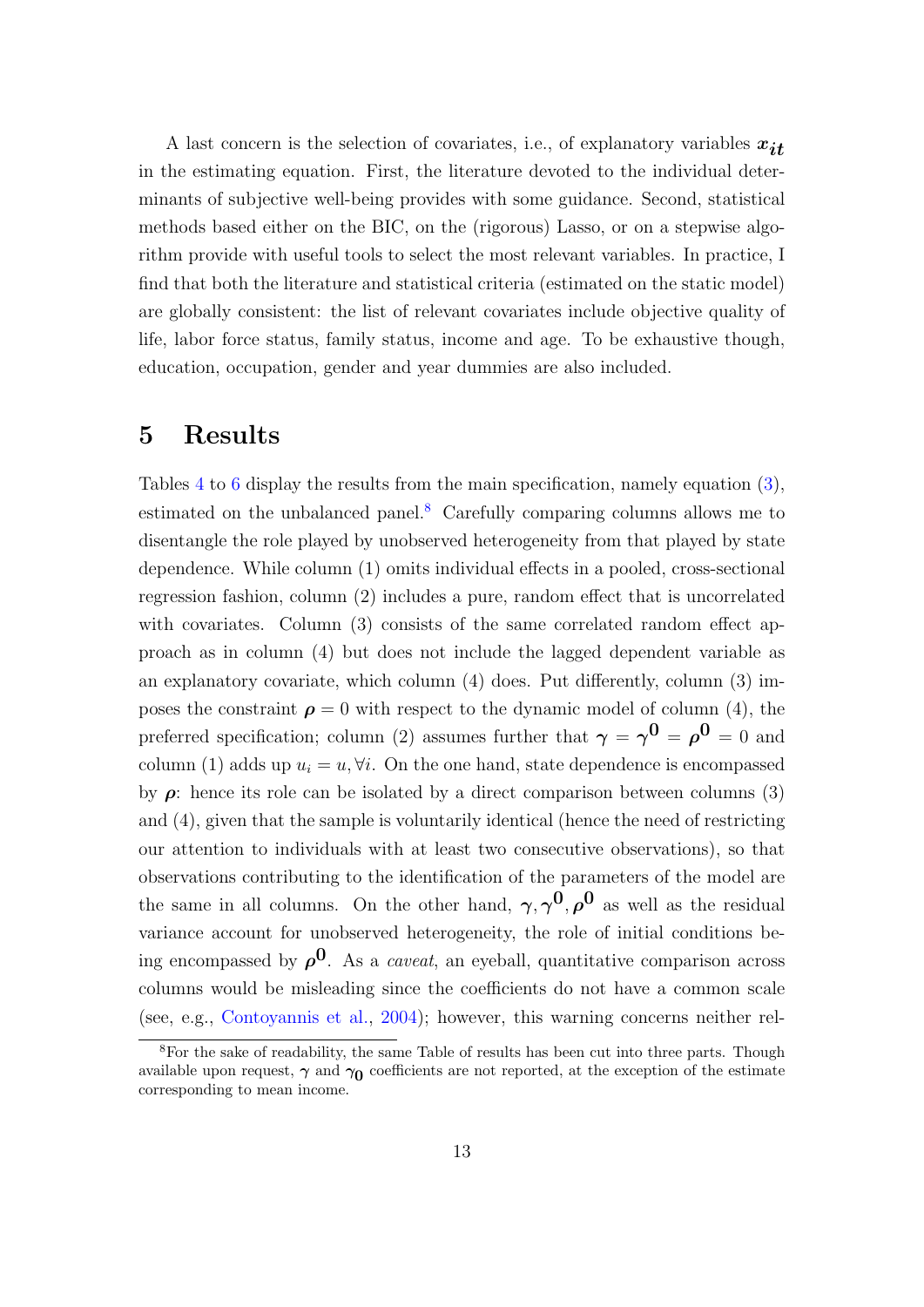ative, nor qualitative comparisons (namely, significance). Average partial effects permit nevertheless a quantitative comparison across columns.

I find empirical evidence of state dependence, which confirms the eyeball im-pression given by Table [3.](#page-27-0) The estimated autocorrelation vector  $\rho$  is statistically significant at usual levels:  $H_0: \rho_1 = \ldots = \rho_{10} = 0$  is rejected at 5%, the  $\chi^2(10)$ statistic being 196.99. Moreover, state dependence turns to have a nonlinear impact on the latent propensity to happiness:  $H_0$ :  $\rho_j - \rho_{j+1} = \rho_{j+1} - \rho_{j+2}$ ,  $\forall j =$  $0, \ldots, K-2$ , is also rejected at 5% with a  $\chi^2(9)$  statistic of 57.57, which justifies the specification of state dependence adopted here with respect to a more parsimonious, linear one. It is striking to notice that only the highest levels of life satisfaction exhibit state dependence, while the lowest levels of subjective wellbeing have less inertia: this evidence confirms the asymmetry observed in the descriptive analysis. Formally,  $H_0: \rho_1 = \ldots = \rho_6 = 0$  is rejected at 5%, the  $\chi^2(6)$ statistics being 22.29 with a p-value of .001, while  $H_0: \rho_1 = \ldots = \rho_5 = 0$  cannot be rejected at 5%, the  $\chi^2$ (5) statistics being 10.55 with a p-value of 0.06. In that sense, happiness, defined as a reported level of life satisfaction higher than 7, is persistent, while unhappiness, defined as a reported level of life satisfaction lower than 5, is not.

Moreover, the role played by the initial condition, measured by  $\rho^0$ , is strong, as in [Wooldridge](#page-24-0) [\(2005\)](#page-24-0). In particular, it is a first-order issue to explain the persistence of subjective well-being even when compared to state dependence: the magnitude of the impact of initial conditions  $\rho^0$  exceeds the one related to the lagged dependent variable  $\rho$ .

Average partial effects  $(APEs)^9$  enable me to quantify previous statements, to compare the relative effects of state dependence and of other explanatory variables, and to answer the question: by how much is the impact of the main determinants of subjective well-being attenuated when taking initial conditions and state dependence into account? Though APEs are computed for all covariates and for each of the eleven levels of self-assessed life satisfaction, Table [7](#page-31-0) summarizes the APEs of selected variables only (current and mean income, unemployed, some kinds of marital status, poor health, weak social ties and lagged life satisfaction) on the probability to report the highest level, i.e., level 10, of life satisfaction – for the

<sup>9</sup>For continuous regressors such as income, these APEs are obtained by taking the derivative of the ordered Logit probabilities with respect to the variable in question. For discrete regressors, such as lagged life satisfaction, they are obtained by taking differences.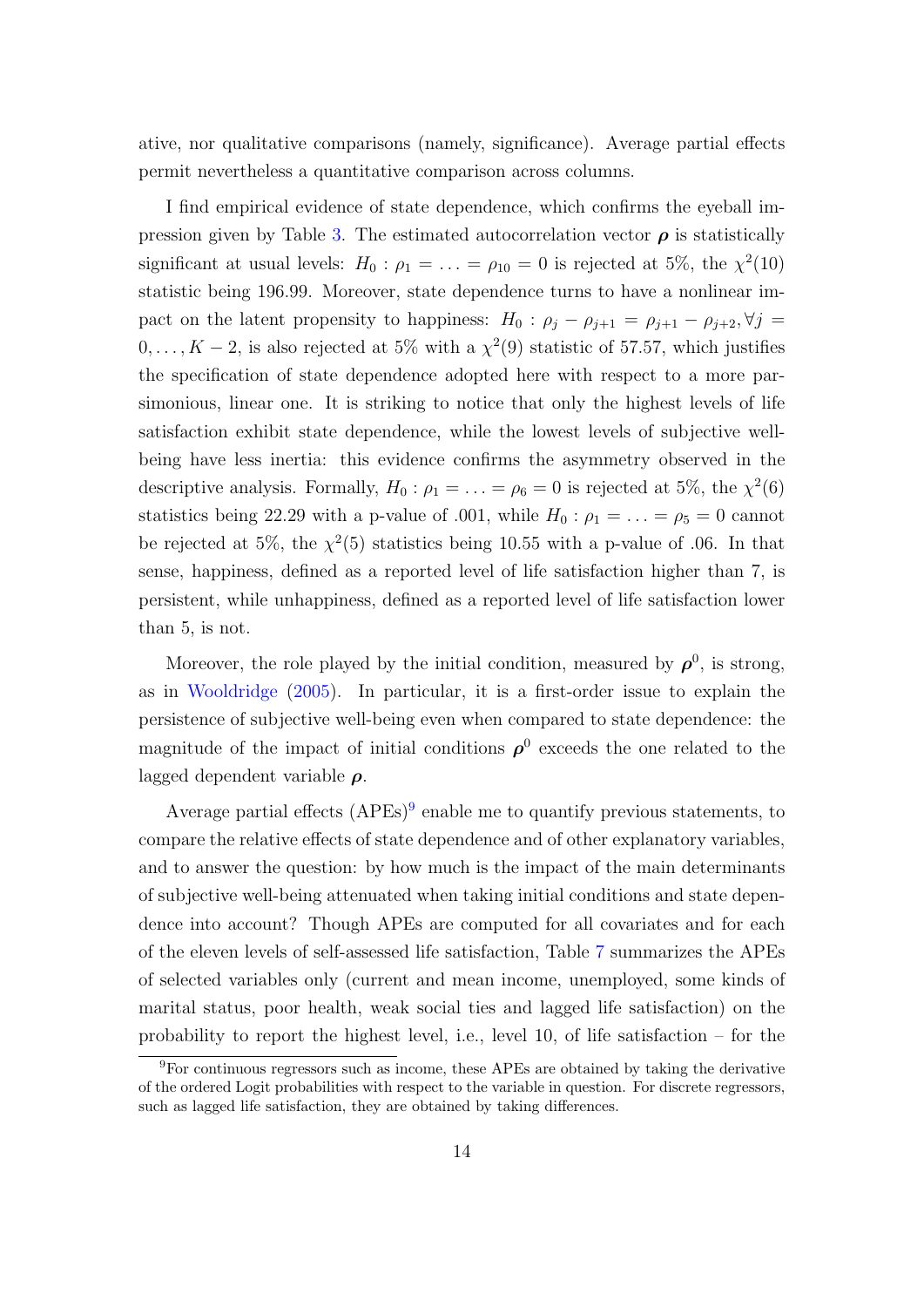sake of readability.<sup>10</sup> We already knew that unemployment diminished that probability, we now learn that controlling neither for unobserved heterogeneity, nor for state dependence leads to overestimate its impact by 1/3. The same holds as regards weak social ties and poor health, for which the overestimation bias is even more pronounced, the attenuation factor being strictly higher than 2. It is also confirmed that parents of more than 2 children do not report more frequently level 10 than other couples, contrary to what a naive analysis would conclude. Having a partner raises by 2pp the propensity of being most satisfied with one's life. A 1% increase in permanent income raises that probability by 1.6pp. Interestingly, the effect of pure state dependence, i.e., of reporting level 10 the year before, increases the probability of reporting that very level by 7.1 points: for the sake of comparison, unemployment, poor health and weak social ties altogether make this probability decrease by nearly the same amount.

The current analysis encompasses main stylized facts in happiness economics. It must yet be acknowledged that the identifying source of variation for the effects of covariates differs substantially when moving from a RE specification (column  $(2)$ ) to a CRE specification (column  $(3)$ ). The former relies on inter-individual differences while the latter stems mostly from intra-individual, or temporal, differences. On top of that, the CRE specification considered here allows to disentangle the role played by average covariates (say, the level) from the one played by initial covariates (say, the growth). First, objective deprivation indicators measuring the quality of life are the strongest predictors of a lower life satisfaction, especially the weakness of social ties, poor living conditions, and poor health, which is consistent with the previous evidence found by [Godefroy and Lollivier](#page-23-0) [\(2014\)](#page-23-0). The  $\gamma^{\mathbf{0}}$  coefficients<sup>11</sup> for these indicators are significantly positive while corresponding  $\beta$  and  $\gamma$  $\text{coefficients}^{12}$  are significantly negative, which suggests that the effect stems from both between and within dimensions. Put differently, people with a poor objective quality of life tend to report lower levels of subjective well-being, and an individual who becomes deprived declares herself more unhappy, too -as individuals with a trend towards deprivation do. Second, unemployment is a major cause of misery, and stems mostly from the fact of losing one's job. Third, the role of family status can be precised: partners and parents do not differ much from singles in the sense

<sup>10</sup>All other APEs are available upon request.

 $11$ not reported in the Tables for the sake of readability, available upon request.

<sup>12</sup>Same as footnote 11.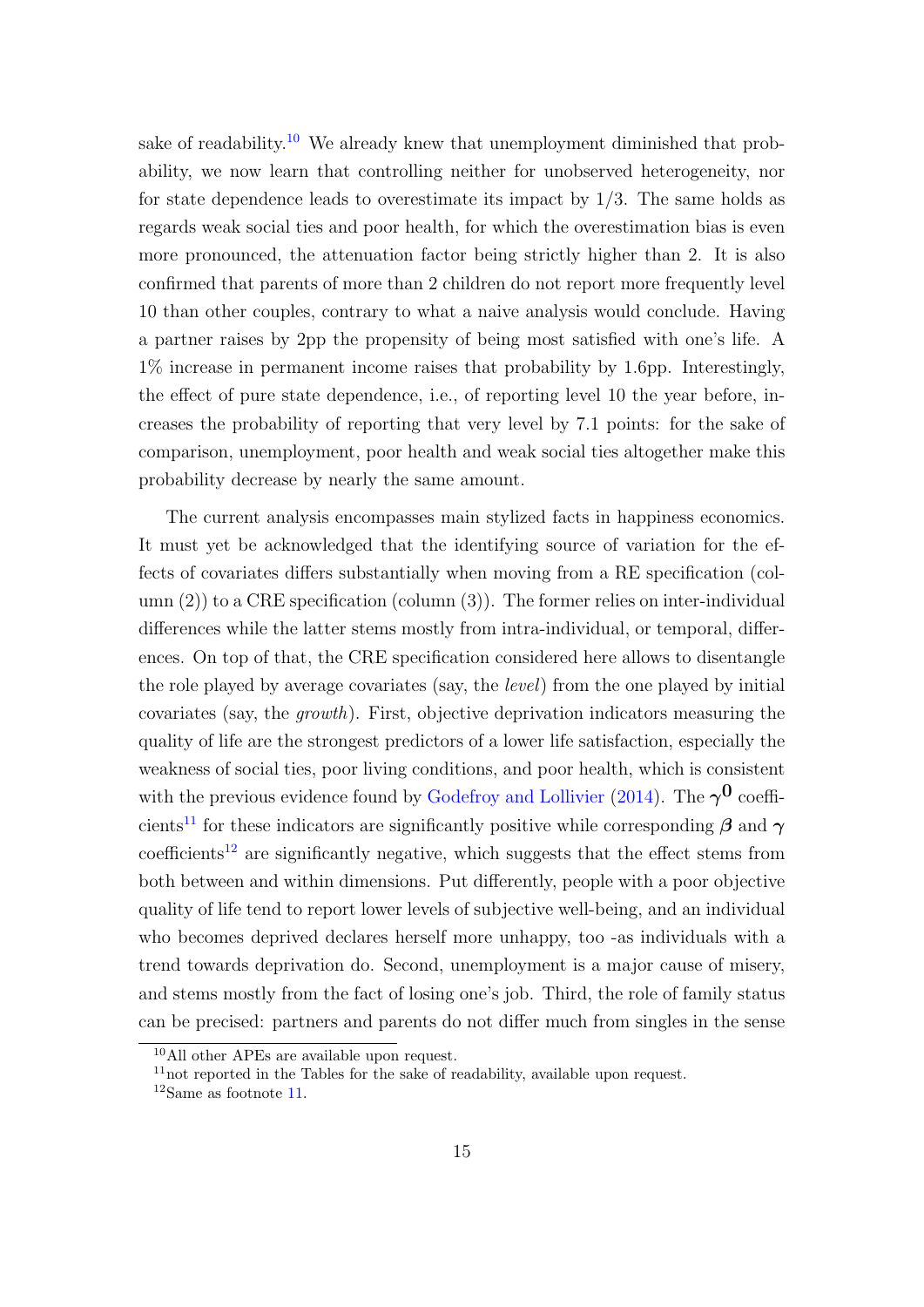that their  $\gamma$  coefficients are not significantly different from zero at usual levels. However, finding a partner and having children increases self-assessed well-being: their  $\beta$  (and  $\gamma^0$ ) coefficients are positive and significant. In other words, these people are not happier per se but unions and children make them (temporarily) happier. However, this interpretation is complicated by composition effects, the reference category here being the "always singles", and not the "once singles" as in the RE specification. Fourth, the CRE approach makes it possible to identify the channel through which income matters, i.e., average income. In other words, transitory income, i.e., current shocks of income viewed as deviations from average or permanent income, matter less than the latter, which is reminiscent of the result obtained by [Frijters et al.](#page-23-0) [\(2004\)](#page-23-0), among many others. Moreover, the corresponding  $\gamma^0$  being negative suggests that income growth is correlated with a higher life satisfaction. Fifth, the U-shape with age is retrieved. Sixth, gender does not matter. Seventh, neither does education. Eighth, neither does occupation – farmers aside, who are significantly far less satisfied with their lives.

Finally, from a purely statistical perspective, the fit of the model, as measured by the average individual log-likelihood, reaches -1.51 in the restricted model. Put differently, the average likelihood of an observation is .22, which is quite satisfying. By construction, the fit improves as one moves from most constrained specification (column 1) to least constrained specification (column 4). A likelihood-ratio test confirms that this improvement is significant at usual levels for (i) the random effect, i.e., moving from column 1 to column 2: the test statistic is 8,380 while the .95 quantile of the  $\chi^2(1)$  is 3.84, (ii) the CRE specification, i.e., moving from column 2 to column 3: the test statistic is 7,661 while the .95 quantile of the  $\chi^2$ (66) is 85.97, and (iii) the lagged dependent variable, i.e., moving from column 3 to column 4: the test statistic is 316 while the .95 quantile of the  $\chi^2(10)$  is 18.31. Moreover, the residual variance in subjective well-being, i.e., the dispersion of subjective well-being that remains unexplained by the full model including covariates, correlated random effects and state dependence, shrinks also mechanically as one moves from column (2) to column (4): it has been divided by a factor 2 (resp. 3 in the dynamic CRE specification) in comparison with a pure RE specification.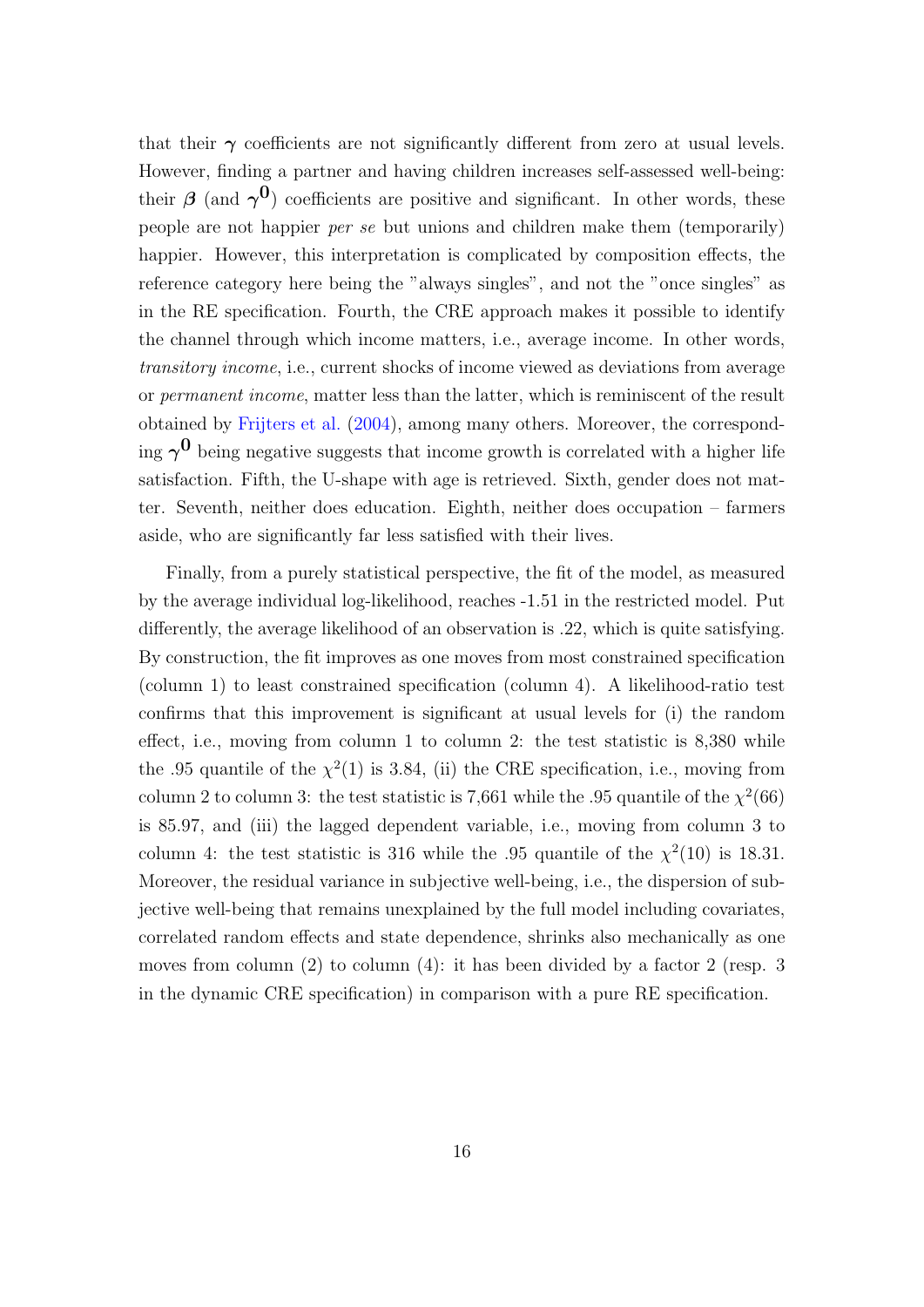#### <span id="page-18-0"></span>6 Robustness checks

I perform several robustness checks to assess the sensitivity of previous results with respect to (i) functional form; (ii) attrition; (iii) data. The last point deserves particular attention since it guarantees that the point made in this paper unveils some empirical regularity that is not specific to the French database; on the contrary, I find that it is common to several countries.

#### 6.1 Parametric assumptions

First, I estimate an alternative parametric specification, namely a Probit model. I replicate the entire analysis by assuming that the idiosyncratic error terms  $\varepsilon_{it}$ follow a normal distribution instead of a logistic distribution, although both the fit, as measured by the log-likelihood, and the parsimony, proxied by the BIC, would be worsened. From a qualitative point of view, they turn out to be very close to the previous ones. From a quantitative point of view, the same holds as regards average partial effects.<sup>13</sup>

#### 6.2 Attrition

Second, I address statistical concerns related to endogenous attrition. Tables [8](#page-32-0) to [10](#page-34-0) display the estimates obtained on the balanced panel. From a qualitative point of view, they yield similar results as those obtained on the unbalanced panel. The main qualitative difference is related to the age effect, which disappears after controlling for state dependence on top of unobserved heterogeneity. However, this loss of significance stems from a lack of statistical power that is due to low sample size, which is less worrying.

I explore next the role played by sample attrition. I resort to a statistical test for possible attrition bias as recommended by [Verbeek and Nijman](#page-24-0) [\(1992\)](#page-24-0). Their test consists in introducing a dummy for being part of the balanced panel and the number of times an individual is present in the unbalanced sample as further explanatory variables in the previous model. In practice, both covariates turn out to be non-significant, which indicates that endogenous attrition is not too much of a problem here.<sup>14</sup>

<sup>13</sup>All these estimates are available upon request.

<sup>&</sup>lt;sup>14</sup>In case it were, a method to deal with it could have been to use the inverse probability weighting solution proposed by [Wooldridge](#page-24-0) [\(2002\)](#page-24-0).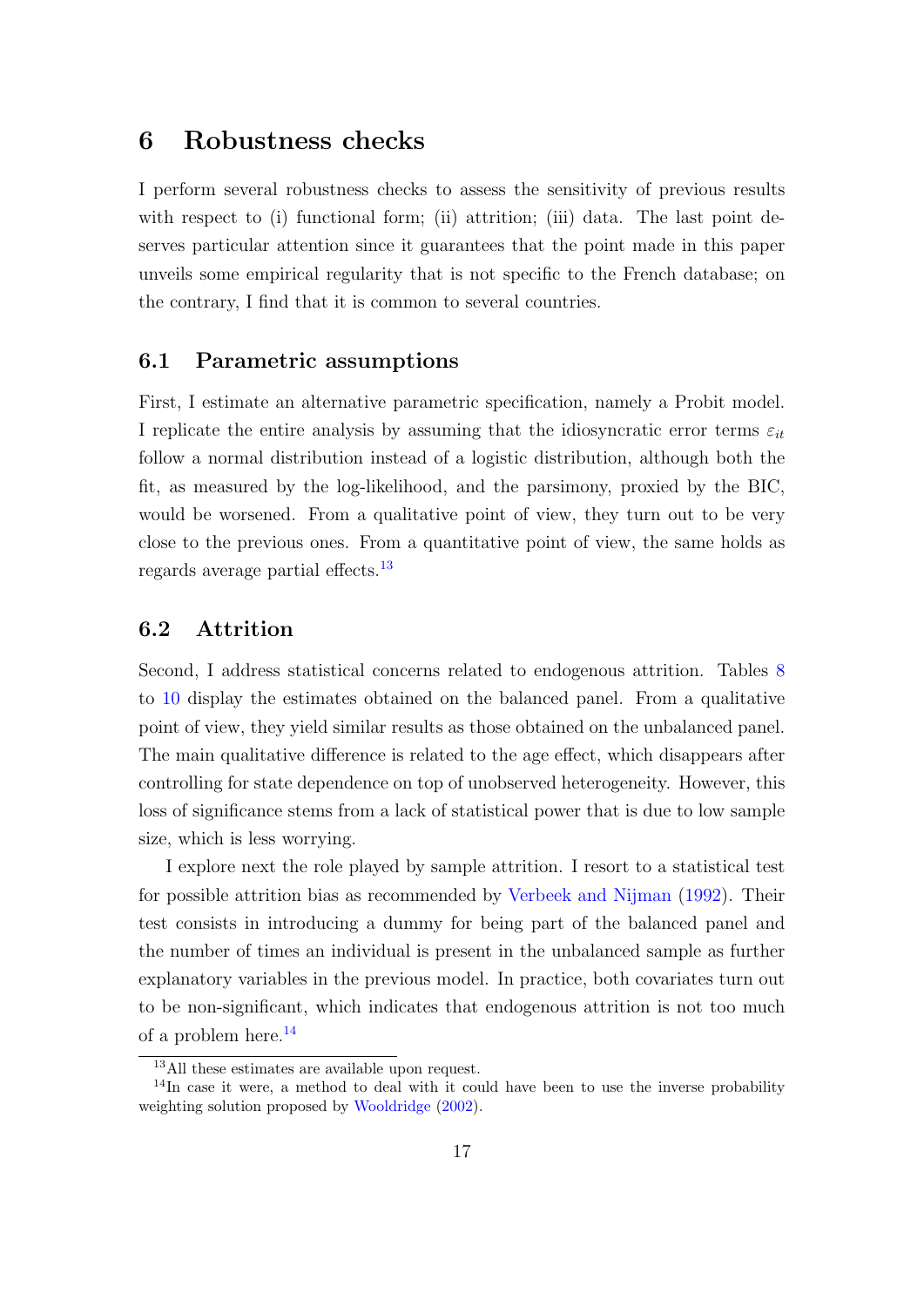#### 6.3 Replication: Australia, Germany and the UK

Third, I replicate the current analysis on other databases issued from three other countries (Australia, Germany and the UK), which permits to neutralize the role played by the institutional setting (including survey design). In all these countries, stylized facts of subjective well-being are retrieved.

First, I use the Household, Income and Labour Dynamics in Australia (HILDA) Survey for which I resort to 17 waves from 2001 to  $2017<sup>15</sup>$  More than 20,000 individuals report their self-assessed overall satisfaction with life on a similar Cantril scale. Table [11](#page-35-0) depicts annual transitions of individual answers to that question; it suggests once again that state dependence can't be ignored, in particular for individuals who are already satisfied with their life. An econometric analysis confirms this impression. The same model as previously is estimated, except that quality of life indicators are missing in the survey. Controls include age, age squared, gender, income (measured at the household level), education, labor force status and family status. Table [12](#page-36-0) suggests that the very same results as those found in France hold in Australia. To be precise, state dependence is all the more pronounced that one gets higher in the distribution of subjective well-being, and the respective effects of initial conditions and of state dependence look pretty similar.

Second, I resort to the GSOEP in Germany. This exceptional longitudinal survey has been available from  $1984$  to  $2017^{16}$  and has no less than 34 waves, which permits to follow accurately the evolution of life satisfaction for more than 50,000 individuals. As in Australia and in France, the latter is self-reported on a Cantril scale. Tables [13](#page-37-0) and [14](#page-38-0) display very similar results as before, from a qualitative point of view. State dependence is increasing all over the distribution of subjective well-being. The GSOEP is the unique case where the initial condition (namely, the vector of coefficients  $\rho^0$ ) matters less than state dependence encompassed by  $\rho$ , which is conform to the rationale: the initial condition in the GSOEP may date back up to 33 years ago.

Third, I use the UK Understanding Society (UKUS) panel. This survey takes over the British Household Panel Survey (BHPS), starting from 2009. Eight waves are available for about 50,000 individuals. These people are asked about their overall satisfaction with life and their answer is available on a discrete, ordered scale

<sup>15</sup>My code is adapted from the one provided by PanelWhiz on <http://www.panelwhiz.eu>.

<sup>&</sup>lt;sup>16</sup>In West Germany only; East Germany has been surveyed from the reunification onwards.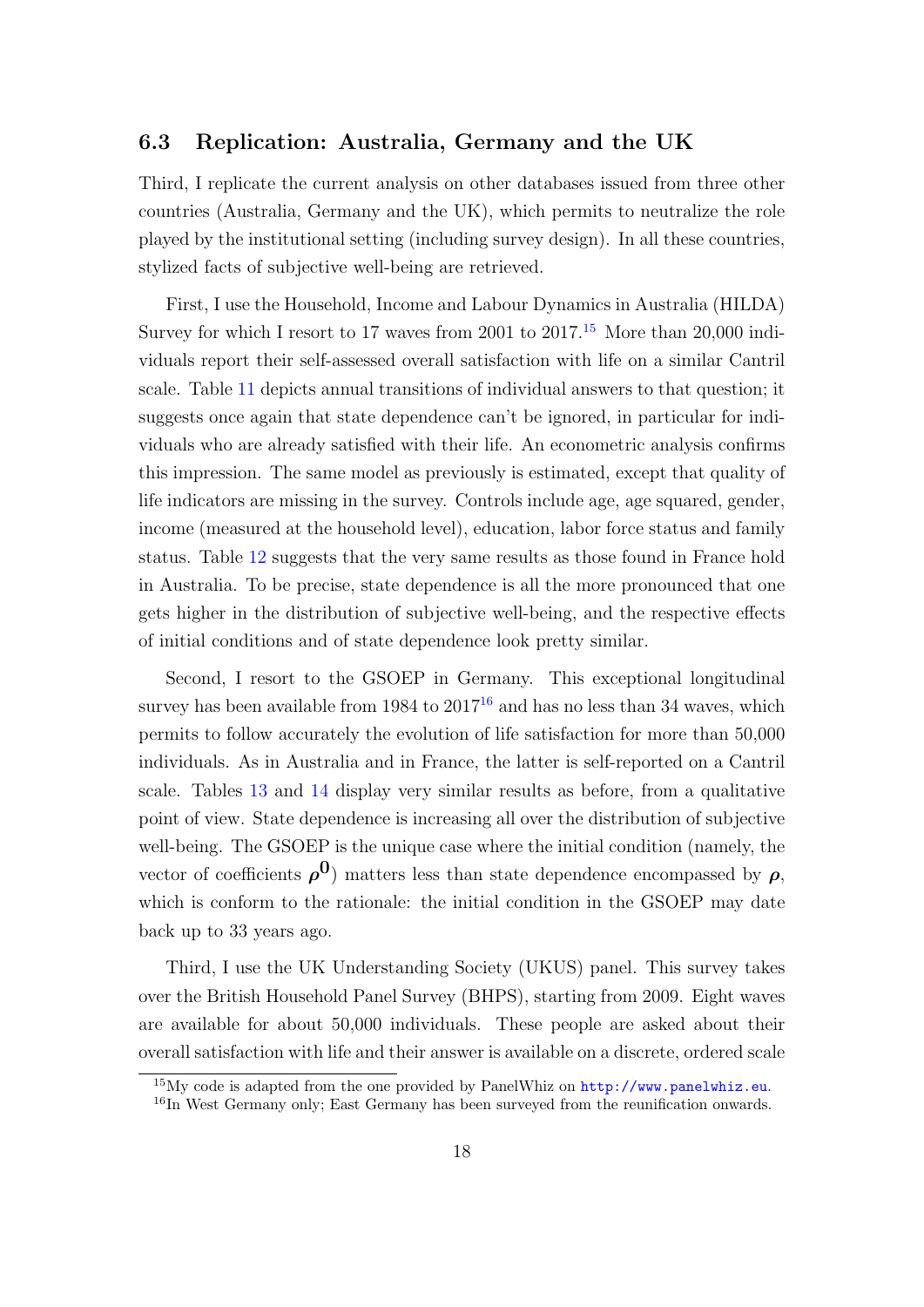<span id="page-20-0"></span>ranging from 1 to 7. Table [15](#page-39-0) suggests as previously that state dependence can't be ignored, in particular for individuals who are already satisfied with their life, which is confirmed by a *ceteris paribus* analysis. Following the recommendations of [Clark and Georgellis](#page-22-0) [\(2013\)](#page-22-0) on how to estimate subjective well-being equations on the BHPS, I control for age, age squared, gender, income (measured at the household level), the number of children, dummies for married, unemployed and self-employed individuals, as well as dummies for having a high or a medium degree, on top of year dummies. Table [16](#page-40-0) exhibits very similar results to those that prevail in the other countries. Yet state dependence exhibits some non-monotonicity, namely a U-shape here: it is more pronounced for level 2 than it is for level 3, which suggests that bad states of life satisfaction are somehow more persistent in the UK. Interestingly, the asymmetry observed in Australia, in France and in Germany as regards persistence at the top and at the bottom of the distribution of happiness was thus neither a mechanical effect, nor a statistical artifact. Finally, initial conditions matter more than state dependence, as was the case in Australia and in France.

#### 7 Conclusion

This paper has disentangled the roles played by state dependence and unobserved heterogeneity in self-assessed life satisfaction, a much ignored issue in happiness economics. Not only is subjective well-being persistent over time at both aggregate and individual levels, but this persistence turns out to be more pronounced at the top of the distribution of self-reported happiness. Thanks to the estimation of a dynamic, ordered Logit model with correlated random effects which permits to take unobserved heterogeneity into account, I have shown that this empirical evidence held in at least three other countries (Australia, Germany and the UK), neutralizing hence the role played by the institutional setting (including survey design). In the UK, the asymmetry is slightly less pronounced: bad states are persistent, too. I have also quantified the impact of initial conditions, which is rather large compared with the roles played by other usual determinants of happiness.

From an econometric perspective, there are at least two limits of the current approach. First, the dynamic, nonlinear model estimated here does not include fixed effects. A natural extension would thus consist in considering a dynamic, ordered model with fixed effects in the vein of [Frijters et al.](#page-23-0) [\(2004\)](#page-23-0)[,Bartolucci and](#page-21-0)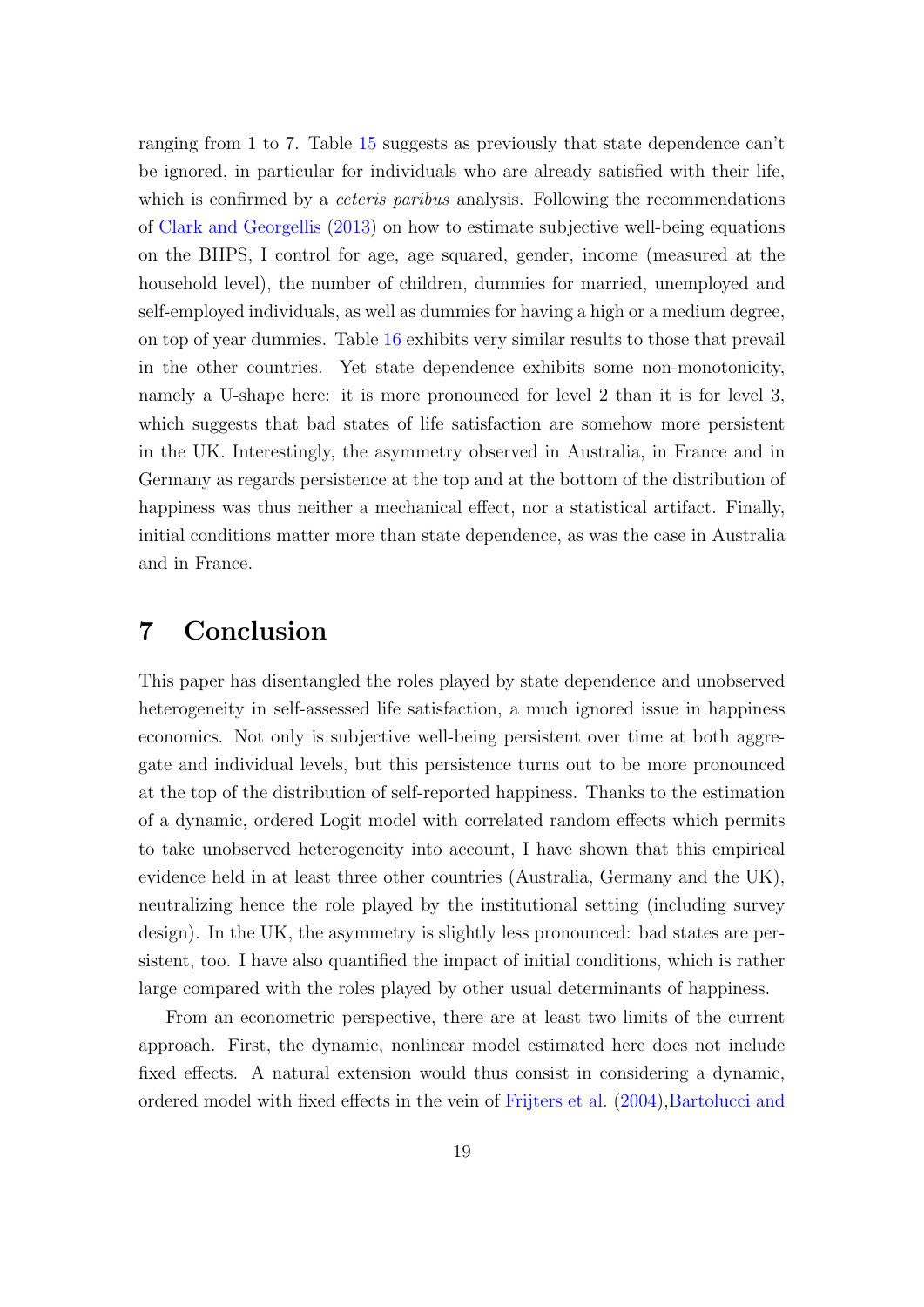<span id="page-21-0"></span>Nigro (2010) or Carro and Traferri (2014). Second, state dependence could be modelled by higher-order Markov processes than the first-order process used here: more lags could be included in the estimating equation.

From a social science perspective, further research should try to understand which mechanisms explain such an inertia. Are cognitive biases at stake? Do anchoring effects matter? Why is it revealed as more costly for individuals to revise downwards their self-assessed evaluation of life satisfaction? Why does unhappiness look more transitory? Determining the profound causes that lie behind persistence of happiness sounds like a challenging and exciting task.

#### References

- Andersen, E. B. (1973). A goodness of fit test for the Rasch model. Psychometrika, 38(1):123–140.
- Arulampalam, W. and Stewart, M. B. (2009). Simplified implementation of the Heckman estimator of the dynamic Probit model and a comparison with alternative estimators. Oxford bulletin of economics and statistics, 71(5):659–681.
- Bartolucci, F. and Nigro, V. (2010). A dynamic model for binary panel data with unobserved heterogeneity admitting a  $\sqrt{n}$ -consistent conditional estimator. Econometrica, 78(2):719–733.
- Bartolucci, F. and Nigro, V. (2012). Pseudo conditional maximum likelihood estimation of the dynamic Logit model for binary panel data. *Journal of Econo*metrics, 170(1):102–116.
- Bottan, N. L. and Truglia, R. P. (2011). Deconstructing the hedonic treadmill: Is happiness autoregressive? The Journal of Socio-Economics, 40(3):224–236.
- Boyd-Swan, C. and Herbst, C. M. (2012). Pain at the pump: Gasoline prices and subjective well-being. Journal of Urban Economics, 72(2-3):160–175.
- Carro, J. M. and Traferri, A. (2014). State dependence and heterogeneity in health using a bias-corrected fixed-effects estimator. Journal of Applied Econometrics, 29(2):181–207.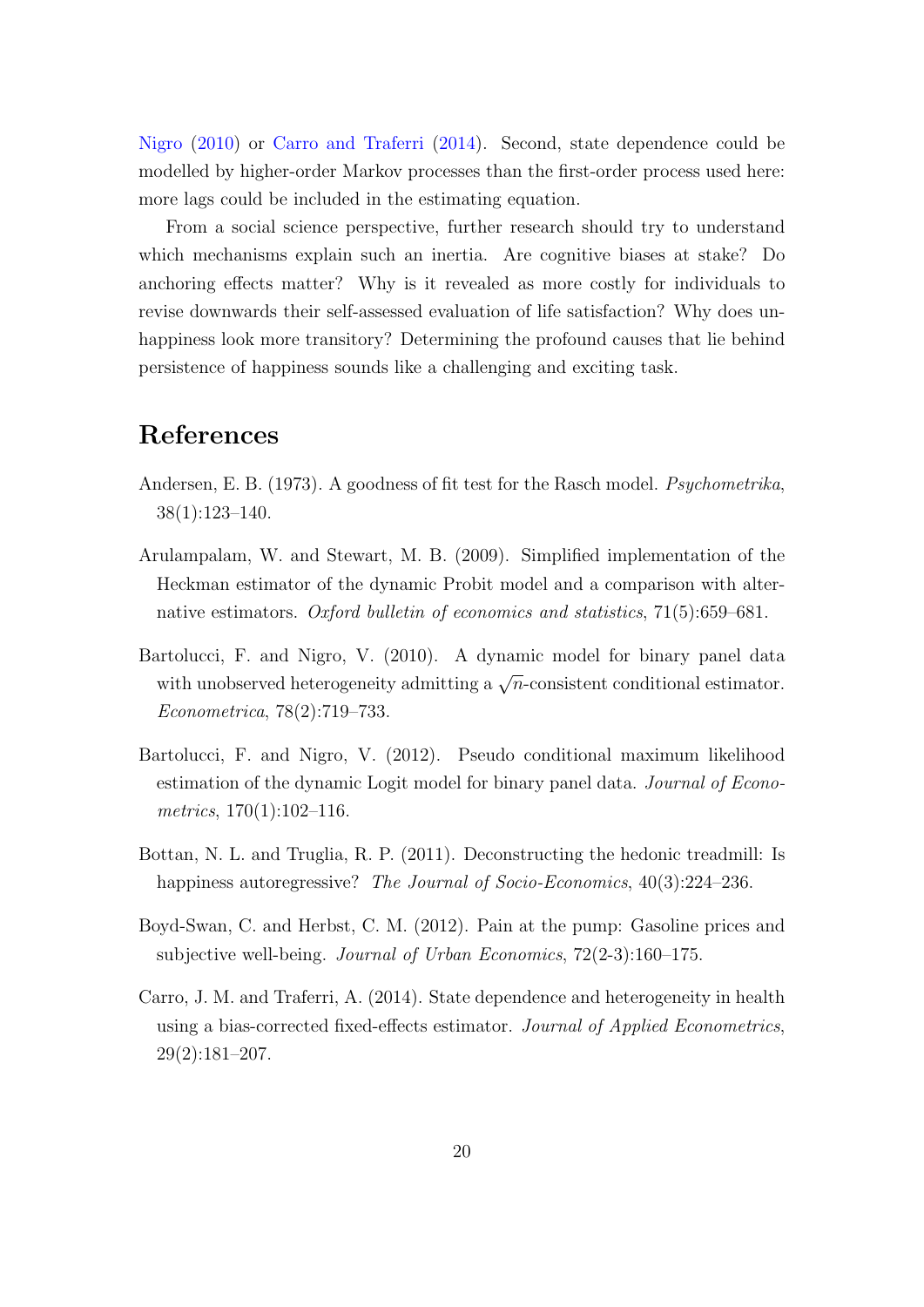- <span id="page-22-0"></span>Chamberlain, G. (1980). Analysis of covariance with qualitative data. The Review of Economic Studies, 47(1):225–38.
- Chamberlain, G. (1982). Multivariate regression models for panel data. Journal of Econometrics, 18(1):5–46.
- Clark, A., Etilé, F., Postel-Vinay, F., Senik, C., and Van der Straeten, K. (2005). Heterogeneity in reported well-being: Evidence from twelve European countries. The Economic Journal, 115(502):C118–C132.
- Clark, A., Oswald, A., and Warr, P. (1996). Is job satisfaction U-shaped in age? Journal of Occupational and Organizational Psychology, 69(1):57–81.
- Clark, A. E. (2018). Four decades of the economics of happiness: Where next? Review of Income and Wealth, 64(2):245–269.
- Clark, A. E., Diener, E., Georgellis, Y., and Lucas, R. E. (2008). Lags and leads in life satisfaction: A test of the baseline hypothesis. The Economic Journal, 118(529):F222–F243.
- Clark, A. E. and Georgellis, Y. (2013). Back to baseline in Britain: Adaptation in the British Household Panel Survey. Economica, 80(319):496–512.
- Clark, A. E. and Oswald, A. J. (1994). Unhappiness and unemployment. The Economic Journal, 104(424):648–659.
- Clark, A. E. and Senik, C. (2010). Who compares to whom? The anatomy of income comparisons in Europe. The Economic Journal, 120(544):573-594.
- Contoyannis, P., Jones, A. M., and Rice, N. (2004). The dynamics of health in the British Household Panel Survey. Journal of Applied Econometrics, 19(4):473– 503.
- Easterlin, R. A. (1974). Does economic growth improve the human lot? Some empirical evidence. In Nations and households in economic growth, pages 89– 125. Elsevier.
- Easterlin, R. A., Angelescu, L., and Zweig, J. S. (2011). The impact of modern economic growth on urban–rural differences in subjective well-being. World development, 39(12):2187–2198.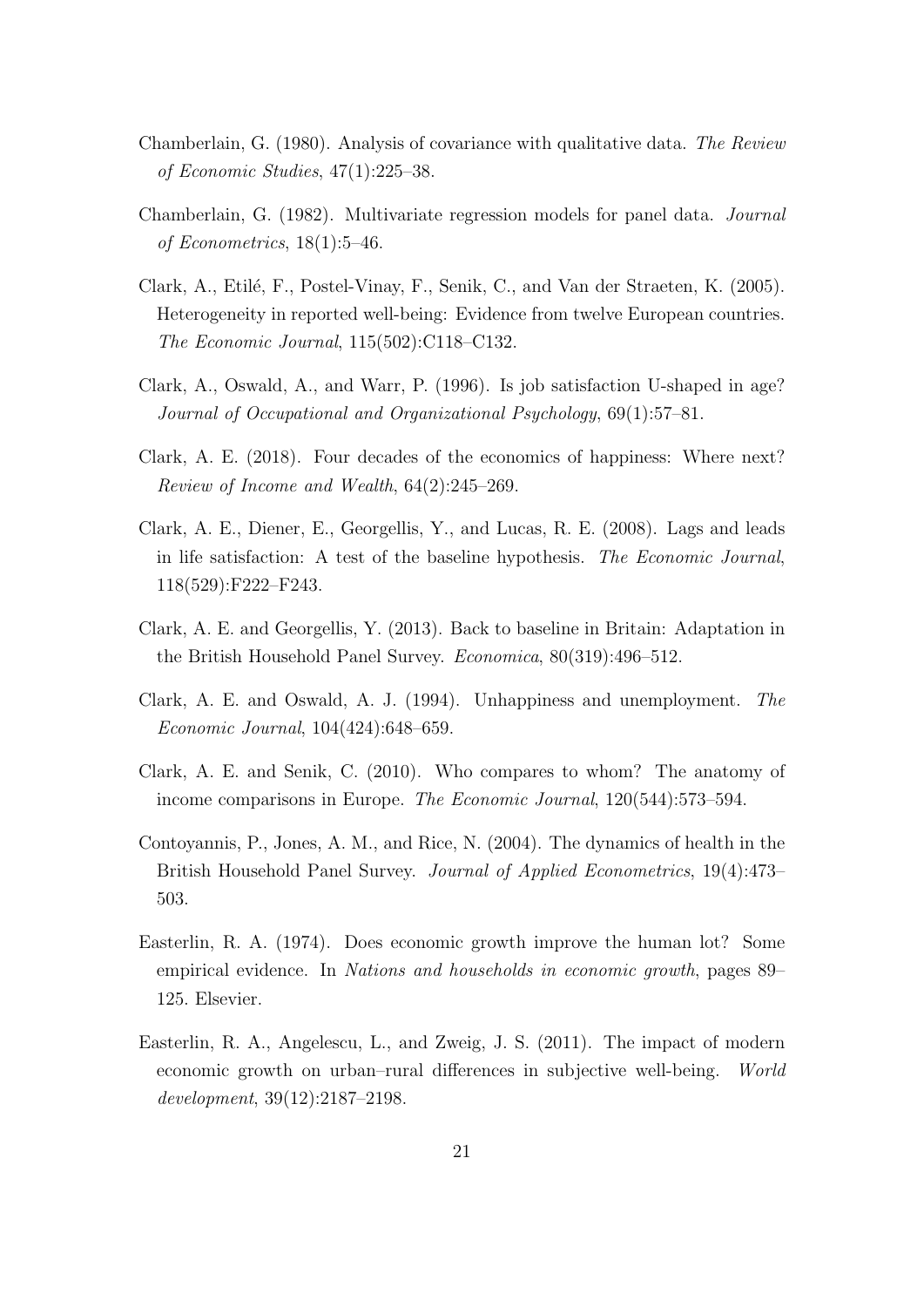- <span id="page-23-0"></span>Ferrer-i Carbonell, A. and Frijters, P. (2004). How important is methodology for the estimates of the determinants of happiness? The Economic Journal, 114(497):641–659.
- Frijters, P., Haisken-DeNew, J. P., and Shields, M. A. (2004). Money does matter! Evidence from increasing real income and life satisfaction in East Germany following reunification. The American Economic Review, 94(3):730–740.
- Frijters, P., Johnston, D. W., and Shields, M. A. (2011). Life satisfaction dynamics with quarterly life event data. Scandinavian Journal of Economics, 113(1):190– 211.
- Godefroy, P. and Lollivier, S.  $(2014)$ . Satisfaction et qualité de vie. *Économie et* Statistique, 469(1):199–232.
- Heckman, J. J. (1981). Heterogeneity and state dependence. In Studies in labor markets, pages 91–140. University of Chicago Press.
- Honoré, B. E. and Kyriazidou, E. (2000). Panel data discrete choice models with lagged dependent variables. Econometrica, 68(4):839–74.
- Hsiao, C. (2003). Analysis of panel data. Cambridge University Press, Econometric Society Monographs, 2nd edition.
- Lancaster, T. (2000). The incidental parameter problem since 1948. Journal of Econometrics, 95(2):391–413.
- Layard, R. A., Clark, A., and Senik, C. (2015). The causes of happiness and misery. In World Happiness Report, Chapter 3. United Nations.
- Lee, Y.-W. (2016). State dependence, unobserved heterogeneity, and health dynamics in Korea. Hitotsubashi Journal of Economics, 57(2):195–221.
- Magnac, T. (2000). Subsidised training and youth employment: Distinguishing unobserved heterogeneity from state dependence in labour market histories. The Economic Journal, 110(466):805–837.
- Mundlak, Y. (1978). On the pooling of time series and cross section data. Econometrica, pages 69–85.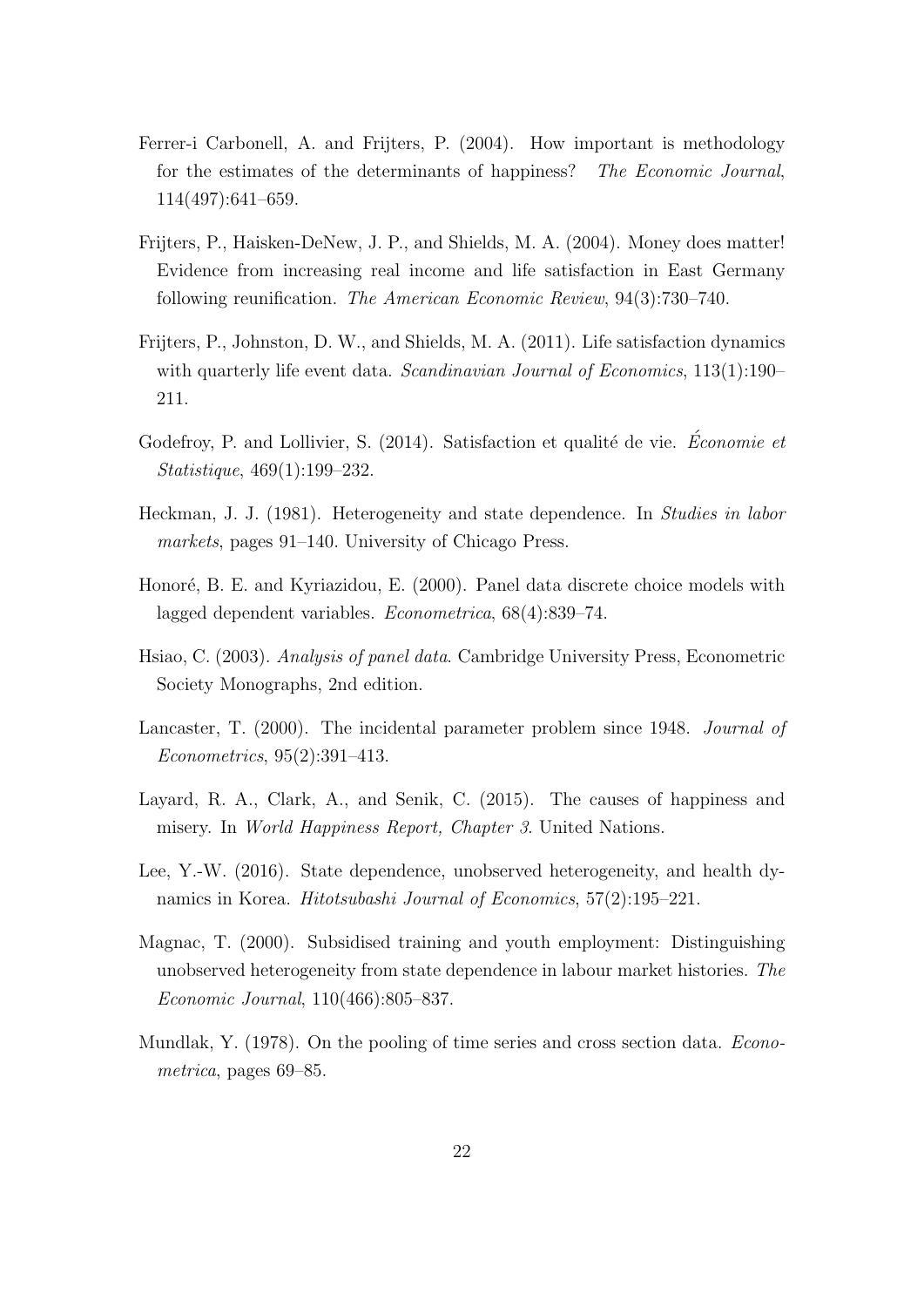- <span id="page-24-0"></span>Neyman, J., Scott, E. L., et al. (1948). Consistent estimates based on partially consistent observations. Econometrica, 16(1):1–32.
- Oswald, A. J. and Wu, S. (2010). Objective confirmation of subjective measures of human well-being: Evidence from the USA. Science, 327(5965):576–579.
- Rabe-Hesketh, S. and Skrondal, A. (2013). Avoiding biased versions of Wooldridge's simple solution to the initial conditions problem. Economics Letters, 120(2):346–349.
- Rasch, G. (1960). Probabilistic models for some intelligence and attainment tests. In Studies in mathematical psychology: 1. Nielsen & Lydiche.
- Sen, A. (1979). Equality of what? The Tanner lecture on human values, 1.
- Senik, C. (2005). Income distribution and well-being: What can we learn from subjective data? Journal of Economic Surveys, 19(1):43–63.
- Stiglitz, J. E., Sen, A. K., Fitoussi, J.-P., et al. (2009). Rapport de la commission sur la mesure des performances économiques et du progrès social.
- Tella, R. D., MacCulloch, R. J., and Oswald, A. J. (2003). The macroeconomics of happiness. The Review of Economics and Statistics, 85(4):809–827.
- Verbeek, M. and Nijman, T. (1992). Testing for selectivity bias in panel data models. International Economic Review, 33:681–703.
- Wooldridge, J. (2002). Inverse probability weighted M-estimators for sample stratification, attrition and stratification. Portuguese Economic Journal, 1:117–139.
- Wooldridge, J. M. (2005). Simple solutions to the initial conditions problem in dynamic, nonlinear panel data models with unobserved heterogeneity. Journal of Applied Econometrics, 20(1):39–54.
- Wunder, C. (2012). Does subjective well-being dynamically adjust to circumstances? Economics Letters, 117(3):750–752.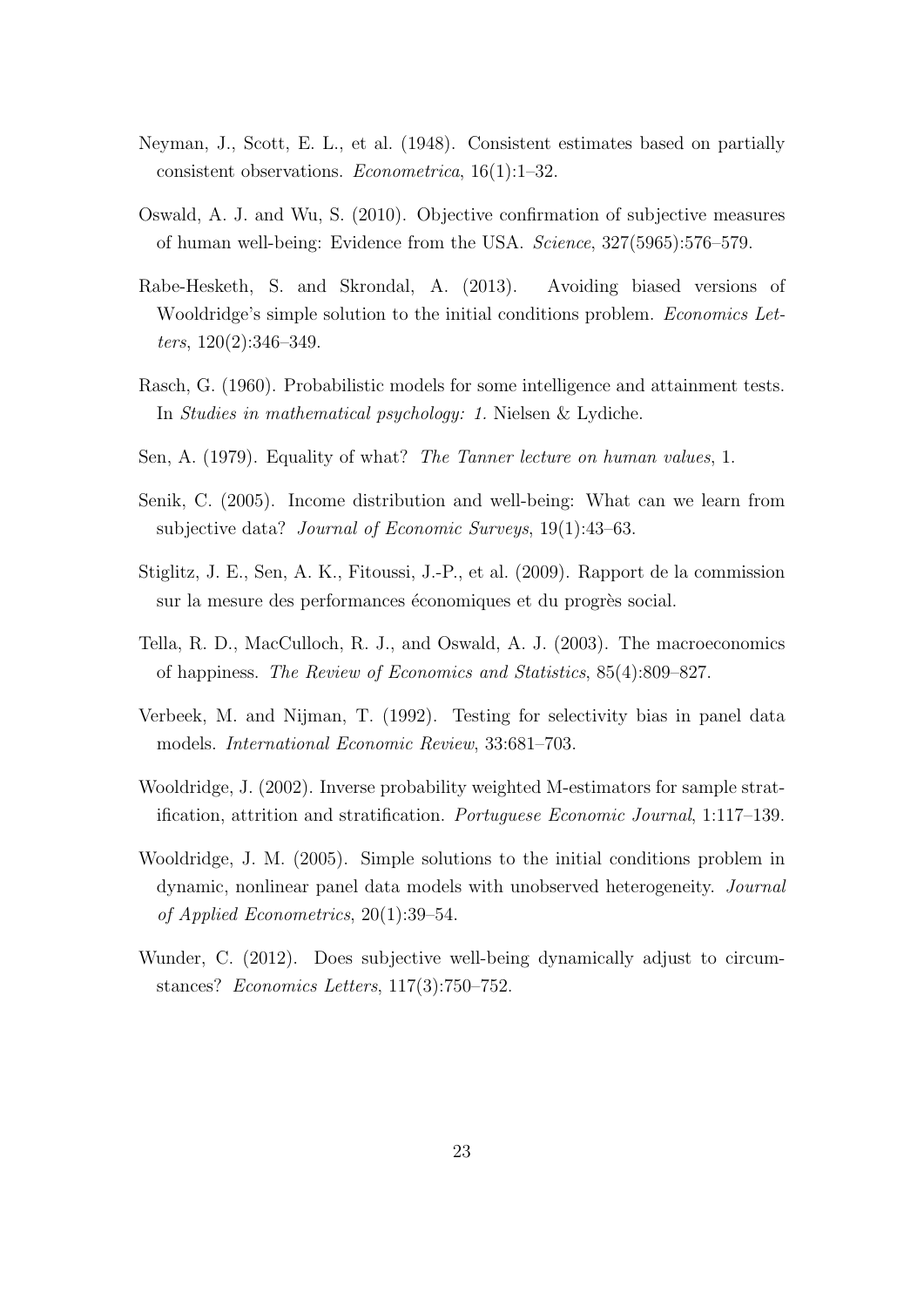# <span id="page-25-0"></span>A Figures



Figure 1: Evolution of life satisfaction in France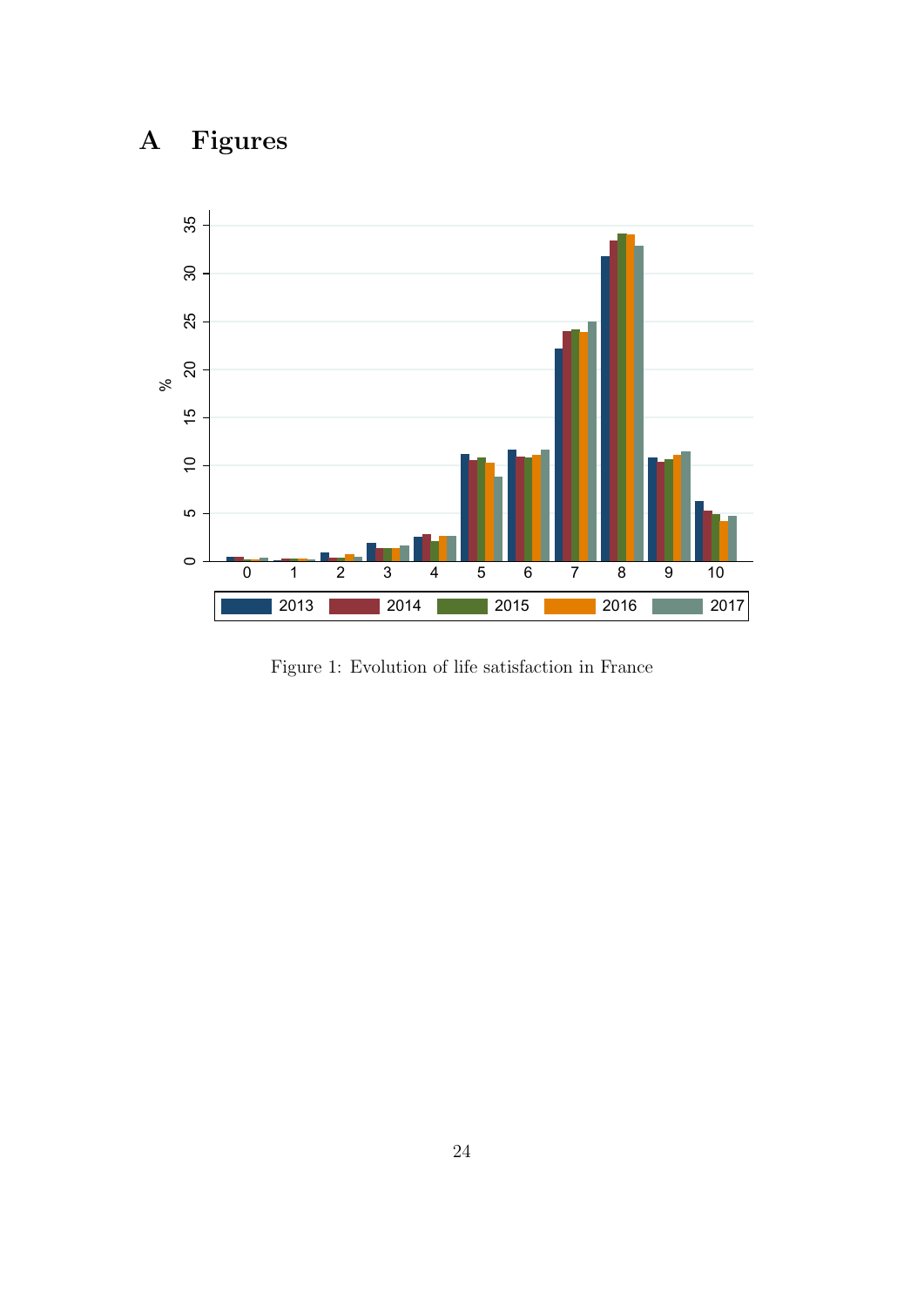## <span id="page-26-0"></span>B Tables

|                         | mean   | sd     | min              | max            |
|-------------------------|--------|--------|------------------|----------------|
| Life satisfaction       | 7.17   | 1.67   | $\overline{0}$   | 10             |
| Female                  | 0.62   | 0.49   | $\overline{0}$   | 1              |
| Age                     | 55.0   | 16.8   | 17               | 100            |
| Income                  | 25,799 | 36,408 | 20               | 4,468,733      |
| Education               |        |        |                  |                |
| No degree               | 0.23   | 0.42   | $\overline{0}$   | 1              |
| High-school             | 0.29   | 0.45   | $\boldsymbol{0}$ | $\mathbf 1$    |
| Vocational              | 0.32   | 0.47   | $\overline{0}$   | $\mathbf 1$    |
| College                 | 0.16   | 0.37   | $\boldsymbol{0}$ | $\mathbf{1}$   |
| Other degree            | 0.00   | 0.06   | $\overline{0}$   | 1              |
| Labor force status      |        |        |                  |                |
| Employed                | 0.47   | 0.50   | $\overline{0}$   | $\overline{1}$ |
| Unemployed              | 0.06   | 0.23   | $\overline{0}$   | $\mathbf{1}$   |
| Student                 | 0.02   | 0.12   | $\overline{0}$   | $\mathbf{1}$   |
| Inactive                | 0.05   | 0.23   | $\overline{0}$   | 1              |
| Retired                 | 0.39   | 0.49   | $\overline{0}$   | $\mathbf 1$    |
| Undetermined            | 0.02   | 0.13   | $\theta$         | 1              |
| Occupation              |        |        |                  |                |
| Clerk                   | 0.28   | 0.45   | $\overline{0}$   | $\mathbf{1}$   |
| Farmer                  | 0.03   | 0.17   | $\overline{0}$   | 1              |
| White collar            | 0.13   | 0.34   | $\overline{0}$   | $\mathbf 1$    |
| Self-employed           | 0.06   | 0.23   | $\overline{0}$   | $\mathbf 1$    |
| Intermediate            | 0.22   | 0.42   | $\overline{0}$   | $\overline{1}$ |
| Blue collar             | 0.17   | 0.38   | $\overline{0}$   | 1              |
| Other                   | 0.10   | 0.30   | $\Omega$         | 1              |
| Family status           |        |        |                  |                |
| Single                  | 0.24   | 0.42   | $\overline{0}$   | $\mathbf{1}$   |
| Two adults, $w/o$ child | 0.39   | 0.49   | $\overline{0}$   | 1              |
| Two adults, 1 child     | 0.09   | 0.29   | $\overline{0}$   | $\overline{1}$ |
| Two adults, 2 children  | 0.11   | 0.32   | $\overline{0}$   | $\mathbf 1$    |
| Two adults, 3+ children | 0.05   | 0.22   | $\overline{0}$   | 1              |
| Single parent           | 0.04   | 0.20   | $\overline{0}$   | 1              |
| Others $w/o$ child      | 0.05   | 0.22   | $\overline{0}$   | $\mathbf 1$    |
| Others with children    | 0.03   | 0.16   | $\boldsymbol{0}$ | 1              |
| Undetermined            | 0.01   | 0.08   | $\Omega$         | $\mathbf{1}$   |
| Quality of life         |        |        |                  |                |
| Poor living conditions  | 0.10   | 0.30   | $\overline{0}$   | $\mathbf{1}$   |
| Environmental troubles  | 0.03   | 0.18   | $\overline{0}$   | 1              |
| Psycho-social hazard    | 0.12   | 0.33   | $\overline{0}$   | $\mathbf 1$    |
| Economic insecurity     | 0.02   | 0.16   | $\overline{0}$   | 1              |
| Poor health             | 0.09   | 0.29   | $\overline{0}$   | $\mathbf 1$    |
| Insecurity              | 0.14   | 0.35   | $\overline{0}$   | $\mathbf 1$    |
| Weak social ties        | 0.14   | 0.34   | $\overline{0}$   | $\mathbf 1$    |
| Observations            |        |        | 44,085           |                |

Table 1: Summary statistics

Source. French SRCV survey, 2013-2017.

 $Sample.$  Unbalanced panel of  $19,\!253$  individuals with at least two consecutive observations.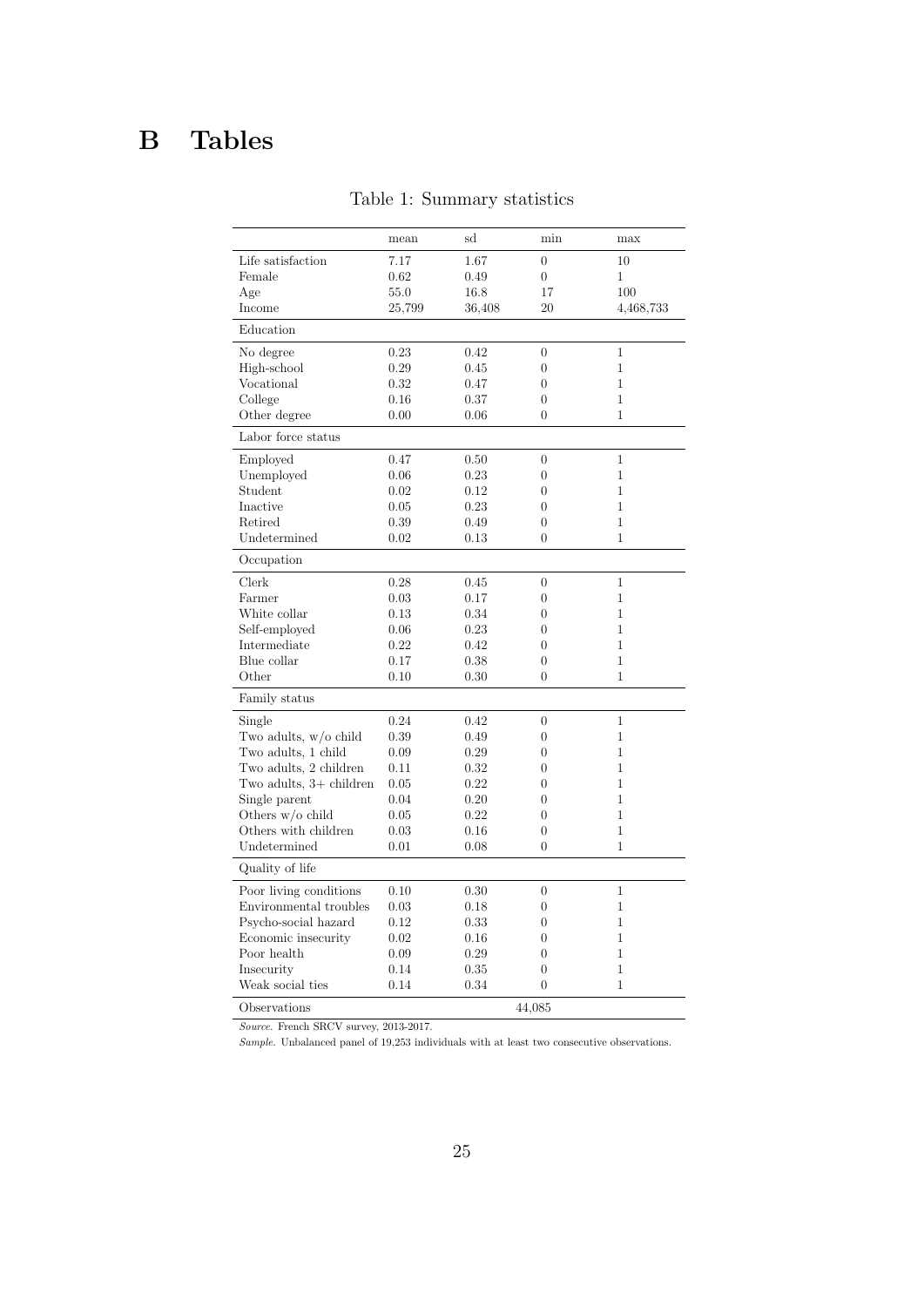<span id="page-27-0"></span>

| Absolute maximal difference in reported life satisfaction | Frequency $(\%)$ |
|-----------------------------------------------------------|------------------|
| $\theta$                                                  | 19.4             |
|                                                           | 36.0             |
| $\mathcal{D}_{\mathcal{L}}$                               | 23.7             |
| 3                                                         | 12.0             |
|                                                           | 4.6              |
| 5                                                         | 2.8              |
| $6 - 10$                                                  | 1.6              |

Table 2: Within-individual heterogeneity in reported life satisfaction

Source. French SRCV survey, 2013-2017.

Sample. Unbalanced panel of 19,253 individuals with at least two consecutive observations. Lecture. Highest minus lowest level of life satisfaction over the period.

| Destination $\rightarrow$<br>Initial $\downarrow$ | $\overline{0}$ | $\mathbf{1}$ | $\overline{2}$ | 3    | $\overline{4}$ | $\overline{5}$ | 6    | $\overline{7}$ | 8    | 9    | 10   |
|---------------------------------------------------|----------------|--------------|----------------|------|----------------|----------------|------|----------------|------|------|------|
| $\theta$                                          | 24.5           | 5.1          | 10.2           | 9.2  | 9.2            | 22.5           | 6.1  | 7.1            | 4.1  | 0.0  | 2.0  |
| $\mathbf{1}$                                      | 3.5            | 15.5         | 13.8           | 10.3 | 3.5            | 22.4           | 5.2  | 5.2            | 17.2 | 0.0  | 3.5  |
| $\overline{2}$                                    | 4.4            | 7.0          | 11.4           | 10.8 | 13.3           | 23.4           | 12.7 | 12.0           | 2.5  | 2.5  | 0.0  |
| 3                                                 | 2.7            | 2.2          | 6.2            | 15.4 | 19.2           | 26.8           | 12.2 | 9.2            | 4.9  | 1.1  | 0.3  |
| $\overline{4}$                                    | 1.7            | 0.3          | 4.3            | 9.8  | 15.1           | 32.3           | 16.1 | 11.7           | 6.3  | 1.9  | 0.6  |
| 5                                                 | 0.6            | 0.3          | 1.8            | 4.2  | 7.5            | 32.4           | 20.3 | 18.4           | 11.3 | 1.9  | 1.4  |
| 6                                                 | 0.2            | 0.3          | 0.5            | 2.0  | 4.0            | 16.6           | 25.8 | 31.6           | 15.7 | 2.4  | 1.1  |
| $\overline{7}$                                    | 0.1            | 0.1          | 0.2            | 0.7  | 1.4            | 7.7            | 13.8 | 40.0           | 30.3 | 4.5  | 1.3  |
| 8                                                 | 0.0            | 0.1          | 0.1            | 0.3  | 0.6            | 4.0            | 5.5  | 20.9           | 52.2 | 12.9 | 3.5  |
| 9                                                 | 0.1            | 0.0          | 0.1            | 0.2  | 0.5            | 1.1            | 2.3  | 10.1           | 38.9 | 35.4 | 11.3 |
| 10                                                | 0.1            | 0.0          | 0.1            | 0.4  | 0.2            | 2.2            | 2.2  | 6.5            | 24.0 | 24.9 | 39.3 |
| Total                                             | 0.4            | 0.3          | 0.7            | 1.6  | 2.6            | 10.2           | 11.1 | 23.8           | 33.1 | 11.1 | 5.2  |

Table 3: Life satisfaction in France: annual transitions

Source. French SRCV survey, 2013-2017.

Sample. Unbalanced panel of 19,253 individuals with at least two consecutive observations.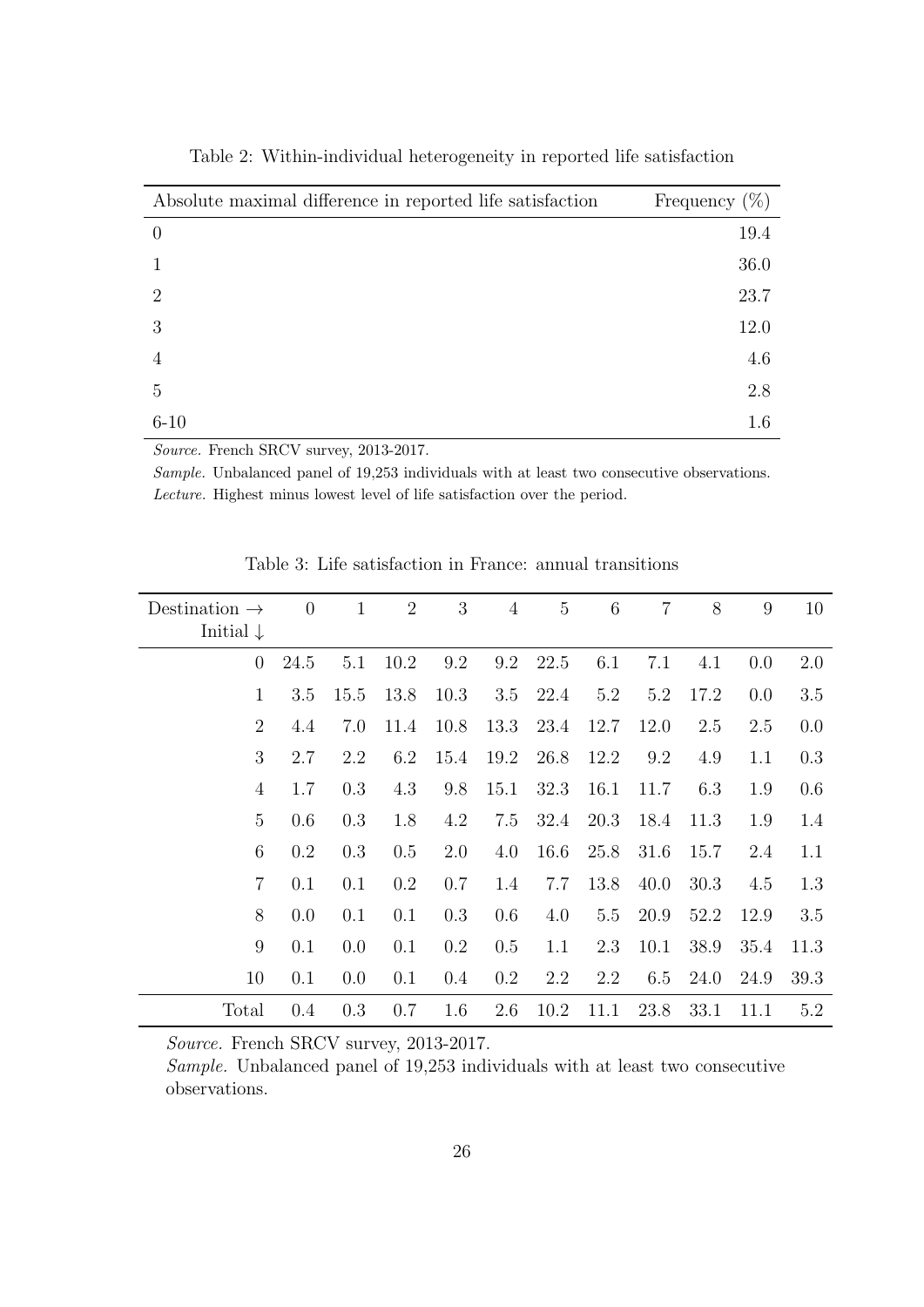| Dependent                          | Life satisfaction $(LS_t)$ |             |                       |                       |  |
|------------------------------------|----------------------------|-------------|-----------------------|-----------------------|--|
|                                    | (1)                        | (2)         | (3)                   | (4)                   |  |
| Current log income $(\beta)$       | $0.408***$                 | $0.510***$  | 0.073                 | 0.046                 |  |
|                                    | (0.028)                    | (0.038)     | (0.055)               | (0.053)               |  |
| Mean log income $(\gamma)$         |                            |             | $0.430***$<br>(0.114) | $0.400***$<br>(0.105) |  |
| Initial log income $(\gamma^0)$    |                            |             | $-0.154**$<br>(0.076) | $-0.141**$<br>(0.067) |  |
| Age                                | $-0.039***$                | $-0.060***$ | $-0.025***$           | $-0.022***$           |  |
|                                    | (0.005)                    | (0.007)     | (0.006)               | (0.006)               |  |
| $Age^2/100$                        | $0.026***$                 | $0.039***$  | $0.013**$             | $0.011**$             |  |
|                                    | (0.004)                    | (0.007)     | (0.006)               | (0.005)               |  |
| Female                             | $-0.005$                   | $-0.003$    | $-0.023$              | $-0.021$              |  |
|                                    | (0.026)                    | (0.039)     | (0.033)               | (0.029)               |  |
| Education (ref=no degree)          |                            |             |                       |                       |  |
| High-school                        | $-0.051$                   | $-0.028$    | $-0.124$              | $-0.114$              |  |
|                                    | (0.041)                    | (0.060)     | (0.258)               | (0.246)               |  |
| Vocational                         | $-0.092**$                 | $-0.096*$   | 0.071                 | 0.065                 |  |
|                                    | (0.036)                    | (0.053)     | (0.229)               | (0.219)               |  |
| College                            | 0.018                      | 0.104       | 0.038                 | 0.046                 |  |
|                                    | (0.050)                    | (0.074)     | (0.304)               | (0.289)               |  |
| Other                              | $-0.051$                   | 0.206       | 0.411                 | 0.434                 |  |
|                                    | (0.199)                    | (0.300)     | (0.345)               | (0.313)               |  |
| Labor force status (ref=employed)  |                            |             |                       |                       |  |
| Unemployed                         | $-0.817***$                | $-1.164***$ | $-0.771***$           | $-0.716***$           |  |
|                                    | (0.054)                    | (0.073)     | (0.108)               | (0.105)               |  |
| Student                            | $-0.012$                   | $-0.006$    | $-0.338$              | $-0.381$              |  |
|                                    | (0.101)                    | (0.144)     | (0.270)               | (0.262)               |  |
| Inactive                           | $-0.168***$                | $-0.374***$ | $-0.439**$            | $-0.426**$            |  |
|                                    | (0.064)                    | (0.091)     | (0.174)               | (0.167)               |  |
| Retired                            | $-0.150***$                | $-0.194***$ | $-0.256**$            | $-0.258**$            |  |
|                                    | (0.043)                    | (0.060)     | (0.113)               | (0.108)               |  |
| Undetermined                       | $-0.508***$                | $-0.690***$ | $-0.392**$            | $-0.394**$            |  |
|                                    | (0.098)                    | (0.126)     | (0.189)               | (0.181)               |  |
| Occupation (ref=clerk)             |                            |             |                       |                       |  |
| Farmer                             | $-0.503***$                | $-0.715***$ | $-1.761**$            | $-1.715**$            |  |
|                                    | (0.077)                    | (0.113)     | (0.696)               | (0.671)               |  |
| Blue collar                        | 0.006                      | $-0.011$    | $-0.227$              | $-0.204$              |  |
|                                    | (0.039)                    | (0.056)     | (0.152)               | (0.145)               |  |
| Intermediate                       | 0.033                      | $0.125**$   | $-0.146$              | $-0.160$              |  |
|                                    | (0.034)                    | (0.050)     | (0.133)               | (0.128)               |  |
| White collar                       | $0.154***$                 | $0.329***$  | 0.142                 | 0.089                 |  |
|                                    | (0.045)                    | (0.065)     | (0.169)               | (0.162)               |  |
| Self-employed                      | $-0.126**$                 | $-0.142*$   | $-0.114$              | $-0.175$              |  |
| Other                              | (0.058)                    | (0.084)     | (0.235)               | (0.226)               |  |
|                                    | 0.034                      | 0.017       | $-0.311**$            | $-0.287*$             |  |
| Undetermined                       | (0.052)                    | (0.076)     | (0.154)               | (0.147)               |  |
|                                    | 0.010                      | $-0.183$    | $-0.760**$            | $-0.739**$            |  |
| Family status (ref=single)         | (0.183)                    | (0.232)     | (0.320)               | (0.312)               |  |
| Two adults (no child)              | $0.554***$                 | $0.881***$  | $0.732***$            | $0.637***$            |  |
| Other (no child)                   | (0.031)                    | (0.046)     | (0.117)               | (0.112)               |  |
|                                    | $0.495***$                 | $0.741***$  | $0.479***$            | $0.380**$             |  |
| Single parent                      | (0.058)                    | (0.078)     | (0.155)               | (0.148)               |  |
|                                    | $-0.049$                   | $-0.026$    | 0.246                 | 0.184                 |  |
| Two adults (1 child)               | (0.060)                    | (0.086)     | (0.169)               | (0.161)               |  |
|                                    | $0.557***$                 | $0.862***$  | $0.692***$            | $0.575***$            |  |
| Two adults (2 children)            | (0.044)                    | (0.064)     | (0.144)               | (0.137)               |  |
|                                    | $0.672***$                 | $0.978***$  | $0.592***$            | $0.481***$            |  |
| Two adults $(3 + \text{children})$ | (0.043)                    | (0.064)     | (0.165)               | (0.157)               |  |
|                                    | $0.763***$                 | $1.112***$  | $0.695***$            | $0.568***$            |  |
|                                    | (0.058)                    | (0.085)     | (0.205)               | (0.196)               |  |
| Other (children)                   | $0.690***$                 | $0.938***$  | $0.653***$            | $0.563***$            |  |
|                                    | (0.071)                    | (0.093)     | (0.176)               | (0.168)               |  |
| Undetermined                       | $0.657***$                 | $1.088***$  | $0.910***$            | $0.811***$            |  |
|                                    | (0.126)                    | (0.163)     | (0.221)               | (0.215)               |  |

<span id="page-28-0"></span>Table 4: Dynamic ordered Logit model - unbalanced panel (1)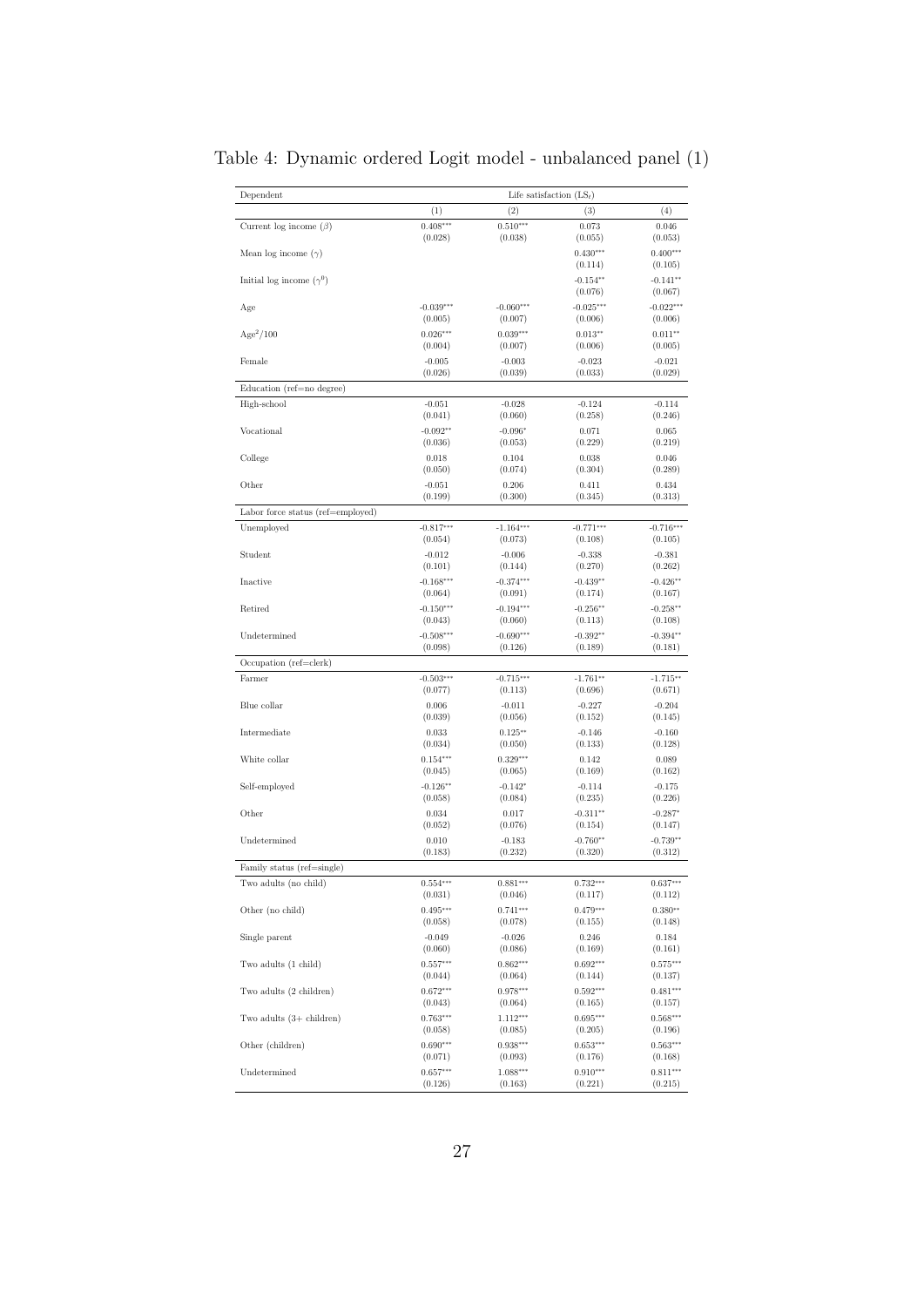| Quality of life                                |                                   |                                   |                                   |                                   |
|------------------------------------------------|-----------------------------------|-----------------------------------|-----------------------------------|-----------------------------------|
| Poor living conditions                         | $-1.258***$                       | $-1.494***$                       | $-0.718***$                       | $-0.693***$                       |
| Environmental troubles                         | (0.041)<br>$-0.367***$            | (0.055)<br>$-0.391***$            | (0.070)<br>$-0.076$               | (0.068)<br>$-0.071$               |
| Insecurity                                     | (0.055)<br>$-0.233***$<br>(0.029) | (0.069)<br>$-0.229***$            | (0.083)<br>$-0.053$               | (0.082)<br>$-0.056$               |
| Weak social ties                               | $-1.157***$<br>(0.032)            | (0.037)<br>$-1.269***$<br>(0.041) | (0.043)<br>$-0.687***$<br>(0.049) | (0.043)<br>$-0.670***$<br>(0.048) |
| Psycho-social hazard                           | $-0.614***$<br>(0.031)            | $-0.703***$<br>(0.041)            | $-0.393***$<br>(0.050)            | $-0.384***$<br>(0.049)            |
| Economic insecurity                            | $-0.344***$<br>(0.063)            | $-0.358***$<br>(0.087)            | $-0.049$<br>(0.108)               | $-0.023$<br>(0.104)               |
| Poor health                                    | $-1.087***$<br>(0.042)            | $-1.252***$<br>(0.053)            | $-0.713***$<br>(0.065)            | $-0.675***$<br>(0.063)            |
| Initial life satisfaction $(\rho^0)$ - (ref=0) |                                   |                                   |                                   |                                   |
| $LS_{2013} = 1$                                |                                   |                                   | $-0.127$<br>(0.441)               | $-0.385$<br>(0.440)               |
| $LS_{2013} = 2$                                |                                   |                                   | 0.388<br>(0.327)                  | 0.168<br>(0.333)                  |
| $LS_{2013} = 3$                                |                                   |                                   | $1.154***$<br>(0.296)             | $0.878***$<br>(0.297)             |
| $LS_{2013} = 4$                                |                                   |                                   | $1.240***$<br>(0.281)             | $0.922***$<br>(0.290)             |
| $LS_{2013} = 5$                                |                                   |                                   | 1.963***<br>(0.273)               | $1.504***$<br>(0.283)             |
| $LS_{2013} = 6$                                |                                   |                                   | $2.399***$<br>(0.274)             | 1.839***<br>(0.284)               |
| $LS_{2013} = 7$                                |                                   |                                   | $3.103***$<br>(0.274)             | $2.363***$<br>(0.286)             |
| $LS_{2013} = 8$                                |                                   |                                   | 4.228***<br>(0.275)               | $3.234***$<br>(0.291)             |
| $LS_{2013} = 9$                                |                                   |                                   | 5.469***<br>(0.280)               | $4.157***$<br>(0.300)             |
| $LS_{2013} = 10$                               |                                   |                                   | 6.479***<br>(0.286)               | 4.817***<br>(0.312)               |
| Past LS $(\rho)$ - (ref=0)                     |                                   |                                   |                                   |                                   |
| $LS_{t-1} = 1$                                 |                                   |                                   |                                   | 0.558<br>(0.383)                  |
| $LS_{t-1}=2$                                   |                                   |                                   |                                   | 0.367<br>(0.274)                  |
| $LS_{t-1}=3$                                   |                                   |                                   |                                   | 0.348<br>(0.246)                  |
| $\mathrm{LS}_{t-1}=4$                          |                                   |                                   |                                   | $0.465*$<br>(0.247)               |
| $LS_{t-1} = 5$                                 |                                   |                                   |                                   | $0.580**$<br>(0.242)              |
| $LS_{t-1} = 6$                                 |                                   |                                   |                                   | $0.712***$<br>(0.244)             |
| $LS_{t-1} = 7$                                 |                                   |                                   |                                   | $0.936***$<br>(0.246)             |
| $LS_{t-1}=8$                                   |                                   |                                   |                                   | $1.200***$<br>(0.251)             |
| $LS_{t-1} = 9$                                 |                                   |                                   |                                   | $1.555***$<br>(0.258)             |
| $LS_{t-1} = 10$                                |                                   |                                   |                                   | $2.023***$<br>(0.270)             |

Table 5: Ordered Logit model - unbalanced panel (2)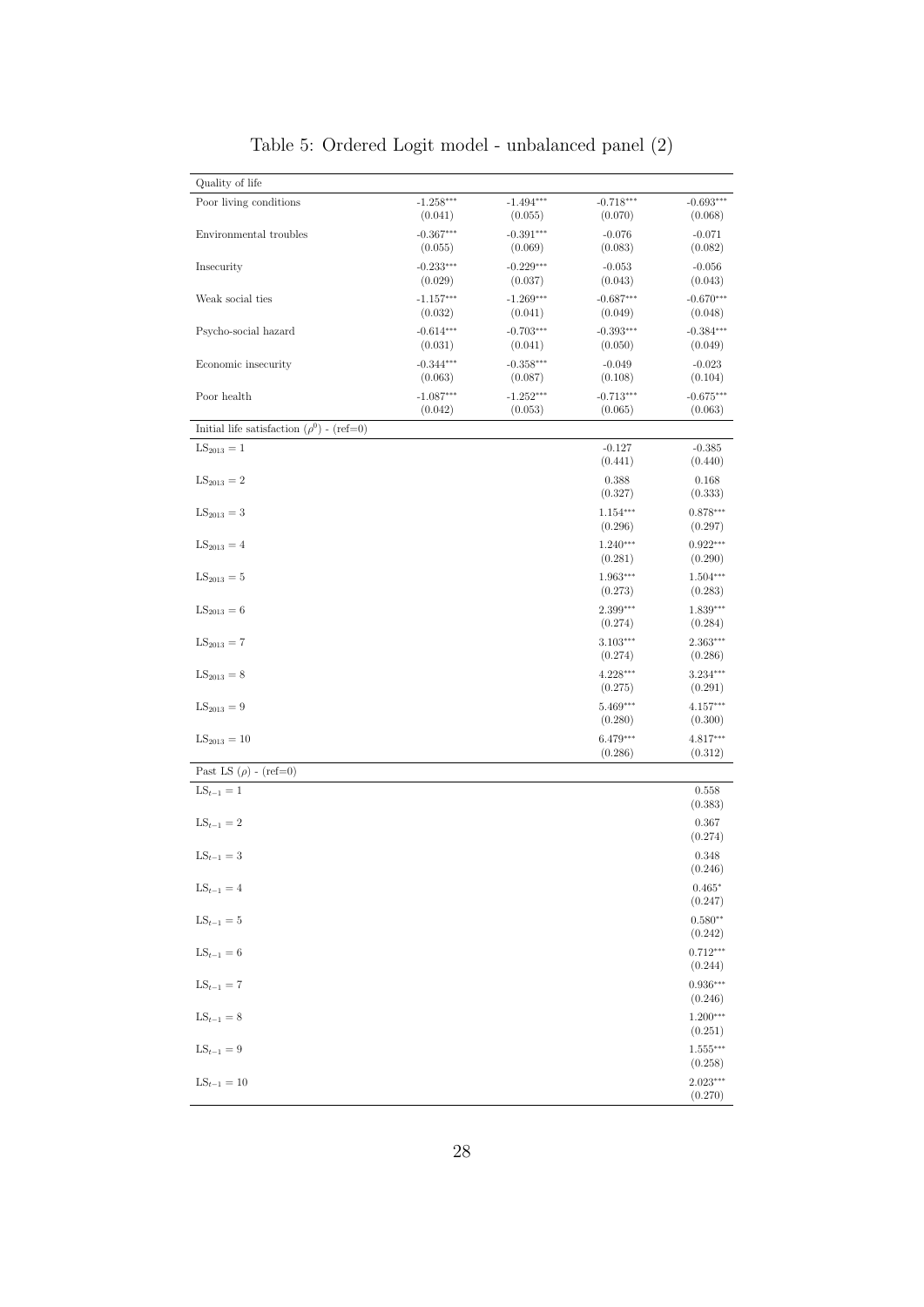<span id="page-30-0"></span>

| Cut-offs            |             |                       |                     |                     |
|---------------------|-------------|-----------------------|---------------------|---------------------|
| $\sqrt{s_1}$        | $-3.551***$ | $-5.406***$           | $-2.610***$         | $-2.324***$         |
|                     | (0.301)     | (0.415)               | (0.721)             | (0.665)             |
| $\mathfrak{s}_2$    | $-3.082***$ | $-4.846***$           | $-2.046***$         | $-1.781***$         |
|                     | (0.297)     | (0.411)               | (0.719)             | (0.663)             |
| $\sqrt{s_3}$        | $-2.305***$ | $-3.894***$           | $-1.087$            | $-0.861$            |
|                     | (0.293)     | (0.408)               | (0.717)             | (0.661)             |
| $s_4$               | $-1.462***$ | $-2.819***$           | $-0.011$            | 0.171               |
|                     | (0.291)     | (0.406)               | (0.717)             | (0.661)             |
| $\sqrt{s_{5}}$      | $-0.709**$  | $-1.824***$           | 0.984               | $1.121*$            |
|                     | (0.291)     | (0.405)               | (0.717)             | (0.661)             |
| $s_6$               | $0.680**$   | 0.110                 | $2.924***$          | 2.967***            |
|                     | (0.291)     | (0.404)               | (0.718)             | (0.662)             |
| $s_7$               | $1.504***$  | $1.329***$            | $4.153***$          | 4.134***            |
|                     | (0.291)     | (0.404)               | (0.719)             | (0.663)             |
| $s_8$               | $2.723***$  | $3.217***$            | $6.067***$          | 5.948***            |
|                     | (0.292)     | (0.404)               | (0.719)             | (0.664)             |
| $\mathfrak{s}_9$    | 4.491***    | 5.978***              | 8.873***            | 8.610***            |
|                     | (0.293)     | (0.406)               | (0.722)             | (0.667)             |
| $s_{10}$            | $5.724***$  | 7.763***              | $10.682***$         | $10.332***$         |
|                     | (0.294)     | (0.408)               | (0.724)             | (0.670)             |
| $\sigma^2_u$        |             | $3.952***$<br>(0.105) | 2.196***<br>(0.069) | 1.379***<br>(0.083) |
| Year dummies        | Yes         | Yes                   | Yes                 | Yes                 |
| Individual effects  | No          | RE                    | $_{\rm CRE}$        | $_{\rm CRE}$        |
| $#$ of individuals  | 19,253      | 19,253                | 19,253              | 19,253              |
| $#$ of observations | 44,085      | 44,085                | 44,085              | 44,085              |
| $\log(L)/N$         | $-1.699$    | $-1.604$              | $-1.517$            | $-1.514$            |

|  | Table 6: Ordered Logit model - unbalanced panel (3) |  |  |  |  |  |  |  |
|--|-----------------------------------------------------|--|--|--|--|--|--|--|
|--|-----------------------------------------------------|--|--|--|--|--|--|--|

Source. French SRCV survey, 2013-2017.

 $Sample. 19,253$  individuals with at least two consecutive observations.

Robust standard errors clustered at the individual level.

Estimates for initial and average covariates not reported (income inside).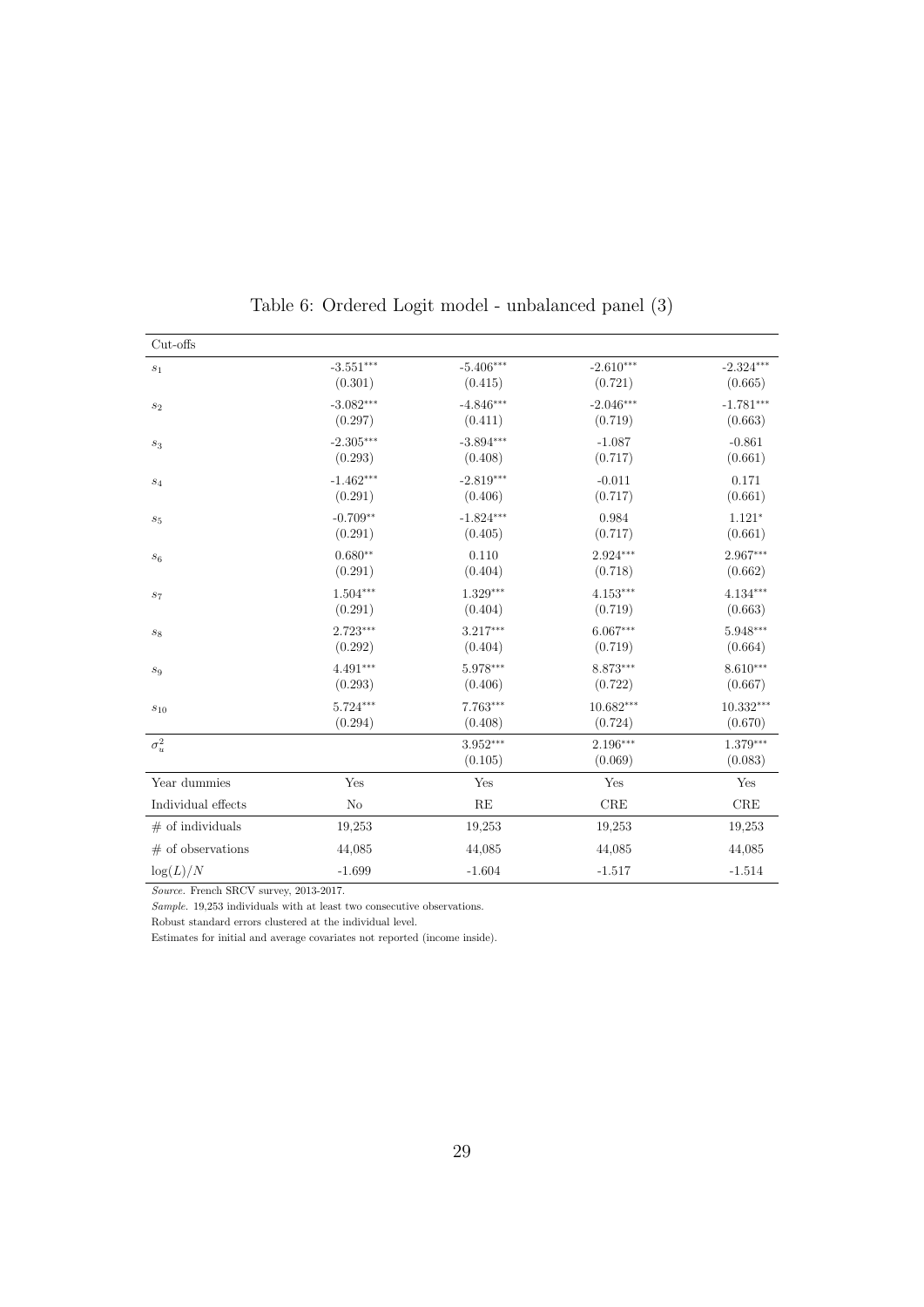| Dependent                                   | Life satisfaction $(LS_t)$ |                        |                        |                        |  |  |
|---------------------------------------------|----------------------------|------------------------|------------------------|------------------------|--|--|
|                                             | (1)                        | (2)                    | (3)                    | (4)                    |  |  |
| Current log income - $(\beta)$              | $0.022***$<br>(0.002)      | $0.019***$<br>(0.001)  | 0.003<br>(0.002)       | 0.002<br>(0.002)       |  |  |
| Mean log income - $(\gamma)$                |                            |                        | $0.017***$<br>(0.004)  | $0.016***$<br>(0.004)  |  |  |
| Unemployed                                  | $-0.034***$<br>(0.002)     | $-0.034***$<br>(0.002) | $-0.027***$<br>(0.003) | $-0.025***$<br>(0.003) |  |  |
| Two adults (no child)                       | $0.025***$<br>(0.001)      | $0.028***$<br>(0.002)  | $0.026***$<br>(0.004)  | $0.023***$<br>(0.004)  |  |  |
| Two adults (1 child)                        | $0.025***$<br>(0.002)      | $0.028***$<br>(0.002)  | $0.024***$<br>(0.005)  | $0.021***$<br>(0.005)  |  |  |
| Two adults (2 children)                     | $0.032***$<br>(0.002)      | $0.033***$<br>(0.002)  | $0.020***$<br>(0.006)  | $0.017***$<br>(0.006)  |  |  |
| Two adults $(3 + \text{children})$          | $0.038***$<br>(0.004)      | $0.039***$<br>(0.004)  | $0.025***$<br>(0.008)  | $0.020***$<br>(0.008)  |  |  |
| Weak social ties                            | $-0.061***$<br>(0.002)     | $-0.048***$<br>(0.002) | $-0.027***$<br>(0.003) | $-0.027***$<br>(0.002) |  |  |
| Poor health                                 | $-0.057***$<br>(0.003)     | $-0.047***$<br>(0.002) | $-0.028***$<br>(0.003) | $-0.027***$<br>(0.003) |  |  |
| Past life satisfaction ( $\rho$ ) - (ref=0) |                            |                        |                        |                        |  |  |
| $LS_{t-1} = 1$                              |                            |                        |                        | 0.011<br>(0.008)       |  |  |
| $LS_{t-1} = 2$                              |                            |                        |                        | 0.006<br>(0.005)       |  |  |
| $LS_{t-1} = 3$                              |                            |                        |                        | 0.006<br>(0.004)       |  |  |
| $LS_{t-1} = 4$                              |                            |                        |                        | $0.009**$<br>(0.004)   |  |  |
| $LS_{t-1} = 5$                              |                            |                        |                        | $0.011***$<br>(0.004)  |  |  |
| $LS_{t-1}=6$                                |                            |                        |                        | $0.015***$<br>(0.004)  |  |  |
| $LS_{t-1} = 7$                              |                            |                        |                        | $0.021***$<br>(0.004)  |  |  |
| $LS_{t-1} = 8$                              |                            |                        |                        | $0.030***$<br>(0.004)  |  |  |
| $LS_{t-1} = 9$                              |                            |                        |                        | $0.045***$<br>(0.005)  |  |  |
| $LS_{t-1} = 10$                             |                            |                        |                        | $0.071***$<br>(0.006)  |  |  |
| Individual effects                          | No                         | RE                     | $_{\rm CRE}$           | CRE                    |  |  |
| $#$ of individuals                          | 19,253                     | 19,253                 | 19,253                 | 19,253                 |  |  |
| $#$ of observations                         | 44,085                     | 44,085                 | 44,085                 | 44,085                 |  |  |

<span id="page-31-0"></span>Table 7: Average partial effects on probability of reporting level 10 of life satisfaction (selected variables only)

 $\emph{Source. French SRCV survey, 2013-2017.}$   $\emph{Sample. Unbalanced panel of 19,253 individuals with at least two consecutive observations. Robust standard errors clustered at the individual level.$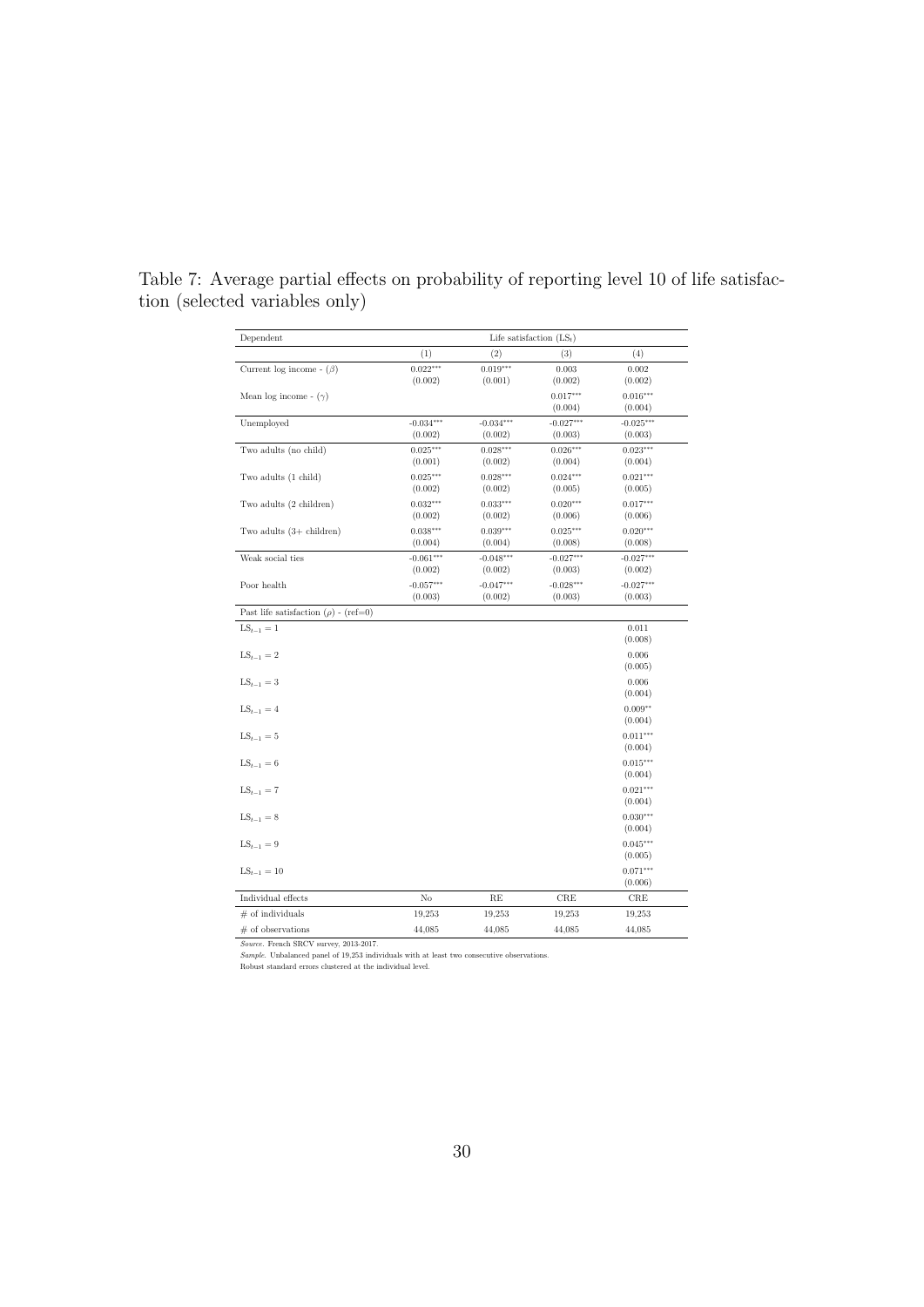| Dependent                          | Life satisfaction $(LS_t)$ |                       |                      |                      |  |
|------------------------------------|----------------------------|-----------------------|----------------------|----------------------|--|
|                                    | $\left(1\right)$           | $\left( 2\right)$     | (3)                  | (4)                  |  |
| Current log income $(\beta)$       | $0.412***$                 | $0.438***$            | $0.139*$             | 0.094                |  |
|                                    | (0.050)                    | (0.062)               | (0.082)              | (0.081)              |  |
| Mean log income $(\gamma)$         |                            |                       | $0.337*$<br>(0.183)  | $0.322*$<br>(0.169)  |  |
| Initial log income $(\gamma^0)$    |                            |                       | $-0.052$<br>(0.127)  | $-0.048$<br>(0.113)  |  |
| Age                                | $-0.036***$                | $-0.054***$           | $-0.017$             | $-0.015$             |  |
|                                    | (0.009)                    | (0.014)               | (0.013)              | (0.011)              |  |
| $Age^2/100$                        | $0.026***$                 | $0.038***$            | 0.008                | 0.007                |  |
|                                    | (0.009)                    | (0.013)               | (0.012)              | (0.010)              |  |
| Female                             | $-0.028$                   | $-0.067$              | $-0.039$             | $-0.033$             |  |
|                                    | (0.049)                    | (0.076)               | (0.062)              | (0.054)              |  |
| Education (ref=no degree)          |                            |                       |                      |                      |  |
| High-school                        | 0.012                      | 0.140                 | $-0.349$             | $-0.329$             |  |
|                                    | (0.077)                    | (0.116)               | (0.467)              | (0.443)              |  |
| Vocational                         | $-0.023$                   | 0.045                 | $-0.315$             | $-0.306$             |  |
|                                    | (0.068)                    | (0.101)               | (0.375)              | (0.356)              |  |
| College                            | 0.075                      | 0.220                 | $-0.470$             | $-0.451$             |  |
|                                    | (0.094)                    | (0.141)               | (0.507)              | (0.484)              |  |
| Other                              | 0.092                      | $1.000*$              | $1.355***$           | $1.424***$           |  |
|                                    | (0.446)                    | (0.519)               | (0.572)              | (0.519)              |  |
| Labor force status (ref=employed)  |                            |                       |                      |                      |  |
| Unemployed                         | $-0.681***$                | $-0.976***$           | $-0.694***$          | $-0.641***$          |  |
|                                    | (0.108)                    | (0.133)               | (0.165)              | (0.163)              |  |
| Student                            | $-0.138$                   | $-0.268$              | $-0.158$             | $-0.243$             |  |
|                                    | (0.289)                    | (0.311)               | (0.387)              | (0.390)              |  |
| Inactive                           | $-0.079$                   | $-0.168$              | 0.160                | 0.131                |  |
|                                    | (0.110)                    | (0.148)               | (0.242)              | (0.234)              |  |
| Retired                            | $-0.133*$                  | $-0.121$              | $-0.070$             | $-0.089$             |  |
|                                    | (0.076)                    | (0.102)               | (0.155)              | (0.150)              |  |
| Undetermined                       | $-0.471***$                | $-0.492**$            | 0.026                | $-0.018$             |  |
|                                    | (0.181)                    | (0.212)               | (0.280)              | (0.271)              |  |
| Occupation (ref=clerk)             |                            |                       |                      |                      |  |
| Farmer                             | $-0.424***$                | $-0.609***$           | $-1.458$             | $-1.322$             |  |
|                                    | (0.142)                    | (0.221)               | (1.034)              | (0.989)              |  |
| Blue collar                        | 0.010                      | $-0.114$              | $-0.547**$           | $-0.505**$           |  |
| Intermediate                       | (0.073)                    | (0.105)               | (0.221)              | (0.211)              |  |
|                                    | $-0.001$                   | 0.028                 | $-0.222$             | $-0.223$             |  |
| White collar                       | (0.063)                    | (0.092)               | (0.199)              | (0.196)              |  |
|                                    | $0.142*$                   | $0.291**$             | 0.211                | 0.189                |  |
|                                    | (0.084)                    | (0.121)               | (0.251)              | (0.244)              |  |
| Self-employed                      | $-0.041$                   | 0.020                 | 0.141                | 0.095                |  |
|                                    | (0.108)                    | (0.157)               | (0.330)              | (0.325)              |  |
| Other                              | $-0.032$                   | $-0.196$              | $-0.669***$          | $-0.616***$          |  |
|                                    | (0.085)                    | (0.124)               | (0.232)              | (0.227)              |  |
| Undetermined                       | 0.048                      | $-0.161$              | $-0.626$             | $-0.599$             |  |
|                                    | (0.441)                    | (0.425)               | (0.489)              | (0.483)              |  |
| Family status (ref=single)         |                            |                       |                      |                      |  |
| Two adults (no child)              | $0.533***$                 | $0.840***$            | $0.694***$           | $0.609***$           |  |
|                                    | (0.055)                    | (0.079)               | (0.162)              | (0.156)              |  |
| Other (no child)                   | $0.495***$                 | $0.663***$            | 0.334                | 0.254                |  |
|                                    | (0.112)                    | (0.146)               | (0.231)              | (0.224)              |  |
| Single parent                      | 0.003                      | 0.140                 | 0.269                | 0.218                |  |
|                                    | (0.108)                    | (0.149)               | (0.232)              | (0.224)              |  |
| Two adults (1 child)               | $0.631***$                 | $0.927***$            | $0.617***$           | $0.498**$            |  |
|                                    | (0.081)                    | (0.117)               | (0.210)              | (0.203)              |  |
| Two adults (2 children)            | $0.713***$<br>(0.083)      | $1.042***$            | $0.580**$<br>(0.239) | $0.463**$<br>(0.229) |  |
| Two adults $(3 + \text{children})$ | $0.928***$                 | (0.120)<br>$1.200***$ | 0.405                | 0.270                |  |
| Other (children)                   | (0.114)                    | (0.163)               | (0.291)              | (0.283)              |  |
|                                    | $1.039***$                 | $1.142***$            | $0.464*$             | 0.366                |  |
| Undetermined                       | (0.139)                    | (0.156)               | (0.253)              | (0.245)              |  |
|                                    | 0.169                      | $0.727***$            | $0.595**$            | $0.527*$             |  |
|                                    | (0.171)                    | (0.228)               | (0.292)              | (0.290)              |  |

<span id="page-32-0"></span>Table 8: Dynamic ordered Logit model - balanced panel (1)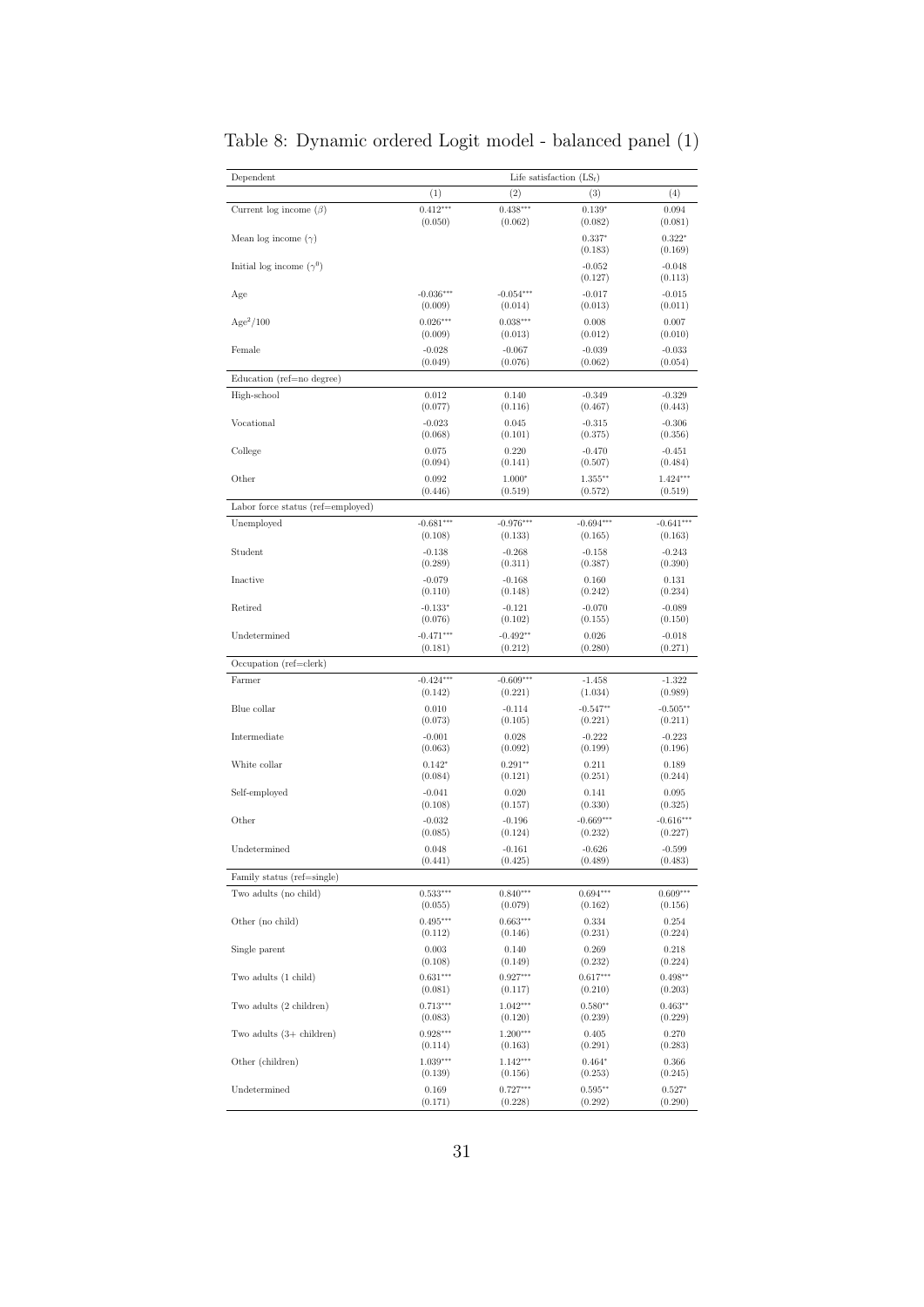| Quality of life                 |                        |                                  |                             |                             |
|---------------------------------|------------------------|----------------------------------|-----------------------------|-----------------------------|
| Poor living conditions          | $-1.237***$<br>(0.074) | $-1.249***$<br>(0.095)           | $-0.776***$<br>(0.110)      | $-0.755***$<br>(0.108)      |
| Environmental troubles          | $-0.480***$<br>(0.099) | $-0.343***$                      | $-0.092$                    | $-0.098$                    |
| Insecurity                      | $-0.236***$<br>(0.050) | (0.113)<br>$-0.128**$<br>(0.057) | (0.118)<br>0.058<br>(0.062) | (0.116)<br>0.050<br>(0.061) |
| Weak social ties                | $-1.207***$<br>(0.058) | $-1.155***$<br>(0.068)           | $-0.771***$<br>(0.074)      | $-0.751***$<br>(0.073)      |
| Psycho-social hazard            | $-0.564***$<br>(0.057) | $-0.624***$<br>(0.067)           | $-0.475***$<br>(0.074)      | $-0.473***$<br>(0.074)      |
| Economic insecurity             | $-0.237**$<br>(0.120)  | $-0.206$<br>(0.147)              | $-0.019$<br>(0.157)         | 0.022<br>(0.154)            |
| Poor health                     | $-1.105***$<br>(0.073) | $-1.083***$<br>(0.085)           | $-0.724***$<br>(0.093)      | $-0.694***$<br>(0.092)      |
| Initial LS $(\rho^0)$ - (ref=0) |                        |                                  |                             |                             |
| $LS_{2013} = 1$                 |                        |                                  | $-1.084$<br>(0.675)         | $-1.443*$<br>(0.745)        |
| $LS_{2013} = 2$                 |                        |                                  | $-0.112$<br>(0.673)         | $-0.248$<br>(0.672)         |
| $LS_{2013} = 3$                 |                        |                                  | 0.485<br>(0.619)            | 0.355<br>(0.615)            |
| $LS_{2013} = 4$                 |                        |                                  | 0.335<br>(0.606)            | 0.227<br>(0.610)            |
| $LS_{2013} = 5$                 |                        |                                  | $1.210**$<br>(0.590)        | $0.999*$<br>(0.598)         |
| $LS_{2013} = 6$                 |                        |                                  | $1.454**$<br>(0.590)        | 1.197**<br>(0.598)          |
| $LS_{2013} = 7$                 |                        |                                  | $2.158***$<br>(0.589)       | 1.758***<br>(0.598)         |
| $LS_{2013} = 8$                 |                        |                                  | $3.126***$<br>(0.590)       | 2.543***<br>(0.601)         |
| $LS_{2013} = 9$                 |                        |                                  | $4.348***$<br>(0.596)       | $3.533***$<br>(0.611)       |
| $LS_{2013} = 10$                |                        |                                  | $5.530***$<br>(0.611)       | $4.432***$<br>(0.631)       |
| Past LS $(\rho)$ - (ref=0)      |                        |                                  |                             |                             |
| $LS_{t-1} = 1$                  |                        |                                  |                             | 1.049<br>(0.750)            |
| $LS_{t-1}=2$                    |                        |                                  |                             | 0.490<br>(0.492)            |
| $LS_{t-1}=3$                    |                        |                                  |                             | 0.405<br>(0.414)            |
| $LS_{t-1} = 4$                  |                        |                                  |                             | $0.380\,$<br>(0.414)        |
| $\text{LS}_{t-1}=5$             |                        |                                  |                             | 0.432<br>(0.410)            |
| $LS_{t-1} = 6$                  |                        |                                  |                             | 0.597<br>(0.413)            |
| $\mathrm{LS}_{t-1}=7$           |                        |                                  |                             | $0.821**$<br>(0.413)        |
| $LS_{t-1} = 8$                  |                        |                                  |                             | $1.095***$<br>(0.417)       |
| $LS_{t-1} = 9$                  |                        |                                  |                             | $1.418***$<br>(0.425)       |
| $LS_{t-1} = 10$                 |                        |                                  |                             | $1.889***$<br>(0.442)       |

Table 9: Ordered Logit model - balanced panel (2)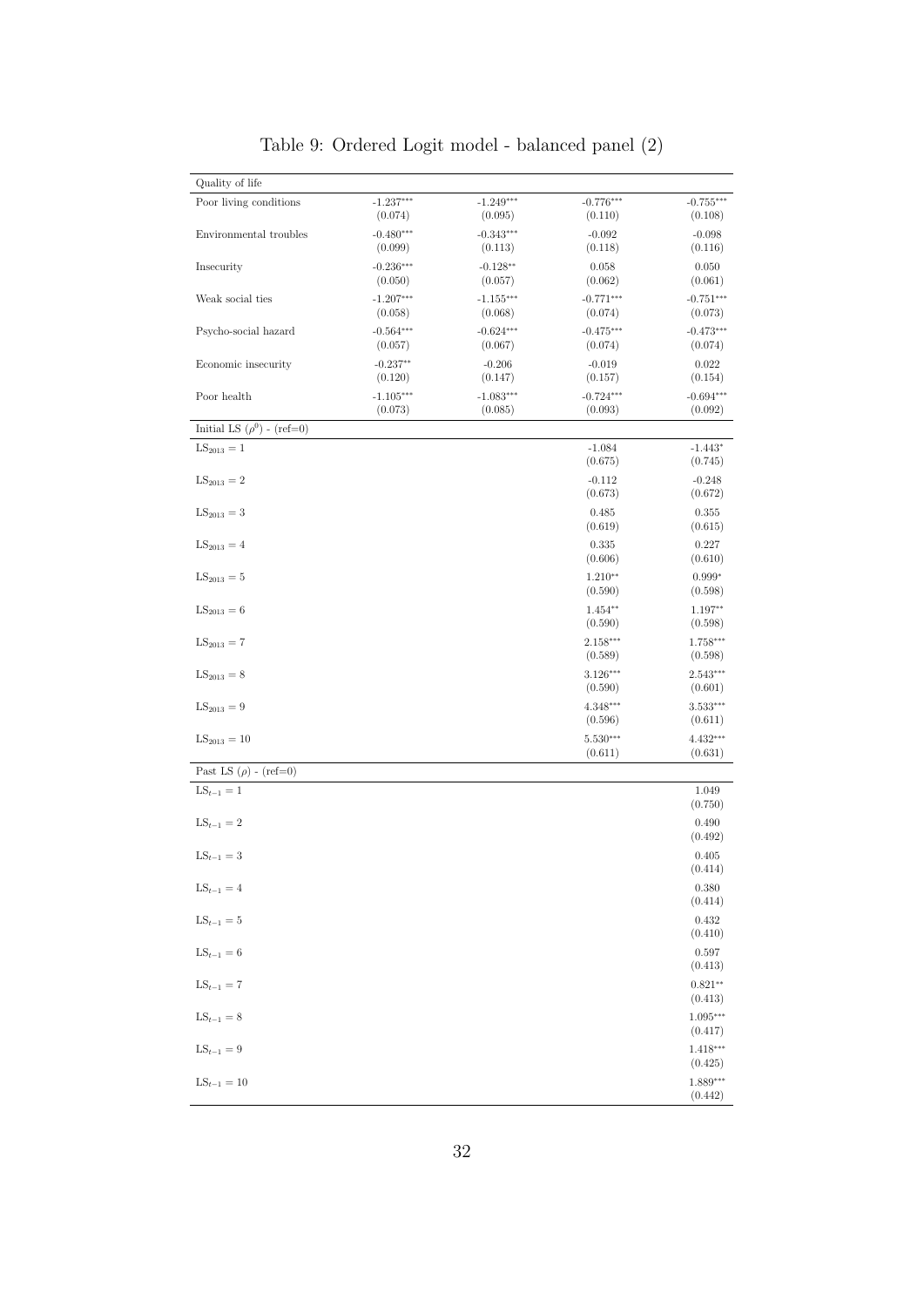<span id="page-34-0"></span>

| Cut-offs            |             |                     |                       |                     |
|---------------------|-------------|---------------------|-----------------------|---------------------|
| $\sqrt{s_1}$        | $-3.576***$ | $-5.734***$         | $-2.379*$             | $-2.284*$           |
|                     | (0.545)     | (0.714)             | (1.413)               | (1.284)             |
| $s_2$               | $-2.980***$ | $-5.053***$         | $-1.698$              | $-1.616$            |
|                     | (0.534)     | (0.705)             | (1.406)               | (1.277)             |
| $\sqrt{s_3}$        | $-2.316***$ | $-4.283***$         | $-0.925$              | $-0.858$            |
|                     | (0.526)     | (0.697)             | (1.401)               | (1.272)             |
| $s_4$               | $-1.389***$ | $-3.168***$         | 0.197                 | 0.241               |
|                     | (0.524)     | (0.695)             | (1.401)               | (1.272)             |
| $\sqrt{s_{5}}$      | $-0.581$    | $-2.159***$         | 1.208                 | 1.227               |
|                     | (0.523)     | (0.693)             | (1.402)               | (1.273)             |
| $\boldsymbol{s}_6$  | 0.846       | $-0.248$            | $3.121**$             | $3.084**$           |
|                     | (0.524)     | (0.693)             | (1.404)               | (1.276)             |
| $s_7$               | $1.689***$  | 0.971               | 4.343***              | $4.269***$          |
|                     | (0.525)     | (0.693)             | (1.405)               | (1.277)             |
| $\boldsymbol{s}_8$  | $2.950***$  | $2.890***$          | $6.272***$            | $6.135***$          |
|                     | (0.526)     | (0.693)             | (1.406)               | (1.279)             |
| $s_9$               | 4.794***    | 5.729***            | 9.138***              | 8.912***            |
|                     | (0.528)     | (0.696)             | (1.409)               | (1.283)             |
| $\sqrt{s_{10}}$     | $6.144***$  | 7.648***            | $11.082***$           | $10.799***$         |
|                     | (0.530)     | (0.701)             | (1.414)               | (1.288)             |
| $\sigma^2_u$        |             | 3.729***<br>(0.154) | $2.044***$<br>(0.094) | 1.379***<br>(0.100) |
| Year dummies        | Yes         | Yes                 | Yes                   | Yes                 |
| Individual effects  | No          | RE                  | $_{\rm CRE}$          | $_{\rm CRE}$        |
| $#$ of individuals  | 4,081       | 4,081               | 4,081                 | 4,081               |
| $#$ of observations | 16,324      | 16,324              | 16,324                | 16,324              |
| $\log(L)/N$         | $-1.667$    | $-1.534$            | $-1.473$              | $-1.468$            |

| Table 10: Ordered Logit model - balanced panel (3) |  |  |  |  |  |  |  |
|----------------------------------------------------|--|--|--|--|--|--|--|
|----------------------------------------------------|--|--|--|--|--|--|--|

Source. French SRCV survey, 2013-2017.

Sample. Balanced panel of 4,081 individuals.

Robust standard errors clustered at the individual level.

Estimates for initial and average covariates not reported (income inside).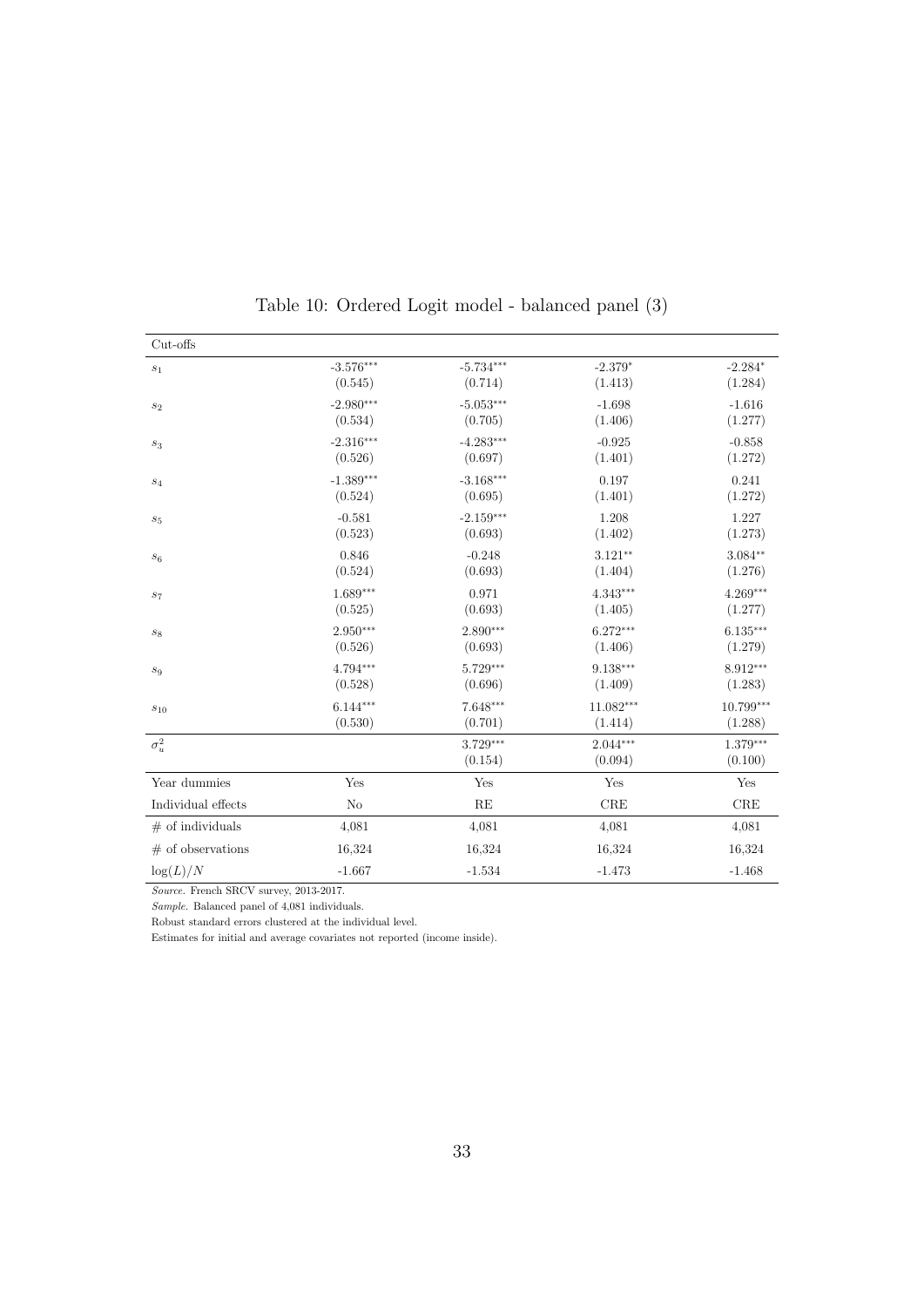### <span id="page-35-0"></span>C Appendix

#### C.1 Australia

| Destination $\rightarrow$<br>Initial $\downarrow$ | $\theta$ | $\mathbf{1}$ | $\overline{2}$ | 3       | $\overline{4}$ | $\overline{5}$ | 6    | $\overline{7}$ | 8    | 9    | 10   |
|---------------------------------------------------|----------|--------------|----------------|---------|----------------|----------------|------|----------------|------|------|------|
| $\overline{0}$                                    | 14.1     | 11.1         | 13.1           | 9.1     | 4.0            | 21.2           | 7.1  | 3.5            | 7.6  | 2.5  | 6.6  |
| $\mathbf 1$                                       | 4.3      | 12.7         | 12.4           | 16.2    | 8.5            | 17.8           | 7.3  | 8.1            | 7.0  | 4.6  | 1.2  |
| $\overline{2}$                                    | 3.1      | 6.2          | 12.2           | 13.7    | 8.8            | 20.7           | 9.4  | 11.3           | 10.8 | 2.3  | 1.5  |
| 3                                                 | 1.3      | 2.9          | 6.6            | 13.0    | 11.5           | 22.2           | 14.6 | 14.0           | 9.3  | 2.9  | 1.7  |
| $\overline{4}$                                    | 0.6      | 0.9          | 3.2            | 7.5     | 12.8           | 23.0           | 18.2 | 17.9           | 10.2 | 3.7  | 2.0  |
| 5                                                 | 0.6      | 0.7          | 1.7            | 3.2     | 6.2            | 23.9           | 17.9 | 23.0           | 15.7 | 4.1  | 3.0  |
| 6                                                 | 0.1      | 0.1          | 0.6            | 1.7     | 3.9            | 11.4           | 21.9 | 34.2           | 19.3 | 4.7  | 2.0  |
| $\overline{7}$                                    | 0.1      | 0.1          | 0.3            | 0.5     | 1.1            | 4.4            | 10.4 | 40.0           | 34.2 | 7.2  | 1.9  |
| 8                                                 | 0.0      | 0.0          | 0.1            | $0.2\,$ | 0.4            | 1.9            | 3.3  | 19.4           | 49.7 | 20.4 | 4.5  |
| 9                                                 | 0.0      | 0.1          | 0.1            | 0.1     | 0.2            | 0.8            | 1.2  | 6.5            | 32.1 | 46.2 | 12.8 |
| 10                                                | 0.1      | 0.0          | 0.1            | 0.1     | 0.2            | 1.1            | 1.1  | 3.5            | 14.9 | 26.2 | 52.8 |
| Total                                             | 0.1      | 0.2          | 0.4            | 0.7     | 1.1            | 3.9            | 5.9  | 19.6           | 34.7 | 22.3 | 11.2 |

Table 11: Life satisfaction in Australia: annual transitions

Source. The Household, Income and Labour Dynamics in Australia (HILDA), 2001-2017.

Sample. Unbalanced panel of 24,305 individuals with at least two consecutive observations.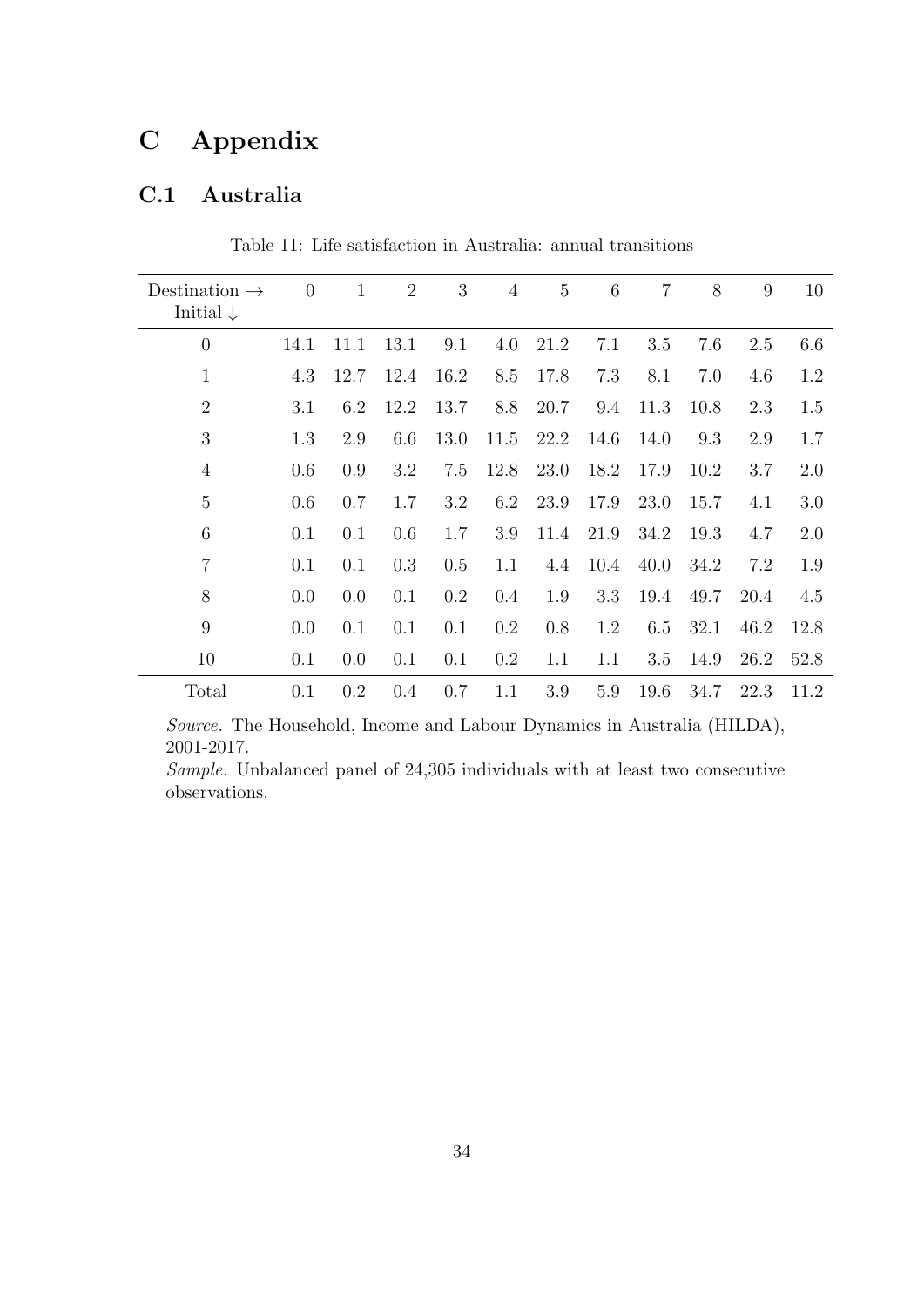| Dependent                           | Life satisfaction $(LS_t)$ |  |  |  |  |  |  |
|-------------------------------------|----------------------------|--|--|--|--|--|--|
| Initial life satisfaction $(ref=0)$ |                            |  |  |  |  |  |  |
| $LS_0 = 1$                          | $-0.384$<br>(0.498)        |  |  |  |  |  |  |
| $LS_0 = 2$                          | $-0.030$<br>(0.359)        |  |  |  |  |  |  |
| $LS_0 = 3$                          | $-0.212$<br>(0.357)        |  |  |  |  |  |  |
| $LS_0 = 4$                          | 0.187<br>(0.343)           |  |  |  |  |  |  |
| $LS_0 = 5$                          | 0.501<br>(0.332)           |  |  |  |  |  |  |
| $LS_0 = 6$                          | $0.669**$<br>(0.330)       |  |  |  |  |  |  |
| $LS_0 = 7$                          | $1.194***$<br>(0.329)      |  |  |  |  |  |  |
| $LS_0 = 8$                          | $1.857***$<br>(0.329)      |  |  |  |  |  |  |
| $LS_0 = 9$                          | $2.589***$<br>(0.330)      |  |  |  |  |  |  |
| $LS_0 = 10$                         | 3.507***<br>(0.331)        |  |  |  |  |  |  |
| Past life satisfaction - $(ref=0)$  |                            |  |  |  |  |  |  |
| $LS_{t-1} = 1$                      | 0.313<br>(0.266)           |  |  |  |  |  |  |
| $LS_{t-1} = 2$                      | $0.644**$<br>(0.252)       |  |  |  |  |  |  |
| $LS_{t-1} = 3$                      | $1.005***$<br>(0.243)      |  |  |  |  |  |  |
| $LS_{t-1} = 4$                      | $1.229***$<br>(0.242)      |  |  |  |  |  |  |
| $LS_{t-1} = 5$                      | $1.534***$<br>(0.240)      |  |  |  |  |  |  |
| $LS_{t-1} = 6$                      | $1.811***$<br>(0.239)      |  |  |  |  |  |  |
| $LS_{t-1} = 7$                      | 2.176***<br>(0.239)        |  |  |  |  |  |  |
| $LS_{t-1} = 8$                      | $2.631***$<br>(0.240)      |  |  |  |  |  |  |
| $\text{LS}_{t-1}=9$                 | $3.108***$<br>(0.241)      |  |  |  |  |  |  |
| $LS_{t-1} = 10$                     | $3.765***$<br>(0.243)      |  |  |  |  |  |  |
| Controls                            | Yes                        |  |  |  |  |  |  |
| Year dummies                        | Yes                        |  |  |  |  |  |  |
| Individual effects                  | $_{\rm CRE}$               |  |  |  |  |  |  |
| $#$ of individuals                  | 24,305                     |  |  |  |  |  |  |
| $#$ of observations                 | 208,003                    |  |  |  |  |  |  |
| $\log(L)/N$                         | $-1.374$                   |  |  |  |  |  |  |

<span id="page-36-0"></span>Table 12: Dynamic ordered Logit model of life satisfaction in Australia

Source. HILDA, 2001-2017.

Sample. Unbalanced panel of 24,305 individuals with at least two consecutive observations. Model. Dynamic ordered Logit with correlated random effects (CRE): see Tables [4](#page-28-0) to [6,](#page-30-0) column 3. age, age squared, gender, income, education, labor market status, family status. Robust standard errors clustered at the individual level.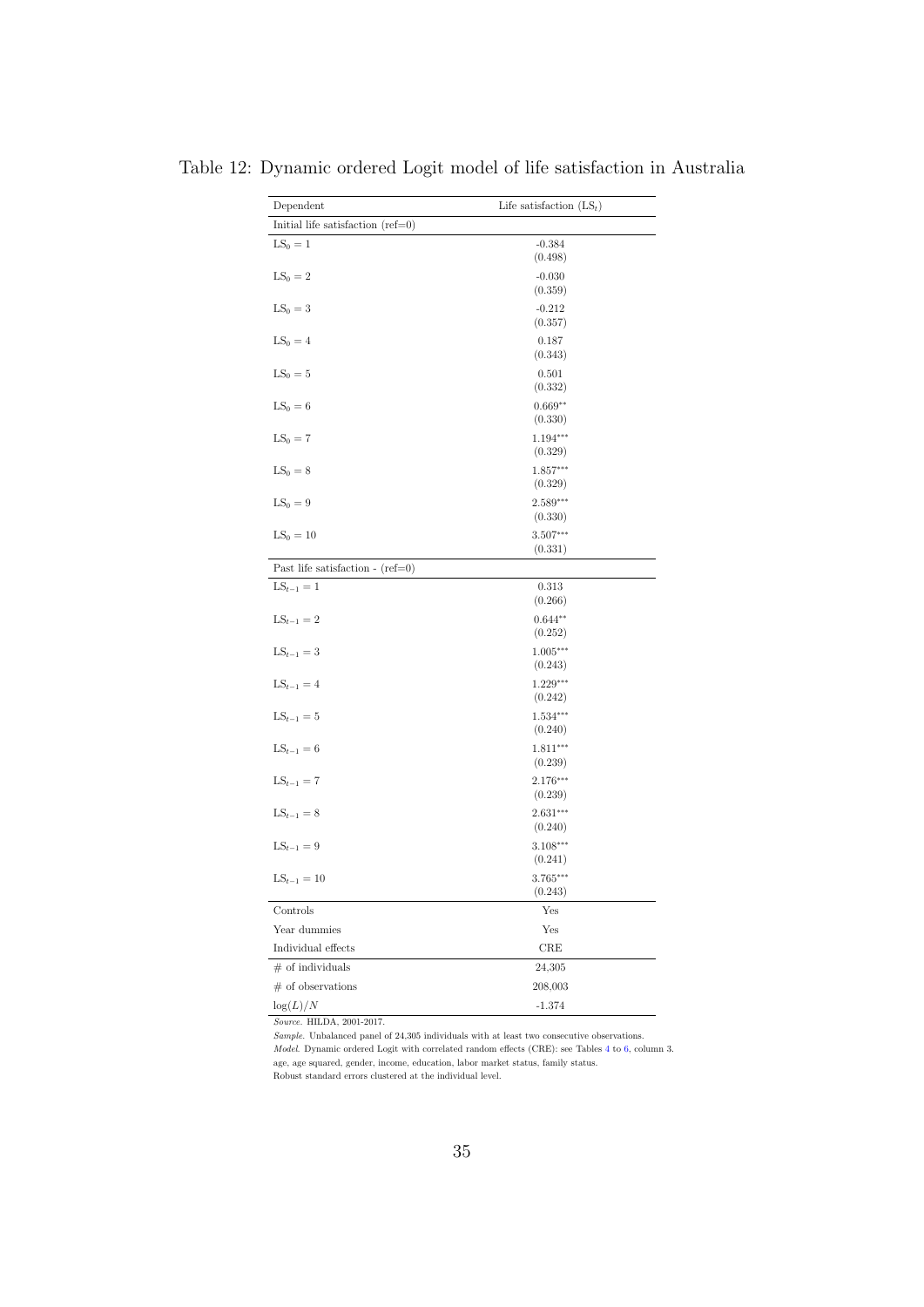#### <span id="page-37-0"></span>C.2 Germany

| Destination $\rightarrow$<br>Initial $\downarrow$ | $\overline{0}$ | $\mathbf{1}$ | $\overline{2}$ | 3    | $\overline{4}$ | $\overline{5}$ | 6    | $\overline{7}$ | 8    | 9    | 10   |
|---------------------------------------------------|----------------|--------------|----------------|------|----------------|----------------|------|----------------|------|------|------|
|                                                   |                |              |                |      |                |                |      |                |      |      |      |
| $\overline{0}$                                    | 21.9           | 8.7          | 11.4           | 11.6 | 6.7            | 19.2           | 5.3  | 5.5            | 6.0  | 1.7  | 2.1  |
| $\mathbf 1$                                       | 8.7            | 12.1         | 15.0           | 14.9 | 9.4            | 17.0           | 6.2  | 6.9            | 5.0  | 3.3  | 1.7  |
| $\overline{2}$                                    | 3.6            | 5.3          | 15.2           | 17.5 | 11.3           | 18.9           | 8.8  | 8.3            | 8.0  | 2.3  | 1.0  |
| 3                                                 | 1.6            | 2.4          | 8.2            | 16.9 | 15.0           | 22.9           | 11.9 | 10.9           | 7.8  | 1.7  | 0.8  |
| $\overline{4}$                                    | 0.8            | 1.2          | 4.2            | 10.8 | 16.2           | 26.2           | 15.8 | 14.2           | 8.5  | 1.7  | 0.5  |
| 5                                                 | 0.7            | 0.6          | 2.0            | 5.0  | 7.9            | 33.3           | 17.5 | 17.4           | 12.2 | 2.2  | 1.3  |
| 6                                                 | $0.2\,$        | 0.3          | 1.0            | 2.7  | 5.0            | 18.2           | 23.6 | 28.2           | 16.9 | 2.7  | 1.2  |
| $\overline{7}$                                    | 0.1            | 0.1          | 0.5            | 1.5  | 2.3            | 9.3            | 14.4 | 35.7           | 29.8 | 4.9  | 1.4  |
| 8                                                 | 0.1            | 0.1          | 0.3            | 0.7  | 1.0            | 4.8            | 6.5  | 22.0           | 47.5 | 13.7 | 3.3  |
| 9                                                 | 0.1            | 0.1          | 0.2            | 0.4  | 0.6            | 2.4            | 3.0  | 9.8            | 37.7 | 36.7 | 9.1  |
| 10                                                | $0.2\,$        | 0.1          | 0.3            | 0.5  | 0.6            | 3.7            | 2.6  | 6.8            | 22.5 | 23.9 | 38.8 |
| Total                                             | $0.4\,$        | 0.4          | 1.2            | 2.6  | 3.5            | 11.7           | 11.2 | 22.1           | 30.6 | 11.5 | 4.7  |

Table 13: Life satisfaction in Germany: annual transitions

Source. The German Socio-Economic Panel (GSOEP), 1984-2017. Sample. Unbalanced panel of 57,637 individuals with at least two consecutive observations.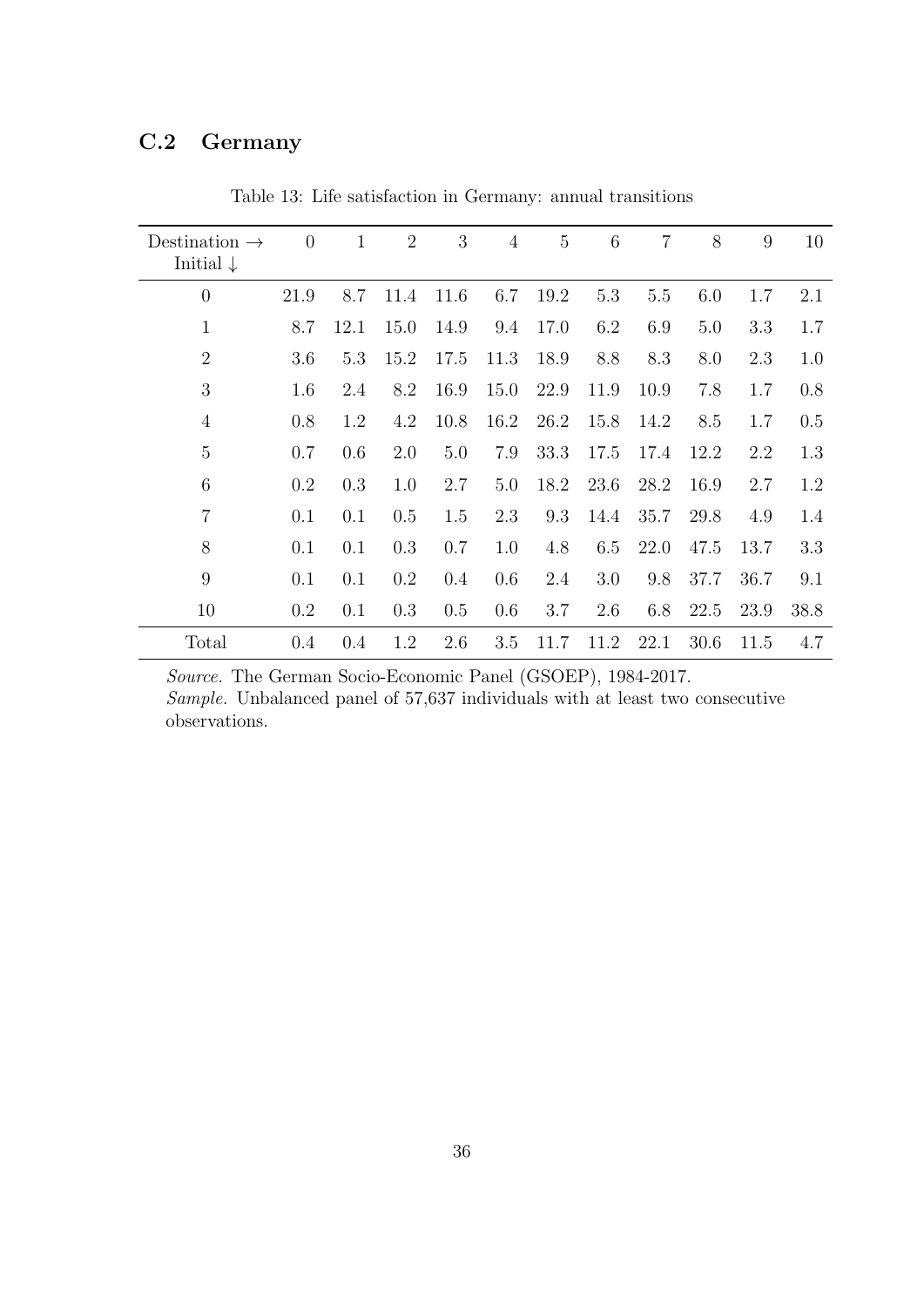| Dependent                           | Life satisfaction $(LS_t)$        |  |  |  |  |  |  |
|-------------------------------------|-----------------------------------|--|--|--|--|--|--|
| Initial life satisfaction $(ref=0)$ |                                   |  |  |  |  |  |  |
| $LS_0 = 1$                          | $-0.090$<br>(0.173)               |  |  |  |  |  |  |
| $LS_0 = 2$                          | $-0.047$<br>(0.137)               |  |  |  |  |  |  |
| $LS_0 = 3$                          | 0.108<br>(0.124)                  |  |  |  |  |  |  |
| $LS_0 = 4$                          | $0.316***$<br>(0.119)             |  |  |  |  |  |  |
| $LS_0 = 5$                          | $0.514***$                        |  |  |  |  |  |  |
| $LS_0 = 6$                          | (0.114)<br>$0.744***$<br>(0.115)  |  |  |  |  |  |  |
| $LS_0 = 7$                          | $1.063***$<br>(0.114)             |  |  |  |  |  |  |
| $LS_0 = 8$                          | $1.526***$<br>(0.114)             |  |  |  |  |  |  |
| $LS_0 = 9$                          | $2.071***$<br>(0.115)             |  |  |  |  |  |  |
| $LS_0 = 10$                         | $2.472***$<br>(0.117)             |  |  |  |  |  |  |
| Past life satisfaction $(ref=0)$    |                                   |  |  |  |  |  |  |
| $LS_{t-1} = 1$                      | $0.198**$<br>(0.096)              |  |  |  |  |  |  |
| $LS_{t-1} = 2$                      | $0.531^{\ast\ast\ast}$<br>(0.081) |  |  |  |  |  |  |
| $LS_{t-1} = 3$                      | $0.798***$<br>(0.079)             |  |  |  |  |  |  |
| $LS_{t-1} = 4$                      | 1.049***<br>(0.078)               |  |  |  |  |  |  |
| $LS_{t-1} = 5$                      | $1.377***$<br>(0.077)             |  |  |  |  |  |  |
| $LS_{t-1} = 6$                      | $1.664***$<br>(0.078)             |  |  |  |  |  |  |
| $LS_{t-1} = 7$                      | $2.026***$<br>(0.078)             |  |  |  |  |  |  |
| $LS_{t-1} = 8$                      | $2.454***$<br>(0.078)             |  |  |  |  |  |  |
| $LS_{t-1} = 9$                      | 2.944***<br>(0.080)               |  |  |  |  |  |  |
| $LS_{t-1} = 10$                     | 3.477***<br>(0.082)               |  |  |  |  |  |  |
| Controls                            | Yes                               |  |  |  |  |  |  |
| Year dummies                        | Yes                               |  |  |  |  |  |  |
| Individual effects                  | $_{\rm CRE}$                      |  |  |  |  |  |  |
| $\#$ of individuals                 | 57,637                            |  |  |  |  |  |  |
| $#$ of observations                 | 469,408                           |  |  |  |  |  |  |
| $\log(L)/N$                         | $-1.615$                          |  |  |  |  |  |  |

<span id="page-38-0"></span>Table 14: Dynamic ordered Logit model of life satisfaction in Germany

Source. GSOEP, 1984-2017.

Sample. Unbalanced panel of 57,637 individuals with at least two consecutive observations. Model. Dynamic ordered Logit with correlated random effects (CRE): see Tables [4](#page-28-0) to [6,](#page-30-0) column 3. age, age squared, gender, income, education, labor market status, family status. Robust standard errors clustered at the individual level.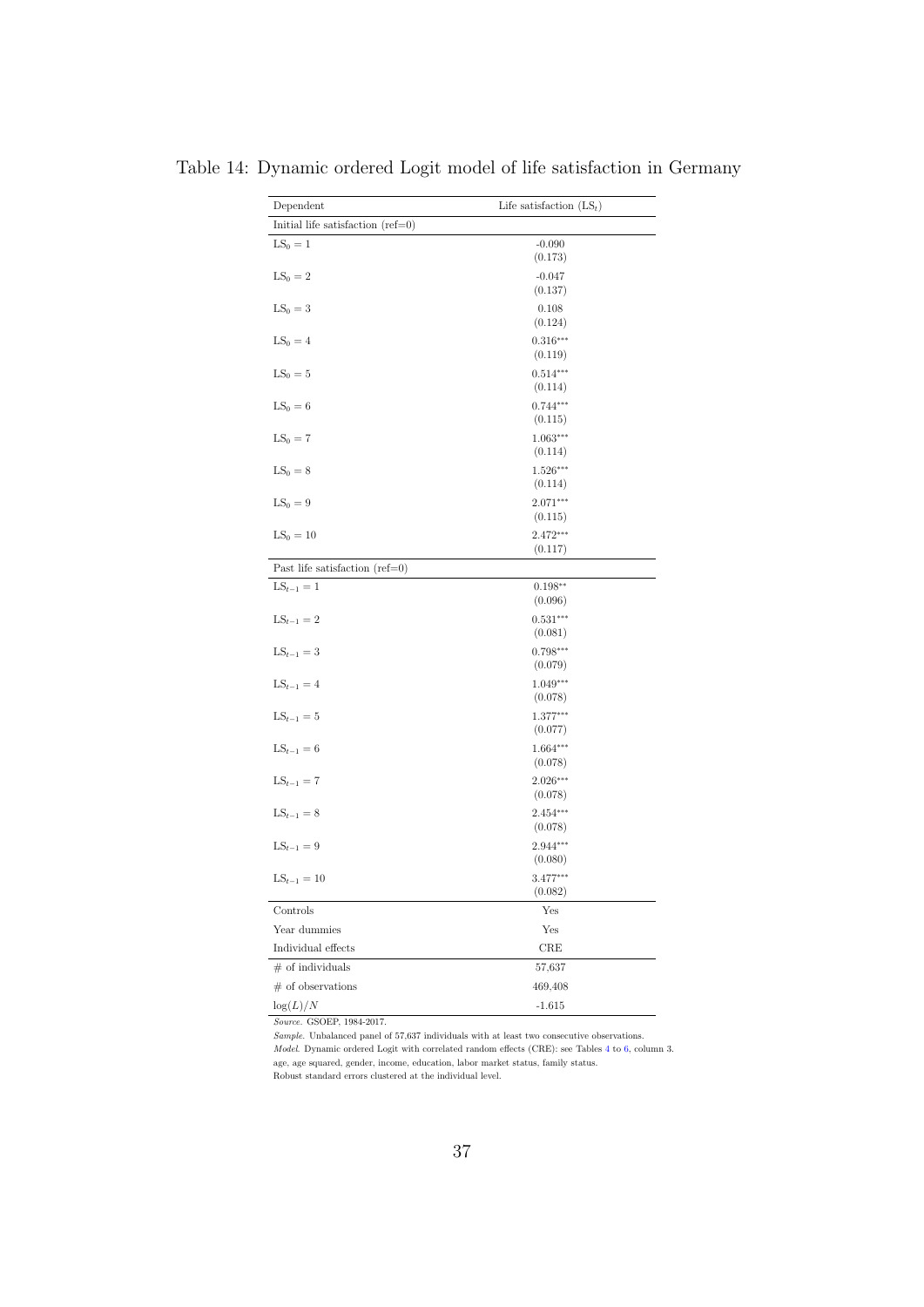#### <span id="page-39-0"></span>C.3 The UK

| Destination $\rightarrow$<br>Initial $\downarrow$ | $\overline{1}$ | $\overline{2}$ | 3    | 4    | $\overline{5}$ | 6    | 7    |
|---------------------------------------------------|----------------|----------------|------|------|----------------|------|------|
| 1                                                 | 24.1           | 16.0           | 8.7  | 7.6  | 6.7            | 19.9 | 17.0 |
| $\overline{2}$                                    | 6.5            | 20.3           | 14.8 | 10.0 | 12.7           | 31.3 | 4.3  |
| 3                                                 | 2.6            | 11.1           | 28.9 | 18.2 | 20.4           | 17.2 | 1.7  |
| $\overline{4}$                                    | 1.7            | 5.8            | 15.4 | 28.2 | 23.8           | 22.3 | 2.7  |
| $\overline{5}$                                    | 0.8            | 4.3            | 9.8  | 12.8 | 31.3           | 37.7 | 3.4  |
| 6                                                 | 1.0            | 3.7            | 3.0  | 4.5  | 14.1           | 63.9 | 9.8  |
| $\overline{7}$                                    | 3.4            | 2.3            | 1.3  | 2.5  | 5.4            | 40.5 | 44.7 |
| Total                                             | 2.3            | 5.6            | 7.9  | 9.3  | 17.2           | 46.5 | 11.2 |

Table 15: Life satisfaction in the UK: annual transitions

Source. The United Kingdom Understanding Society (UKUS) survey, waves 1 to 8.

Sample. Unbalanced panel of 54,593 individuals with at least two consecutive observations.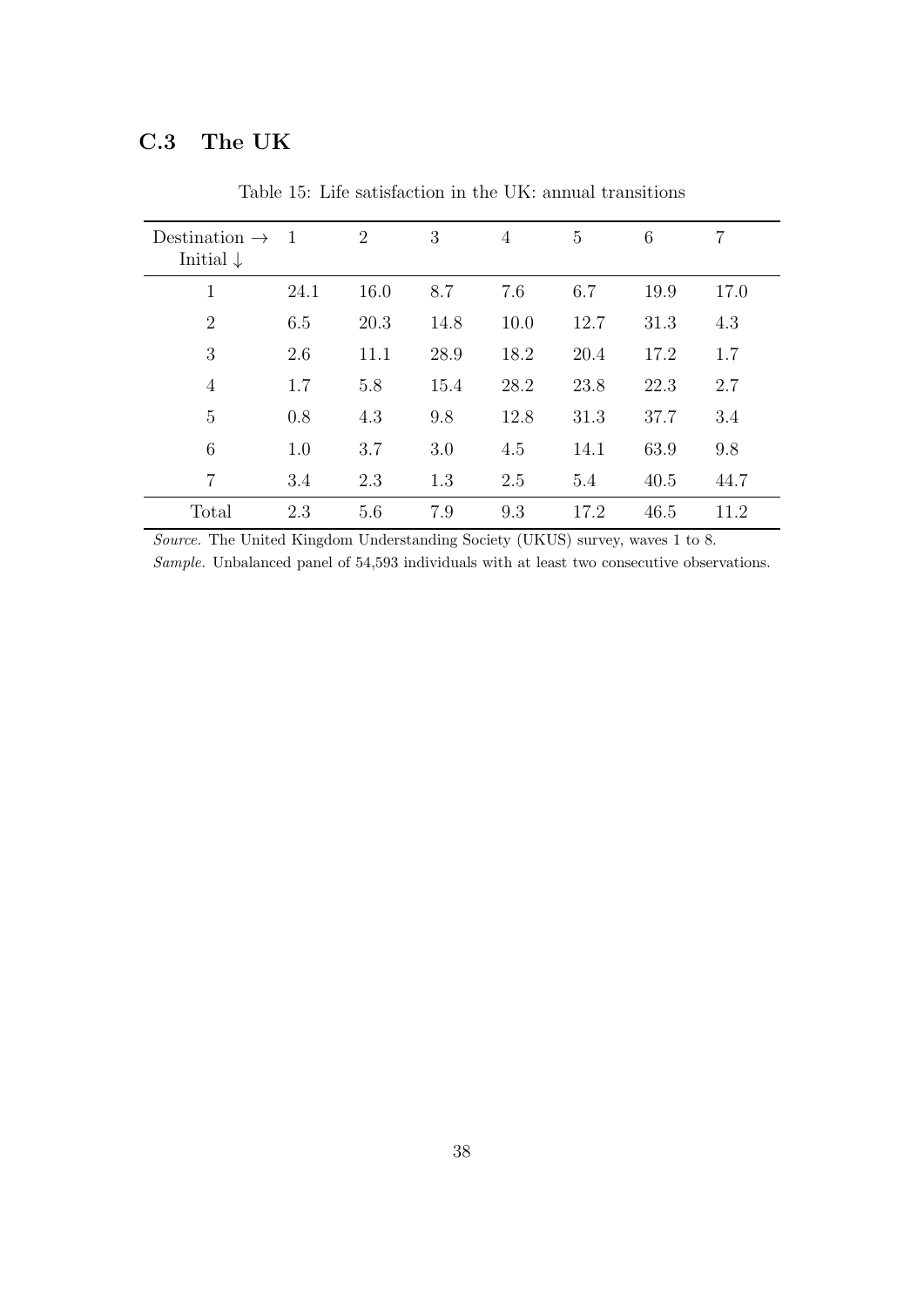| Dependent                           | Life satisfaction $(LS_t)$ |
|-------------------------------------|----------------------------|
| Initial life satisfaction $(ref=1)$ |                            |
| $LS_0 = 2$                          | $0.234***$<br>(0.083)      |
| $LS_0 = 3$                          | $0.156**$<br>(0.078)       |
| $LS_0 = 4$                          | $0.523***$<br>(0.077)      |
| $LS_0 = 5$                          | $0.931***$<br>(0.077)      |
| $LS_0 = 6$                          | $1.691***$<br>(0.077)      |
| $LS_0 = 7$                          | $2.745***$<br>(0.082)      |
| Past life satisfaction $(ref=1)$    |                            |
| $LS_{t-1} = 2$                      | $0.120**$<br>(0.054)       |
| $LS_{t-1} = 3$                      | $-0.061$<br>(0.053)        |
| $LS_{t-1} = 4$                      | $0.098*$<br>(0.053)        |
| $LS_{t-1} = 5$                      | $0.309***$<br>(0.053)      |
| $LS_{t-1} = 6$                      | $0.688***$<br>(0.055)      |
| $LS_{t-1} = 7$                      | $1.297***$<br>(0.062)      |
| Controls                            | Yes                        |
| Year dummies                        | Yes                        |
| Individual effects                  | $_{\rm CRE}$               |
| $#$ of individuals                  | 54,593                     |
| $#$ of observations                 | 213,256                    |
| $\log(L)/N$                         | $-1.403$                   |

<span id="page-40-0"></span>Table 16: Dynamic ordered Logit model of life satisfaction in the UK

Source. UKUS, waves 1 to 8.

Sample. Unbalanced panel of 54,593 individuals with at least two consecutive observations. Model. Dynamic ordered Logit with correlated random effects (CRE): see Tables [4](#page-28-0) to [6,](#page-30-0) column 3. Controls: age, age squared, gender, income, education, labor market status, family status. Robust standard errors clustered at the individual level.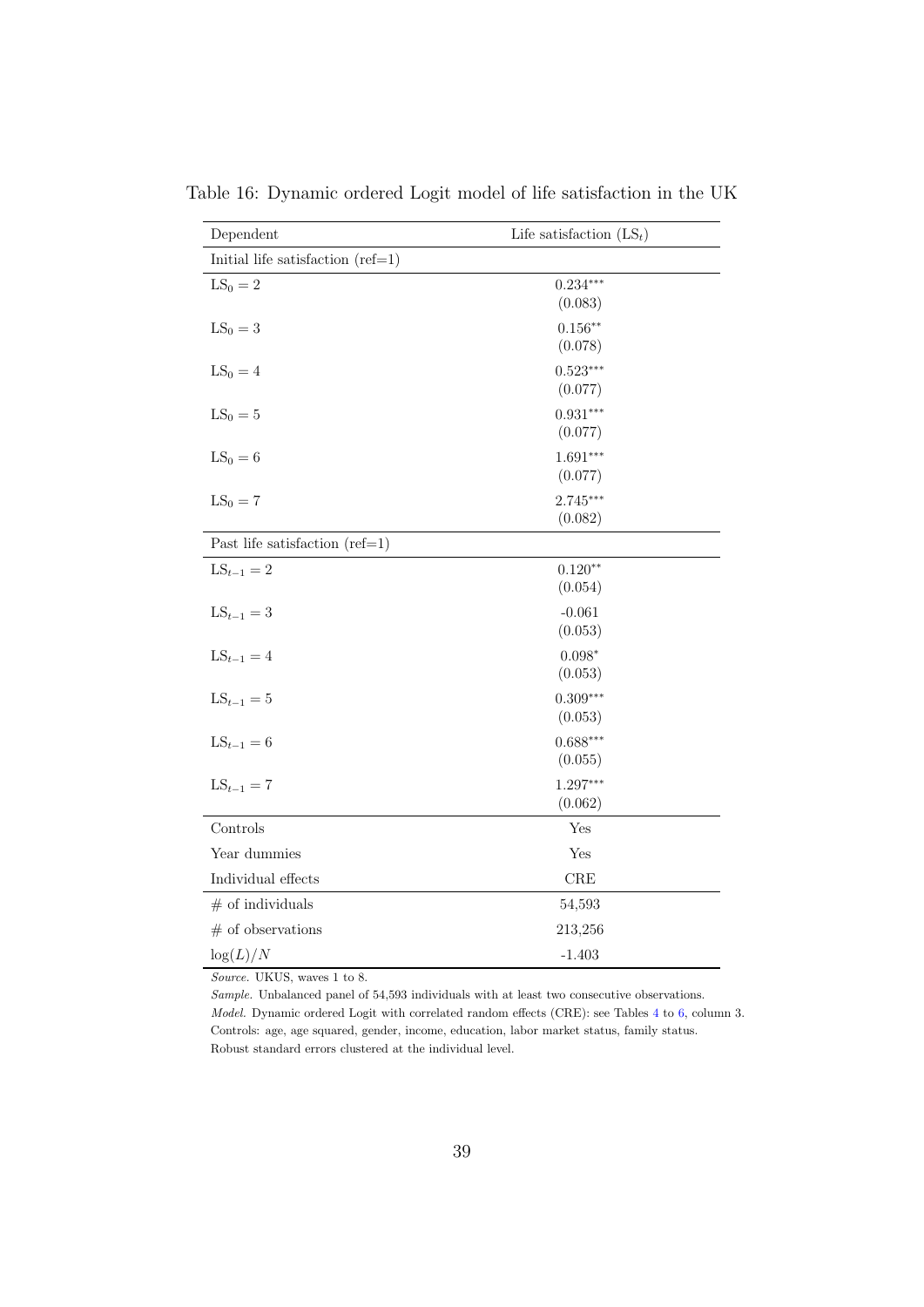# Liste des documents de travail de la Direction des Études et Synthèses Économiques **Liste des documents de travail de la Direction des Études et Synthèses Économiques**

 $\mathrel{\mathop:}=$ 

| Macro-economic import functions with imperfect<br>J. OLIVEIRA-MARTINS<br>. TOUJAS-BERNATE   | France dans le cadre des négociations multila-<br>es échanges internationaux de services de la<br>competition - An application to the E.C. Trade<br>STAPIC               | Novembre 1992 (version finale)<br>Juin 1992 (1ère version)<br>térales du GATT | L'économétrie sur données individuelles-<br>P. SEVESTRE                        | Le commerce extérieur et l'environnement in-<br>temporelles. Une note introductive<br>H. ERKEL-ROUSSE             | ternational dans le modèle AMADEUS<br>(réestimation 1992) | Coordination within the firm and endoge nous<br>N. GREENAN et D. GUELLEC<br>growth                         | Technology and trade: empirical evidences for<br>A. MAGNIER et J. TOUJAS-BERNATE<br>the major five industrialized countries | Cooperative, non cooperative R & D and opti mal<br>B. CREPON, E. DUGUET, D. ENCAOUA et<br>P. MOHNEN<br>patent life | innovation: an application of pseudo maximum<br>competition and<br>ikelihood methods to Poisson models with<br>B. CREPON et E. DUGUET<br>Research and development, | Commerce international et concurrence impar-<br>J. TOUJAS-BERNATE<br>heterogeneity | faite : développements récents et implications<br>pour la politique commerciale<br>Ch. CASES | Durées de chômage et comportements d'offre de<br>travail : une revue de la littérature      | Union économique et monétaire : le débat<br>H. ERKEL-ROUSSE<br>économique | $\blacksquare$<br>Innovation organisationnelle, dynamisme tech<br>nologique et performances des entreprises<br>G. BROUSSAUDIER - L. MIOTTI<br>N. GREENAN - D. GUELLEC / | Le traité de Maastricht : présentation juridique et<br>P. JAILLARD<br>historique                             | Micro-DMS : présentation et propriétés<br><b>J.L. BRILLET</b><br>J.L. BRILLET                                                                      | Les grands réseaux publics français dans une<br>Micro-DMS - variantes : les tableaux<br>perspective européenne<br>S. JACOBZONE                    | Profitabilité de l'investissement productif et<br>transmission des chocs financiers<br>L. BLOCH - B. CŒURÉ |
|---------------------------------------------------------------------------------------------|--------------------------------------------------------------------------------------------------------------------------------------------------------------------------|-------------------------------------------------------------------------------|--------------------------------------------------------------------------------|-------------------------------------------------------------------------------------------------------------------|-----------------------------------------------------------|------------------------------------------------------------------------------------------------------------|-----------------------------------------------------------------------------------------------------------------------------|--------------------------------------------------------------------------------------------------------------------|--------------------------------------------------------------------------------------------------------------------------------------------------------------------|------------------------------------------------------------------------------------|----------------------------------------------------------------------------------------------|---------------------------------------------------------------------------------------------|---------------------------------------------------------------------------|-------------------------------------------------------------------------------------------------------------------------------------------------------------------------|--------------------------------------------------------------------------------------------------------------|----------------------------------------------------------------------------------------------------------------------------------------------------|---------------------------------------------------------------------------------------------------------------------------------------------------|------------------------------------------------------------------------------------------------------------|
| G 9202                                                                                      | 9203<br>O                                                                                                                                                                |                                                                               | G 9204                                                                         | G 9205                                                                                                            |                                                           | G 9206                                                                                                     | G 9207                                                                                                                      | G 9208                                                                                                             | G 9209                                                                                                                                                             | 9301<br>$\sigma$                                                                   | 9302<br>$\sigma$                                                                             |                                                                                             | 9303<br>O                                                                 | 9304<br>$\overline{c}$                                                                                                                                                  | G 9305                                                                                                       | G 9306<br>9307<br>$\sigma$                                                                                                                         | G 9308                                                                                                                                            | G 9309                                                                                                     |
| Accumulation, profitabilité et endettement des<br>J. FAYOLLE et M. FLEURBAEY<br>entreprises | Détection et effets de la multicolinéarité dans les<br>modèles linéaires ordinaires - Un prolongement<br>de la réflexion de BELSLEY, KUH et WELSCH<br><b>ROUSSE</b><br>Ê | P. RALLE et J. TOUJAS-BERNATE<br>Indexation des salaires : la rupture de 1983 | Compétitivité, croissance et innovation de produit<br>GUELLEC et P. RALLE<br>۵ | Les conséquences de la désindexation. Analyse<br>P. RALLE et J. TOUJAS-BERNATE<br>dans une maquette prix-salaires | Le modèle AMADEUS - Première partie<br>Équipe AMADEUS     | Le modèle AMADEUS - Deuxième partie<br>-Propriétés variantielles<br>-Présentation générale<br>J.L. BRILLET | Endogenous growth and product innovation<br>GUELLEC et P. RALLE<br>Q                                                        | ەL<br>Le modèle AMADEUS - Troisième partie<br>commerce extérieur et l'environnement<br>H. ROUSSE<br>international  | Effets de demande et d'offre dans les résultats<br>du commerce extérieur manufacturé de la France<br>au cours des deux dernières décennies<br><b>ROUSSE</b><br>Ê   | Innovation, taille et concentration : causalités et<br>CREPON<br>dynamiques<br>മ്  | Un panorama des théories de la croissance<br>GUELLEC<br>AMABLE et D.<br>മ                    | M. GLAUDE et M. MOUTARDIER<br>Une évaluation du coût direct de l'enfant de 1979<br>endogène | RALLE et alii<br>à 1989<br>௳                                              | France - Allemagne : performances économi ques<br><b>NON PARU</b><br>J.L. BRILLET<br>Micro-DMS<br>comparées                                                             | Effets accélérateur et multiplicateur en France<br>depuis 1970 : quelques résultats empiriques<br>A. MAGNIER | analyse de causalités dans un modèle d'accélé<br>Investissement en recherche-développement :<br><b>B. CREPON et G. DUREAU</b><br>rateur généralisé | "France-Allemagne Couplées" - Deux économies<br>J.L. BRILLET, H. ERKEL-ROUSSE, J. TOUJAS-<br>vues par une maquette macro-économétrique<br>BERNATE | Choix technologiques et stratégies de dissuasion<br>W.J. ADAMS, B. CREPON, D. ENCAOUA<br>d'entrée          |
| 9001<br>O                                                                                   | 9002<br>O                                                                                                                                                                | 9003<br>$\circ$                                                               | 9004<br>O                                                                      | 9005<br>O                                                                                                         | 9101<br>O                                                 | 9102<br>O                                                                                                  | 9103<br>O                                                                                                                   | 9104<br>O                                                                                                          | 9105<br>O                                                                                                                                                          | 9106<br>O                                                                          | 9107<br>O                                                                                    | 9108<br>O                                                                                   | 9109<br>O                                                                 | 9110<br>O                                                                                                                                                               | 9111<br>O                                                                                                    | 9112<br>O                                                                                                                                          | 9113<br>O                                                                                                                                         | 9201<br>O                                                                                                  |

| 9310                     | Les théories sur la structure optimale du capital :<br>françaises : une évaluation empirique des théo<br>ries de la structure optimale du capital<br>Les décisions de financement des entreprises<br>COLIN-SEDILLOT<br>J. BOURDIEU - B. COLIN-SEDILLOT<br>quelques points de repère<br>J. BOURDIEU - B. | G 9410<br>G9412<br>G 9411 | F. ROSE<br>Suivi con<br>DEFE<br>Les déch<br>analyse é<br>allemand<br><b>BOUR</b><br>ن   |
|--------------------------|---------------------------------------------------------------------------------------------------------------------------------------------------------------------------------------------------------------------------------------------------------------------------------------------------------|---------------------------|-----------------------------------------------------------------------------------------|
|                          | $\mathbf{r}$<br>Équipes Amadeus (INSEE), Banque de France,<br>L. BLOCH - B. CŒURÉ<br>Q de Tobin marginal et transmission des chocs<br>Présentation des propriétés des principaux mo<br>dèles macroéconomiques du Service Public<br>Métric (DP)<br>financiers                                            | G9413                     | B. COLIN<br>Investiss<br>Quelques<br>de l'inves<br>DORN<br>L'évaluat<br>elle des s<br>ø |
| മ                        | Research & Development, competition and<br>CREPON-E. DUGUET<br>innovation                                                                                                                                                                                                                               | G 9414<br>G9501           | I. KABLA<br>Le Choix<br>J. BOUR                                                         |
| ø                        | Quelle est l'influence du coût du travail sur<br>Deux études sur l'âge de la retraite<br>D. BLANCHET - C. BROUSSE<br><b>DORMONT</b><br>l'emploi?                                                                                                                                                        | G 9502                    | Irreversit<br>When is t<br><b>L.BLOCH</b><br>Imperfect<br>ment des                      |
| ۵                        | Répartition du travail dans une population hété<br>rogène : deux notes<br>BLANCHET                                                                                                                                                                                                                      | G 9503                    | COUX<br>Les trans<br>qualificat<br>Une étud<br>۵                                        |
| ÷.<br>Q<br>Ġ             | AMADEUS - an annual macro-economic model<br>CETTE - Ph. CUNÉO - D. EYSSARTIER<br>GAUTIÉ<br>for the medium and long term<br>EYSSARTIER - N. PONTY                                                                                                                                                        | G 9504                    | GREE<br>Technolo<br>lifications<br>l'industrie<br>ż                                     |
| $\overrightarrow{a}$     | Les effets sur l'emploi d'un abaissement du coût<br>ç.<br>du travail des jeunes<br><b>BLANCHET</b>                                                                                                                                                                                                      | G9505                     | COUX<br>Persistan<br>laires: un<br>D. GOUX<br>$\dot{\mathbf{C}}$                        |
| $\overline{\phantom{a}}$ | e chômage des jeunes en France : problème de<br>$\sim$<br>formation ou phénomène de file d'attente<br>Les structures par âge importent-elles<br>Quelques éléments du débat<br>GAUTIÉ                                                                                                                    | G9505<br>G9506<br>Bis     | Persisten<br>а геехат<br><b>DOWL</b><br>data<br>ωi                                      |
| Δ.                       | Les déchets en France : éléments statistiques et<br>économiques<br>QUIRION                                                                                                                                                                                                                              |                           | Les liens<br>perspecti<br>NON PAI<br>Prévision                                          |
|                          | Lissage par moyennes mobiles - Le problème<br>D. LADIRAY - M. GRUN-REHOMME<br>des extrémités de série                                                                                                                                                                                                   | G9507                     | 대리<br>Le partag<br>Constat d<br>Ġ                                                       |
| $\mathbf{r}$<br>π,       | Théorie et pratique de la correction des effets de<br><b>ROSENWALD</b><br>jours ouvrables<br><b>MAILLARD</b>                                                                                                                                                                                            | G 9601                    | Banque c<br>la Prévisi<br>Structure<br>économic                                         |
|                          | La décision d'investir<br>JACOBZONE                                                                                                                                                                                                                                                                     | G.9602<br>9603<br>O       | Rapport<br>J. BOUR                                                                      |
|                          | finir la stratégie économique de l'hôpital public<br>Les apports de l'économie industrielle pour dé<br>L. BLOCH, J. BOURDIEU                                                                                                                                                                            |                           | L'octroid<br>d'informa                                                                  |
|                          | B. COLIN-SEDILLOT, G. LONGUEVILLE<br>Du défaut de paiement au dépôt de bilan : les<br>banquiers face aux PME en difficulté                                                                                                                                                                              | G9605<br>G 9604           | A. TOPIC<br>Les impla<br>P. GENIE                                                       |
|                          | Impacts macro-économiques de mesures d'aide<br>au logement - quelques éléments d'évaluation<br>D. EYSSARTIER, P. MAIRE                                                                                                                                                                                  |                           | Comporte<br>d'alcool e<br>globale d<br>Une mod                                          |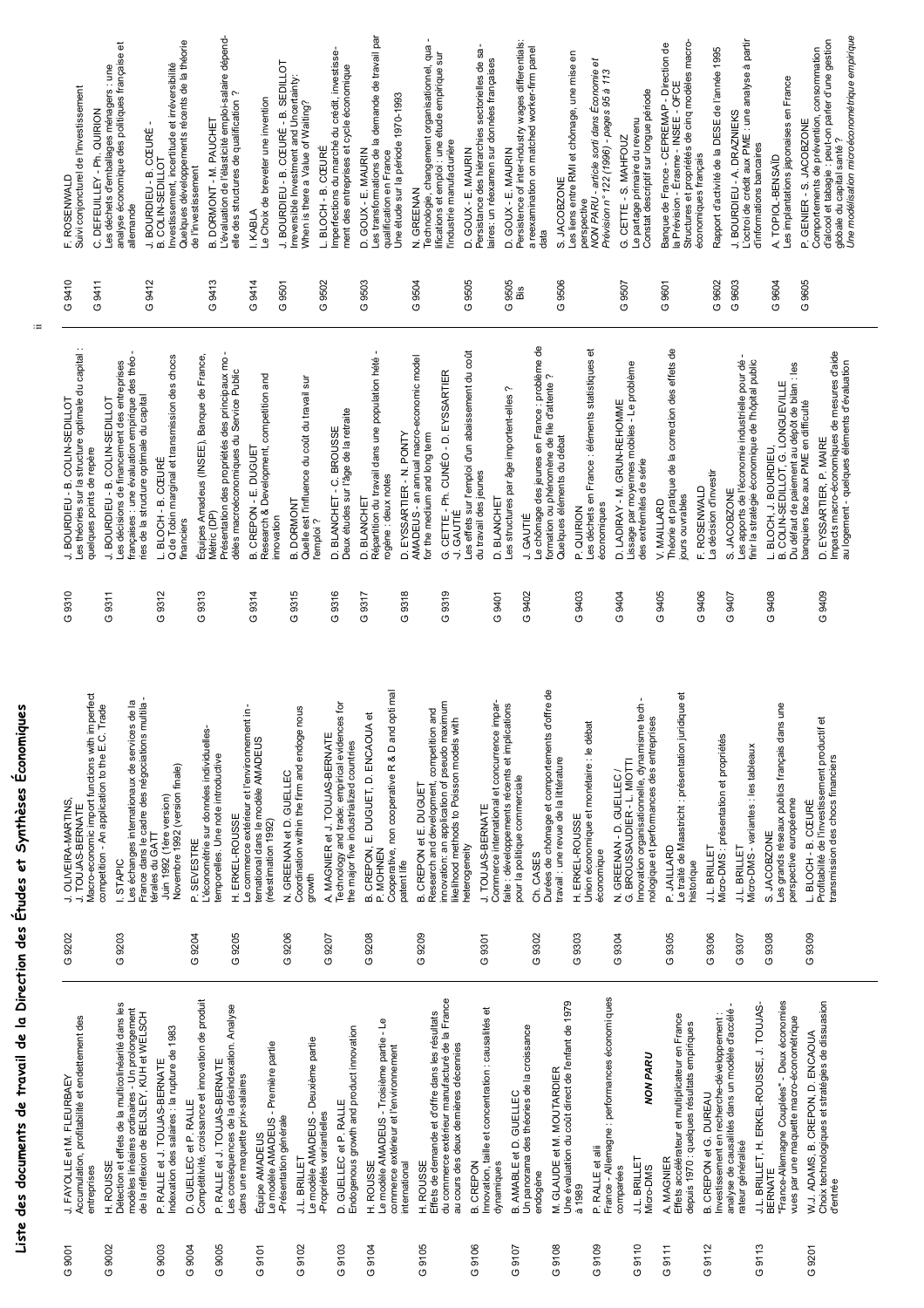| retraite du secteur privé et de la fonction<br><b>SALANIÉ</b><br>G. LAROQUE-B.<br>publique                                                                                           | Une décomposition du non-emploi en France<br>Une maquette analytique de long terme du<br>marché du travail<br>SALANIE<br>മ | Une estimation de l'élasticité de l'emploi peu<br>qualifié à son coût<br>Ch. GIANELLA                                                           | $\hat{\vphantom{p}}$<br>Division « Redistribution et Politiques Sociales<br>Le modèle de microsimulation dynamique<br>E. DUGUET<br>DESTINIE                                                                                             | Macro-commandes SAS pour l'économétrie des<br>ਰੋ<br>panels et des variables qualitatives<br>R. DUHAUTOIS                                          | Extraction du cycle des affaires : la méthode de<br>Évolution des flux d'emplois en France entre<br>1990 et 1996 : une étude empirique à partir d<br>fichier des bénéfices réels normaux (BRN)<br>J.Y. FOURNIER<br>Baxter et King | Estimating price cost margins, scale econo mies<br>and workers' bargaining power at the firm level<br>B. CRÉPON - R. DESPLATZ - J. MAIRESSE | Productivity of hours in the aggregate pro duction<br>function: an evaluation on a panel of French<br>firms from the manufacturing sector<br>Ch. GIANELLA - Ph. LAGARDE | Évolution de l'emploi et des coûts par quali-<br>S. AUDRIC - P. GIVORD - C. PROST<br>fication entre 1982 et 1996                              | Les déterminants des dépenses de santé : une<br>approche macroéconomique<br>R. MAHIEU                                                           | The real exchange rate as the relative price of<br>C. ALLARD-PRIGENT - H. GUILMEAU<br>A. QUINET | investigation and empirical study on French data<br>nontrables in terms of tradables: theoretical<br>J.-Y. FOURNIER | L'approximation du filtre passe-bande proposée<br>Bilan des activités de la DESE - 1999<br>par Christiano et Fitzgerald          | nvestissement et contraintes de financement : le<br>Une estimation sur données françaises<br>B. CREPON - F. ROSENWALD<br>poids du cycle                                       | Les comportements matrimoniaux de fait<br>A. FLIPO                                             | a<br>Microsimulations of the retirement decision:<br>R. MAHIEU - B. SÉDILLOT             | Déficit conjoncturel : une prise en compte des<br>C. AUDENIS - C. PROST<br>supply side approach                                                         | Équivalent patrimonial de la rente et souscription<br>de retraite complémentaire<br>R. MAHIEU - B. SÉDILLOT<br>conjonctures passées |
|--------------------------------------------------------------------------------------------------------------------------------------------------------------------------------------|----------------------------------------------------------------------------------------------------------------------------|-------------------------------------------------------------------------------------------------------------------------------------------------|-----------------------------------------------------------------------------------------------------------------------------------------------------------------------------------------------------------------------------------------|---------------------------------------------------------------------------------------------------------------------------------------------------|-----------------------------------------------------------------------------------------------------------------------------------------------------------------------------------------------------------------------------------|---------------------------------------------------------------------------------------------------------------------------------------------|-------------------------------------------------------------------------------------------------------------------------------------------------------------------------|-----------------------------------------------------------------------------------------------------------------------------------------------|-------------------------------------------------------------------------------------------------------------------------------------------------|-------------------------------------------------------------------------------------------------|---------------------------------------------------------------------------------------------------------------------|----------------------------------------------------------------------------------------------------------------------------------|-------------------------------------------------------------------------------------------------------------------------------------------------------------------------------|------------------------------------------------------------------------------------------------|------------------------------------------------------------------------------------------|---------------------------------------------------------------------------------------------------------------------------------------------------------|-------------------------------------------------------------------------------------------------------------------------------------|
| G 9911                                                                                                                                                                               | 9912<br>O                                                                                                                  | 9912<br>Bis<br>O                                                                                                                                | 9913<br>9914<br>G<br>O                                                                                                                                                                                                                  | 9915<br>O                                                                                                                                         | 9916<br>O                                                                                                                                                                                                                         | 9917<br>O                                                                                                                                   | 9918<br>O                                                                                                                                                               | 9919<br>O                                                                                                                                     | 2000/01<br>O                                                                                                                                    | 2000/02<br>O                                                                                    | G 2000/03                                                                                                           | 2000/04<br>O                                                                                                                     | G 2000/05                                                                                                                                                                     | G 2000/06                                                                                      | 2000/07<br>O                                                                             | G 2000/08                                                                                                                                               | G 2000/09                                                                                                                           |
| Equalizing Wage Differences and Bargain ing<br>Power - Evidence form a Panel of French Firms<br>Equalizing Wage Differences<br>GOUX - A. ZILBERBERG<br>GIANELLA<br>CAHUC-Ch.<br>உ் ம | La productivité globale des facteurs entre 1975<br>J. ACCARDO - M. JLASSI<br>et 1996                                       | Bilan des activités de la Direction des Études et<br>Can a Conservative Governor Conduct an Ac<br>Synthèses Économiques - 1997<br>A. MOUROUGANE | Asymétrie des inflations relatives et menus<br>X. BONNET - E. DUBOIS - L. FAUVET<br>costs : tests sur l'inflation française<br>comodative Monetary Policy?                                                                              | E. DUGUET - N. IUNG<br>Sales and Advertising with Spillovers at the firm<br>level: Estimation of a Dynamic Structural Model<br>on Panel Data      | Congestion urbaine : un modèle de trafic de<br>pointe à courbe débit-vitesse et demande<br><b>J.P. BERTHIER</b><br>élastique                                                                                                      | La part des salaires dans la valeur ajoutée : une<br>approche macroéconomique<br>C. PRIGENT                                                 | L'évolution de la part des salaires dans la valeur<br>ajoutée en France reflète-t-elle les évolutions<br>individuelles sur la période 1979-1994 ?<br>A.Th. AERTS        | Une croissance plus riche en emplois depuis le<br>Guide pratique des séries non-stationnaires<br>S. DUCHÊNE - A. JACQUOT<br><b>B. SALANIE</b> | début de la décennie ? Une analyse en compa<br>aison internationale<br>Ch. COLIN                                                                | Modélisation des carrières dans Destinie<br>Ch. COLIN                                           | Évolution de la dispersion des salaires : un essai<br>de prospective par microsimulation<br>B. CREPON-N. IUNG       | Wages inequalities in France 1969-1992<br>Innovation, emploi et performances<br>B. CREPON - Ch. GIANELLA                         | An application of quantile regression techniques<br>Microsimulation techniques applied to in ter-<br>generational transfers - Pensions in a dy namic<br>C. BONNET - R. MAHIEU | framework: the case of France<br>F. ROSENWALD                                                  | L'impact des contraintes financières dans la dé<br>cision d'investissement               | Évaluation des effets d'une politique sociale<br>Bilan des activités de la DESE - 1998<br>Contrat d'insertion et sortie du RMI<br>J.P. ZOYEM            | Bilans contributifs comparés des régimes de<br>Ch. COLIN - FI. LEGROS - R. MAHIEU                                                   |
| 9805<br>O                                                                                                                                                                            | G 9806                                                                                                                     | 9808<br>G 9807<br>O                                                                                                                             | 9809<br>O                                                                                                                                                                                                                               | 9810<br>O                                                                                                                                         | 9811<br>O                                                                                                                                                                                                                         | 9812<br>O                                                                                                                                   | 9813<br>O                                                                                                                                                               | 9814<br>G 9901<br>O                                                                                                                           | 9902<br>O                                                                                                                                       | 9903<br>O                                                                                       | G 9904                                                                                                              | 9905<br>O                                                                                                                        | 9906<br>G                                                                                                                                                                     | G 9907                                                                                         |                                                                                          | G 9908<br>G 9909                                                                                                                                        | $G$ 9910                                                                                                                            |
| ω<br>High Real Interest Rates: the Consequence of<br>Saving Investment Disequilibrium or of an in-<br>sufficient Credibility of Monetary Authorities?<br><b>DUBOIS</b><br>шi         | Bilan des activités de la Direction des Études<br>et Synthèses Économiques - 1996<br>F. LEQUILLER                          | Does the French Consumer Price Index Over-<br>∙σ<br>state Inflation?<br>X. BONNET                                                               | <b>OCDE</b><br>$\overline{\omega}$<br>5<br>Une étude sur quelques grands pays de l'<br>Productivité de la recherche et rendement<br>Peut-on mettre en évidence les rigidités<br>baisse des salaires nominaux?<br>N. IUNG - F. RUPPRECHT | to use<br>d'échelle dans le secteur pharmaceutique<br>E. DUGUET - I. KABLA<br>français                                                            | etric<br>Âge de la retraite : les aspects incitatifs du ré<br>Appropriation strategy and the motivations<br>the patent system in France - An econome<br>analysis at the firm level<br>L.P. PELÉ - P. RALLE                        | .ഇ^<br>ZHANG Yingxiang - SONG Xueqing<br>Lexique macroéconomique français-chino<br>gime général                                             | Mesurer l'influence de la fiscalité sur la locali-<br>M. HOUDEBINE - J.L. SCHNEIDER<br>sation des entreprises<br>chinois-français                                       | hétaire<br>Crédibilité, indépendance et politique mor<br>P. AUGERAUD - L. BRIOT<br>Une revue de la littérature<br>A. MOUROUGANE               | Passage des données individuelles aux données<br>Le système intermédiaire d'entreprises<br>Les données comptables d'entreprises<br>sectorielles | ationa<br>Using Business Accounts for Compiling N<br>AUGERAUD - J.E. CHAPRON<br>ρ               | Les comptes d'entreprise par activités - Le pas-<br>Accounts: the French Experience<br>P. AUGERAUD                  | ⋖<br>d'entreprise à la comptabilité nationale<br>sage aux comptes - De la comptabilité<br>paraître                               | Présentation du modèle AMADEUS<br>H. MICHAUDON - C. PRIGENT<br>J. ACCARDO                                                                                                     | Une étude de comptabilité générationnelle<br>X. BONNET - S. DUCHÊNE<br>pour la France en 1996  | Apports et limites de la modélisation<br>Real Business Cycles »<br>$\breve{\phantom{a}}$ | $\mathbf{C}$<br>An econometric analysis at the firm level<br>D. ENCAOUA - J. PRADEL<br>The Commercial Success of Innovations<br>BARLET - C. DUGUET<br>ن | French manufacturing                                                                                                                |
| G 9712                                                                                                                                                                               | G 9713<br>G 9714                                                                                                           | G 9715                                                                                                                                          | G 9716                                                                                                                                                                                                                                  | G 9717                                                                                                                                            | G 9718                                                                                                                                                                                                                            | G 9719                                                                                                                                      | G 9720                                                                                                                                                                  | G 9722<br>G.9721                                                                                                                              |                                                                                                                                                 | G 9723                                                                                          | G 9724                                                                                                              |                                                                                                                                  | G 9802<br>G 9801                                                                                                                                                              | G 9803                                                                                         |                                                                                          | G 9804                                                                                                                                                  |                                                                                                                                     |
| Factor analysis and unobserved compo nent<br>models: an application to the study of French<br>DOZ - F. LENGLART<br>business surveys<br>Ö                                             | La théorie coopérative de la firme<br>GUELLEC<br>N. GREENAN - D. GUELLEC<br>N. GREENAN-D.                                  | Technological innovation and employment<br>Ph. COUR - F. RUPPRECHT<br>reallocation                                                              | Analyse des évolutions récentes de la producti-<br>L'intégration asymétrique au sein du continent<br>américain : un essai de modélisation<br>S. DUCHENE - G. FORGEOT - A. JACQUOT<br>vité apparente du travail                          | wages-prices spirals on the measure of the<br>The influence of different specifications of<br>X. BONNET - S. MAHFOUZ<br>NAIRU: the case of France | The cost of fiscal retrenchment revisited: how<br>PH. COUR - E. DUBOIS, S. MAHFOUZ<br>strong is the evidence?<br>J. PISANI-FERRY                                                                                                  | Les flexions des taux d'activité sont-elles seule-<br>ment conjoncturelles?<br>A. JACQUOT                                                   | La taxe professionnelle : éléments de cadrage<br>ZHANG Yingxiang - SONG Xueqing<br>Lexique macroéconomique Français-Chinois<br><b>SCHNEIDER</b><br>$\frac{1}{2}$        | Transition et stabilité politique d'un système<br>J.L. SCHNEIDER<br>economique<br>redistributif                                               | Train or Pay: Does it Reduce Inequalities to En-<br>courage Firms to Train their Workers?<br>D. GOUX - E. MAURIN                                | Deux contributions sur dépendance et équité<br>P. GENIER                                        | E. DUGUET - N. IUNG<br>R & D Investment, Patent Life and Patent Value<br>An Econometric Analysis at the Firm Level  | M. HOUDEBINE - A. TOPIOL-BENSAÏD<br>Les entreprises internationales en France : une<br>analyse à partir de données individuelles | Polarisation des activités et spécialisation des<br>départements en France<br>M. HOUDEBINE                                                                                    | Le biais technologique : une analyse sur don -<br>E. DUGUET - N. GREENAN<br>nées individuelles | Analyzing a small French ECM Model<br>J.L. BRILLET                                       | Formalizing the transition process: scenarios for<br>capital accumulation<br>J.L. BRILLET                                                               | Insertion professionnelle des jeunes et proces -<br>sus de déclassement<br>G. FORGEOT - J. GAUTIÉ                                   |
| G 9606                                                                                                                                                                               | G 9608<br>G 9607                                                                                                           | G 9609                                                                                                                                          | $G$ 9610                                                                                                                                                                                                                                | G 9611                                                                                                                                            | 9612<br>O                                                                                                                                                                                                                         | G 9613                                                                                                                                      | G 9614<br>G 9701                                                                                                                                                        | G 9702                                                                                                                                        | G 9703                                                                                                                                          | G 9704                                                                                          | G 9705                                                                                                              | G 9706                                                                                                                           | G 9707                                                                                                                                                                        | G 9708                                                                                         | G 9709                                                                                   | G 9710                                                                                                                                                  | G 9711                                                                                                                              |

iv

iii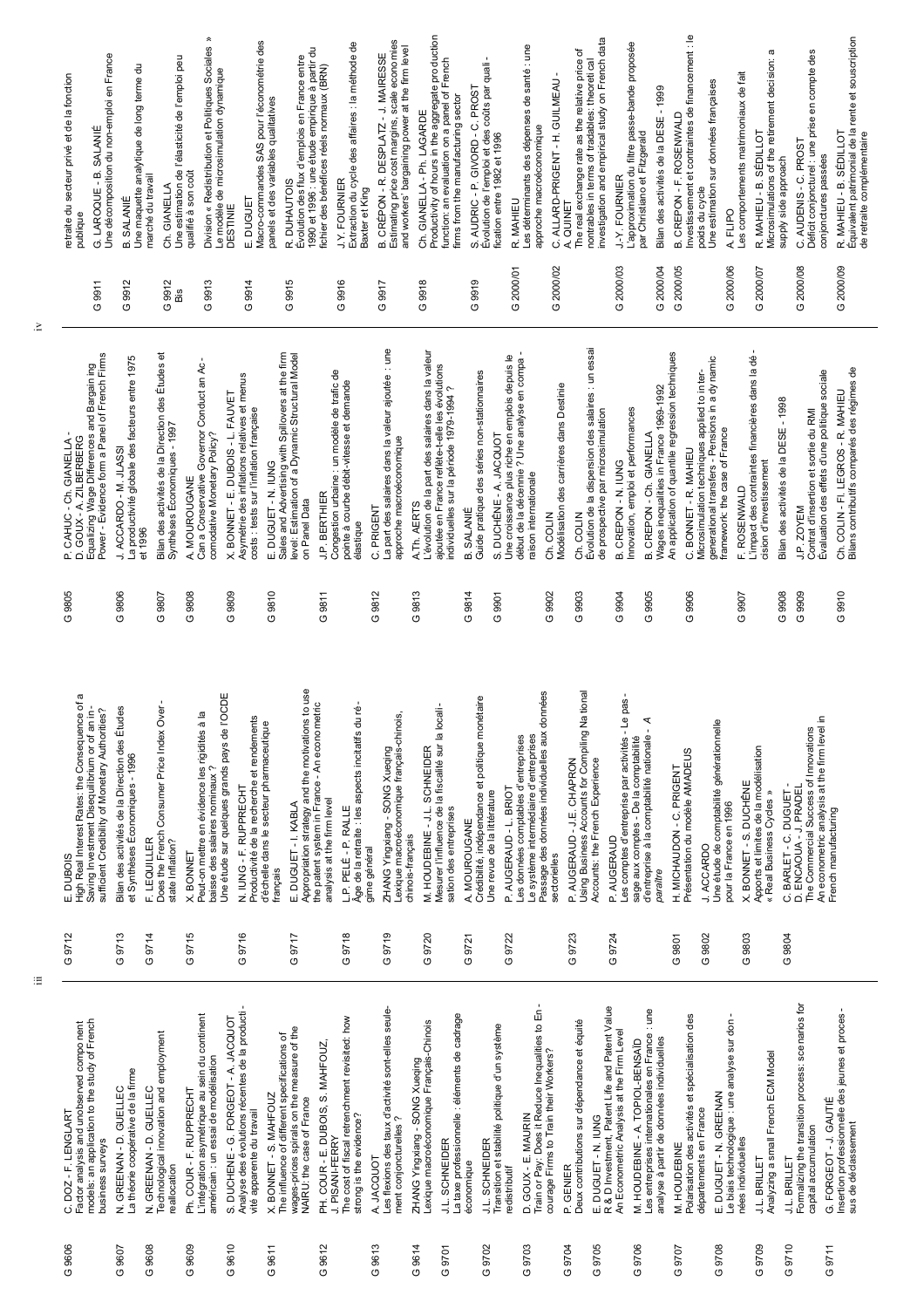G2001/15 32001/16 32001/17 G2002/02 G2002/05 G2002/06 G2002/08 G2002/09 G2002/10 G2002/11 G2002/12 32002/01 G2002/03 G2002/04 G2002/07 workers: an<br>the French Le canal du crédit fonctionne-t-il en Europe ? Une étude de l'hétérogénéité des comportements<br>d'investissement à partir de données de bilan N. FOURCADE - O. LOISEL<br>Testing the augmented Solow growth model: An es dispositifs d'acquisition à titre facultatif -e canal du crédit fonctionne-t-il en Europe ? Les dispositifs d'acquisition à titre facultatif Fiscalité, coût d'usage du capital et demande de dispositifs Comparaison des salaires des secteurs public et Comparaison des salaires des secteurs public et entre complementarity between Modelling demographic behaviours in the French a reprise de la croissance de l'emploi profite-t-La reprise de la croissance de l'emploi profite-t-Une étude de l'hétérogénéité des comportements d'investissement à partir de données de bilan Testing the augmented Solow growth model: An Fiscalité, coût d'usage du capital et demande de Évaluation des effets des dispositifs Une méthodologie de comparaison entre consommations intermédiaires de source fiscale consommations intermédiaires de source fiscale Substitution and complementarity between capital, skilled and less skilled workers: an analysis at the firm level in the French Modelling demographic behaviours in the French - Computerization in France: an evaluation based Temps partiel féminin et incitations financières à Computerization in France: an evaluation based Évolution et répartition du surplus de productivité Évolution et répartition du surplus de productivité acteurs : une analyse sur données individuelles Ralentissement de l'investissement : petites ou emps partiel féminin et incitations financières à facteurs : une analyse sur données individuelles Ralentissement de l'investissement : petites ou Départ à la retraite, irréversibilité et incertitude Informatisation en France : une évaluation à - Informatisation en France : une évaluation à Départ à la retraite, irréversibilité et incertitude prandes entreprises ? industrie ou tertiaire ? grandes entreprises ? industrie ou tertiaire ? de comparaison empirical reassessment using panel data empirical reassessment using panel data de charges sociales sur les bas salaires de charges sociales sur les bas salaires 3ilan des activités de la DESE - 2000 G2001/07 Bilan des activités de la DESE - 2000 The new economy and the measure La nouvelle économie et la mesure<br>de la croissance du PIB - The new economy and the measure des capital, skilled and less skilled<br>analysis at the firm level in - La nouvelle économie et la mesure CONVENEVOLE - S. PISANI -ocal unemployment and wages P. BISCOURP - Ch. GIANELLA Local unemployment and wages J-P. BERTHIER - C. JAULENT R. CONVENEVOLE - S. PISANI G2001/12 J.-P. BERTHIER - C. JAULENT G2001/13 P. BISCOURP - Ch. GIANELLA C. AUDENIS - P. BISCOURP -G2001/05 C. AUDENIS - P. BISCOURP partir de données individuelles partir de données individuelles elle aussi aux non-diplômés ? d'annuités viagères de retraite elle aussi aux non-diplômés ? d'annuités viagères de retraite B. CRÉPON - Ch. GIANELLA G2001/09 B. CRÉPON - Ch. GIANELLA G. LAROQUE - B. SALANIÉ CRÉPON - R. DESPLATZ des effets G2001/10 B. CRÉPON - R. DESPLATZ G 2000/11 G. LAROQUE - B. SALANIÉ N. FOURCADE - O. LOISEL on individual company data et de comptabilité nationale B. CREPON - Th. HECKEL G2000/13 B. CREPON - Th. HECKEL on individual company data R. MAHIEU - B. SÉDILLOT G2001/06 R. MAHIEU - B. SÉDILLOT et de comptabilité nationale A. BEAUDU - Th. HECKEL G2001/04 A. BEAUDU - Th. HECKEL de la croissance du PIB manufacturing industry Jne méthodologie manufacturing industry ment of GDP growth ment of GDP growth BRAUN-LEMAIRE G2001/03 I. BRAUN-LEMAIRE . ROBERT-BOBEE J. Ph. GAUDEMET Substitution and G2001/14 I. ROBERT-BOBEE G2001/08 J. Ph. GAUDEMET J.-Y. FOURNIER G2001/11 J.-Y. FOURNIER R. DUHAUTOIS G 2000/10 R. DUHAUTOIS Ch. GIANELLA G2000/12 Ch. GIANELLA F. LEQUILLER G2001/01 F. LEQUILLER d'allégements d'allégements S AUDRIC G2001/02 S. AUDRIC Evaluation agrégées l'emploi privé  $\mathbf{r}$  $\vec{r}$ G 2000/10 G 2000/11 32001/14 32000/12 32000/13 G2001/02 32001/03 32001/04 32001/05 32001/06 G2001/07 32001/08 32001/09 32001/10  $32001/11$ 32001/12 32001/13 32001/01

v

vi

 $\overline{\sigma}$ des<br>des F. MAGNIEN - J -L. TAVERNIER - D. THESMAR<br>Les statistiques internationales de PIB par<br>habitant en standard de pouvoir d'achat : une<br>analyse des résultats Rétropolation des séries de FBCF et calcul du<br>capital fixe en SEC-95 dans les comptes RIEDINGER<br>How do fimns respond to cheaper computers?<br>Microeconometric evidence for France based on  $\overset{\bullet}{\texttt{e}}$  $\frac{\theta}{\sigma}$ comptes aux prix<br>prix de l'année Les soldes d'opinion résument-ils au mieux les<br>réponses des entreprises aux enquêtes de  $\overline{\mathbb{Q}}$ <u>u</u>e des Existe-t-il une asymétrie dans la transmission du La cessation d'activité au sein des couples : y a-Retropolation of the investment series (GFCF) and estimation of fixed capital stocks on the économie française - un bouclage macro-Réflexions sur les différentes notions de volume enquêtes Jeunes et Carrières 1997 et Histoire microsimulation model Destinie: An analysis of Diagnostic sur la pauvreté et calendrier de aux âges Existe-t-il une asymétrie dans la transmission du Les statistiques internationales de PIB par habitant en standard de pouvoir d'achat : une La cessation d'activité au sein des couples : y a-- Rétropolation des séries de FBCF et calcul du capital fixe en SEC-95 dans les comptes - Retropolation of the investment series (GFCF)<br> $\frac{1}{2}$ and estimation of fixed capital stocks on the BISCOURP - B. CRÉPON - T. HECKEL - N. G2002/05 P. BISCOURP - B. CRÉPON - T. HECKEL - N. How do firms respond to cheaper computers? Microeconometric evidence for France based on L'impact des nouvelles technologies de l'information et de la communication sur l'information et de la communication sur l'économie française - un bouclage macro-Évaluation de trois réformes du Régime Général d'assurance vieillesse à l'aide du modèle de Réflexions sur les différentes notions de volume dans les comptes nationaux : comptes aux prix d'une année fixe ou aux prix de l'année Les soldes d'opinion résument-ils au mieux les réponses des entreprises aux enquêtes de Les comportements démographiques dans le modèle de microsimulation Destinie - Une comparaison des estimations issues des enquêtes Jeunes et Carrières 1997 et Histoire La dynamique des bas revenus : une analyse revenus : le cas du "Panel européen des La réduction des taux d'activité aux âges Évaluation de trois réformes du Régime Général La dynamique des bas revenus : une analyse G2002/01 F. MAGNIEN - J.-L. TAVERNIER - D. THESMAR nicrosimulation model Destinie: An analysis dans C. AUDENIS - P. BISCOURP - N. RIEDINGER d'assurance vieillesse à l'aide du modèle<br>microsimulation DESTINIE calendrier G2001/17 C. AUDENIS - P. BISCOURP - N. RIEDINGER ESA-95 basis for the French balance sheets C. AUDENIS - J. DEROYON - N. FOURCADE G2002/06 C. AUDENIS - J. DEROYON - N. FOURCADE ESA-95 basis for the French balance sheets nouvelles technologies européen Les comportements démographiques dan<br>modèle de microsimulation Destinie issues J. BARDAJI - B. SÉDILLOT - E. WALRAET G2002/07 J. BARDAJI - B. SÉDILLOT - E. WALRAET prix du brut aux prix des carburants? La réduction des taux d'activité extrêmes, une spécificité française ? prix du brut aux prix des carburants ? extrêmes, une spécificité française ? G2002/02 Bilan des activités de la DESE - 2001 Bilan des activités de la DESE - 2001 Prévisions d'inflation pour la France Prévisions d'inflation pour la France  $\vec{e}$ estimations future change in completed fertility pauvreté et<br>du "Panel future change in completed fertility -il interdépendance des choix? t-il interdépendance des choix ? des entrées-sorties de pauvreté des entrées-sorties de pauvreté J.-Y. FOURNIER - P. GIVORD a production function approach G2001/16 J.-Y. FOURNIER - P. GIVORD a production function approach dans les comptes nationaux : d'une année fixe ou aux B. SÉDILLOT - E. WALRAET G2002/03 B. SÉDILLOT - E. WALRAET précédente, séries chaînées précédente, séries chaînées microsimulation DESTINIE Diagnostic sur la<br>revenus : le cas analyse des résultats des nationaux francais nationaux français .ROBERT-BOBÉE G2002/10 I. ROBERT-BOBÉE J.-P. BERTHIER limpact des G2002/08 J.-P. BERTHIER G. BRILHAULT G2002/04 G. BRILHAULT Familiale 1999 comparaison conjoncture ? J.-P. ZOYEM J.-P. ZOYEM G2001/15 J.-P. ZOYEM G2002/11 J.-P. ZOYEM économique ménages » E, HILD E. HILD G2002/09 F. HILD G2002/12 F. HILD  $\mathsf{r}$ 

G2004/06 M. DUÉE G2004/ G2004/ G2004/ G2004/ G2004/ G2004/ G2004/ G2005/ G2005/ G2004/ G2004/ G2004/ G2005/ G2005/ G2005/ G2004/ G2004/ G2004/ les - Intragenerational distributional analysis in the<br>french private sector pension scheme - A<br>microsimulation approach Peut-on mettre en évidence l'existence de<br>rigidités à la baisse des salaires à partir de<br>domées individuelles ? Le cas de la France à la french private sector pension scheme - A Offre de travail féminine et garde des jeunes e coût de dépollution atmosphérique pour les entreprises françaises : Une estimation à partir Création d'emplois, destruction d'emplois et<br>internationalisation des entreprises industrielles eun : La productivité des salariés décline-t-elle en fin H. BARON - P.O. BEFFY - N. FOURCADE - R. MAHIEU<br><sub>-</sub>e ralentissement de la productivité du travail au Présence syndicale dans les firmes : quel impact<br>sur les inégalités salariales entre les hommes et La compétitivité exprimée dans les enquêtes<br>trimestrielles sur la situation et les perspectives Réduction du temps de travail et tensions sur les - Analyse de la redistribution intragénérationnelle dans le système de retraite des salariés du privé dans le système de retraite des salariés du privé - Intragenerational distributional analysis in the Offre de travail féminine et garde des jeunes des pays : inter-Les indices de compétitivité des pays : inter-Le coût de dépollution atmosphérique pour les entreprises françaises : Une estimation à partir Création d'emplois, destruction d'emplois et internationalisation des entreprises industrielles françaises : une analyse sur la période 1986- Évolutions démographiques et croissance : une La situation des salariés de plus de cinquante La situation des salariés de plus de cinquante La productivité des salariés décline-t-elle en fin G2003/07 H. BARON - P.O. BEFFY - N. FOURCADE - R. Le ralentissement de la productivité du travail au Patrimoine des ménages, dynamique d'allocation Patrimoine des ménages, dynamique d'allocation Peut-on mettre en évidence l'existence de rigidités à la baisse des salaires à partir de données individuelles ? Le cas de la France à la Présence syndicale dans les firmes : quel impact sur les inégalités salariales entre les hommes et G2003/11 P.-O. BEFFY - X. BONNET - M. DARRACQ-La compétitivité exprimée dans les enquêtes trimestrielles sur la situation et les perspectives Analyse de la redistribution intragénérationnelle rançaises : une analyse sur la période 1986. P.-O. BEFFY - X. BONNET - M. DARRACQ-P. CHONE - D. LE BLANC - I. ROBERT-BOBEE G2002/15 P. CHONE - D. LE BLANC - I. ROBERT-BOBEE B. MONFORT<br>Évolutions démographiques et croissance : u<br>projection macro-économique à l'horizon 2020 projection macro-économique à l'horizon 2020 VIZE: a small macro-model for the euro area MZE: a small macro-model for the euro area N. FOURCADE - S. GREGOIR - N. LAIB -N. FOURCADE - S. GREGOIR - N. LAÏB - Bilan des activités de la DESE - 2002 G2003/03 Bilan des activités de la DESE - 2002 Une approche par microsimulation - Une approche par microsimulation et comportement de consommation et comportement de consommation P. BISCOURP - N. FOURCADE G2003/09 P. BISCOURP - N. FOURCADE es indices de compétitivité P. BISCOURP et F. KRAMARZ G2003/02 P. BISCOURP et F. KRAMARZ G2003/04 P.-O. BEFFY - J. DEROYON - P.-O. BEFFY-B. MONFORT P.-O. BEFFY - J. DEROYON G2003/08 P.-O. BEFFY - B. MONFORT E. WALRAET - A. VINCENT G2002/14 E. WALRAET - A. VINCENT F. MAUREL - S. GREGOIR G2002/16 F. MAUREL - S. GREGOIR N. RIEDINGER - E.HAUVY G2003/01 N. RIEDINGER - E.HAUVY P. AUBERT - M. LECLAIR Age, salaire et productivité P. AUBERT - B. CRÉPON Age, salaire et productivité G2004/01 P. AUBERT - M. LECLAIR G2003/06 P. AUBERT - B. CRÉPON microsimulation approach de données individuelles ans dans le secteur privé ans dans le secteur privé de données individuelles PARIES - B. MONFORT VI. LECLAIR - P. PETIT PARIES - B. MONFORT cours des années 1990 cours des années 1990 G2003/10 M. LECLAIR - P. PETIT acteurs de production facteurs de production prétation et limites in des années 90 prétation et limites fin des années 90 dans l'industrie dans l'industrie les femmes ? de carrière ? M. LECLAIR G2002/13 M. LECLAIR P. AUBERT G2003/05 P. AUBERT enfants 1992 G2002/13 G2002/15 G2003/10 G2002/14 G2002/16 G2003/02 G2003/03 G2003/04 G2003/05 G2003/06 G2003/07 G2003/08 G2003/09 G2003/11 G2004/01 G2003/01

| G2004/02 | une<br>âgées :<br>personnes<br>M. DUÉE - C. REBILLARD<br>projection à long terme<br>des<br>dépendance                                                                                                                                        |
|----------|----------------------------------------------------------------------------------------------------------------------------------------------------------------------------------------------------------------------------------------------|
| G2004/03 | €<br>choix<br>đ<br>localisation des groupes français<br>RASPILLER - N. RIEDINGER<br>environnementale<br>Régulation                                                                                                                           |
| G2004/04 | des<br>une<br>d'investir :<br>subjectives<br>de la décision<br>approche par les perceptions<br>NABOULET - S. RASPILLER<br>Les déterminants<br>firmes                                                                                         |
| G2004/05 | $\frac{1}{2}$ couples non<br>enfants par les<br>mariés est-elle fiscalement optimale<br>des<br>La déclaration<br>N. RAGACHE                                                                                                                  |
| G2004/06 | L'impact du chômage des parents sur le devenir<br>scolaire des enfants<br>. DUÉE<br>Σ                                                                                                                                                        |
| G2004/07 | and<br>evel<br>P. AUBERT - E. CAROLI - M. ROGER<br>New Technologies, Workplace Organisation<br>Workforce: Firm-L<br>of the<br>Structure<br>Evidence<br>Age<br>the                                                                            |
| G2004/08 | Les brevets accroissent-ils les incitations privées<br>à innover ? Un examen microéconométrique<br>DUGUET - C. LELARGE                                                                                                                       |
| G2004/09 | S. RASPILLER - P. SILLARD<br>Affiliating versus Subcontracting:<br>the Case of Multinationals                                                                                                                                                |
| G2004/10 | Debt Sustainability: Some Results on the<br>MONFORT<br>BOISSINOT - C. L'ANGEVIN - B.<br>French Case<br>Public<br>$\overline{\phantom{a}}$                                                                                                    |
| G2004/11 | et changements organisationnels : un réexamen<br>à partir de l'enquête « REPONSE »<br>S. ANANIAN -  P∵ A∪u-u∴ ,<br>Travailleurs âgés, nouvelles technologies<br>et changements organisationnels : un ré<br>et changements organisationnels , |
| G2004/12 | 6<br>g<br>Structures de revenus et propensions différentes<br>robuste<br>équation<br>plus<br>gun<br>des ménages<br>Vers<br>BONNET - H. PONCET<br>prévision pour la France<br>$\blacksquare$<br>consommer<br>consommation                     |
| G2004/13 | non<br>sociétés<br>des<br>rentabilité<br>$\overline{a}$<br>PICART<br>financières<br>Évaluer                                                                                                                                                  |
| G2004/14 | $\frac{e}{\sigma}$<br>à<br>projections<br>modèle<br>J. BARDAJI - B. SÉDILLOT - E. WALRAET<br>Les retraites du secteur public : projecti<br>teur public :<br>l'aide du<br>microsimulation DESTINIE<br>ra,<br>2040<br>l'horizon                |
| G2005/01 | €<br>les<br>selon l'âge de<br>pour<br>enérations 1945 à 1974<br><b>GODEFROY</b><br>Conditions de départ en retraite<br>BUFFETEAU - P.                                                                                                        |
| G2005/02 | 'évolution de l'activité féminine en France<br>une approche par pseudo-panel<br>AFSA - S. BUFFETEAU<br>ن<br>ᆜ                                                                                                                                |
| G2005/03 | Délocalisations et réductions d'effectifs<br>dans l'industrie française<br>AUBERT - P. SILLARD                                                                                                                                               |
| G2005/04 | Mesure et utilisation des emplois instables<br>M. LECLAIR - S. ROUX<br>dans les entreprises                                                                                                                                                  |
| G2005/05 | C. L'ANGEVIN - S. SERRAVALLE<br>Performances à l'exportation de la France                                                                                                                                                                    |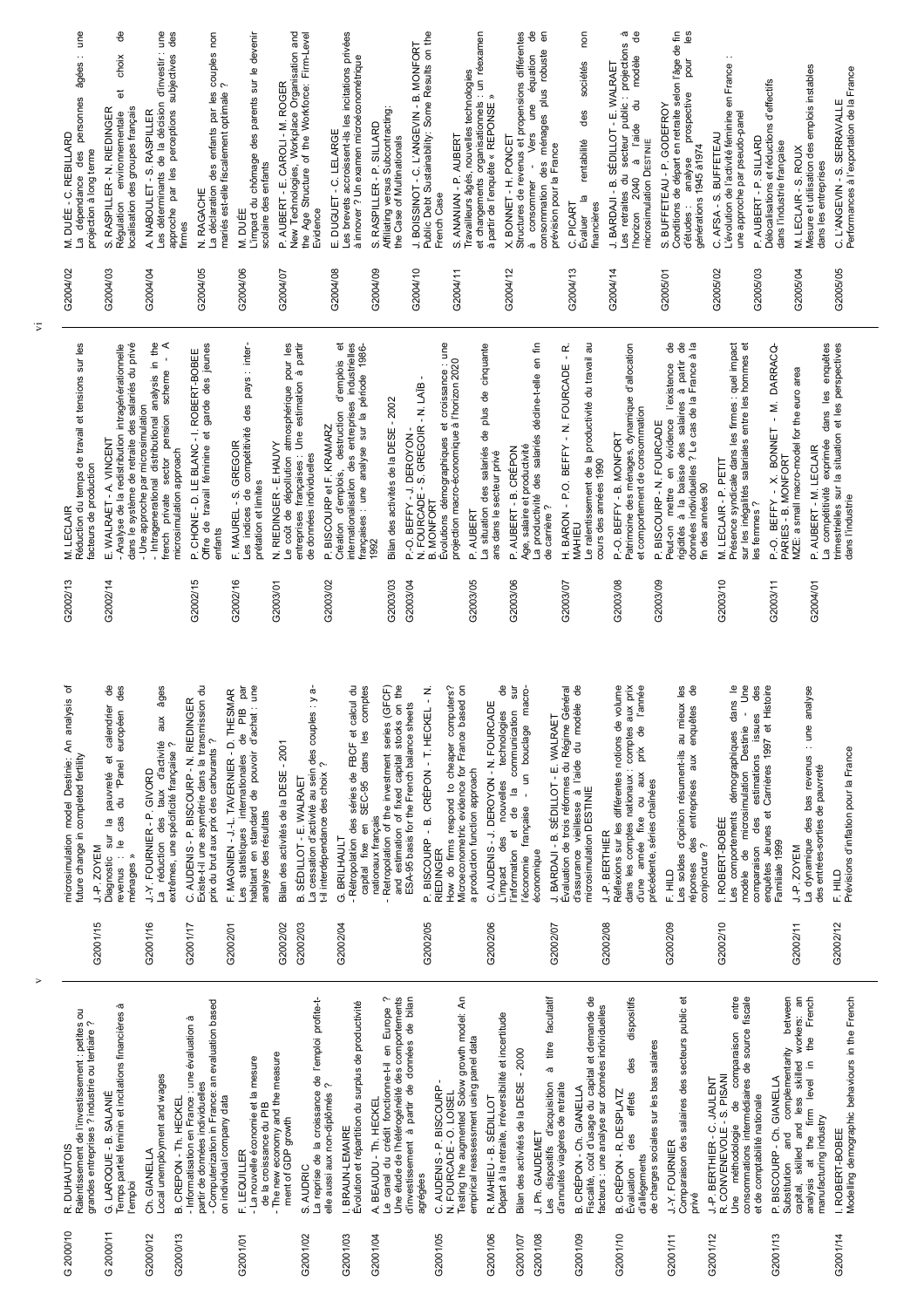ିସ  $\widetilde{c}$  $\widetilde{c}$ ିସ ଞି **G2C** ିସ ିସ ିସ ିସ ିସ ିସ  $\widetilde{c}$ G<sub>2</sub> G<sub>2</sub> ିଧି ିଧି ିତ ିଧ propriétés<br>es chocs et de l'Allemagne - Une analyse par secteur et Bilan des activités de la Direction des Études et C. L'ANGEVIN - N. LAÏB<br>Éducation et croissance en France et dans un<br>panel de 21 pays de l'OCDE A two-states Markov-switching model of inflation<br>in France and the USA: credible target VS O. BIAU - H. ERKEL-ROUSSE - N. FERRARI<br>Réponses individuelles aux enquêtes de<br>conjoncture et prévision macroéconomiques :<br>Exemple de la prévision de la production P. AUBERT - D. BLANCHET - D. BLAU<br>The labour market after age 50: some elements premiers C. BONNET - S. BUFFETEAU - P. GODEFROY<br>Disparités de retraite de droit direct entre<br>hommes et femmes : quelles évolutions ? Le rendement apparent de la formation continue<br>dans les entreprises : effets sur la productivité et Indicateurs d'engagements implicites des<br>systèmes de retraite : chiffrages, propriétés Nonparametric Forecasting of the Manufacturing<br>Output Growth with Firm-level Survey Data G2005/06 Bilan des activités de la Direction des Études et Jn indicateur des révisions dans l'enquête de conjoncture sur les investissements dans ohiques dans le modèle de microsimulation Étude de simulation sur la participation versée dans les entreprises : effets sur la productivité et et de l'Allemagne - Une analyse par secteur et La concurrence fiscale : principaux enseigne-Éducation et croissance en France et dans un Un indicateur des révisions dans l'enquête de conjoncture sur les investissements dans A two-states Markov-switching model of inflation in France and the USA: credible target VS Réponses individuelles aux enquêtes de Exemple de la prévision de la production The labour market after age 50: some elements L'enquête SHARE : présentation et premiers -a modélisation des comportements démogra-La modélisation des comportements démographiques dans le modèle de microsimulation Étude de simulation sur la participation versée Disparités de retraite de droit direct entre Le rendement apparent de la formation continue Indicateurs d'engagements implicites des systèmes de retraite : chiffrages, propriétés analytiques et réactions à des chocs Nonparametric Forecasting of the Manufacturing enseigne-G2006/01 C. BONNET - S. BUFFETEAU - P. GODEFROY P.-O. BEFFY - C. L'ANGEVIN<br>Chômage et boucle prix-salaires :<br>apport d'un modèle « qualifiés/peu qualifiés » conjoncture et prévision macroéconomiques : apport d'un modèle « qualifiés/peu qualifiés » G2005/12 O. BIAU - H. ERKEL-ROUSSE - N. FERRARI Demographic change and unemployment:<br>what do macroeconometric models predict? what do macroeconometric models predict? Output Growth with Firm-level Survey Data Demographic change and unemployment: hommes et femmes : quelles évolutions ? et réactions à des D. BLANCHET - T. DEBRAND -<br>P. DOURGNON - P. POLLET<br>L'enquête SHARE : présentation et<br>résultats de l'édition française P. AUBERT - B. CRÉPON - P. ZAMORA G2006/03 P. AUBERT - B. CRÉPON -P. ZAMORA Prévoir l'investissement des entreprises Prévoir l'investissement des entreprises a concurrence fiscale : principaux G2005/13 P. AUBERT - D. BLANCHET - D. BLAU G. BIAU - O. BIAU - L. ROUVIERE G2006/06 G. BIAU - O. BIAU - L. ROUVIERE Chômage et boucle prix-salaires : of a Franco-American comparison of a Franco-American comparison D. BLANCHET - J.-F. OUVRARD J.-F. OUVRARD - R. RATHELOT G2006/04 J.-F. OUVRARD - R. RATHELOT G2006/05 D. BLANCHET - J.-F. OUVRARD ments de l'analyse économique Synthèses Économiques - 2004 Synthèses Économiques - 2004 G2005/14 D. BLANCHET - T. DEBRAND aux salariés par les entreprises ments de l'analyse économique aux salariés par les entreprises G2005/10 P.-O. BEFFY - C. L'ANGEVIN P. DOURGNON - P. POLLET résultats de l'édition française panel de 21 pays de l'OCDE destination géographique destination géographique G2005/08 C. L'ANGEVIN - N. LAÏB es gazelles en France Les gazelles en France démographiques types démographiques types H. RAOUI - S. ROUX G2005/16 H. RAOUI - S. ROUX S. RASPILLER manufacturière G2005/07 S. RASPILLER manufacturière inflation spiral inflation spiral N. FERRARI G2005/09 N. FERRARI analytiques C. PICART les salaires G2006/02 C. PICART l'industrie. B. HEITZ VI. DUÉE G2005/11 B. HEITZ<br>^ G2005/15 M. DUÉE **DESTINIE** 32005/06 32005/10 G2005/12 32005/13 G2005/14 32005/15 32005/16 G2006/06 32005/07 32005/08 G2005/09  $32005/11$ 32006/01 32006/02 32006/03 32006/04 32006/05

| ъ<br>Įg<br>entre<br>sur<br>Les<br>activités<br>ಸ<br>€<br>킁<br>location<br>용<br>크.<br>sont-<br>satisfaction<br>de l'éducation<br>. .<br>de la pénibilité<br>shocks<br>satisfaction<br>du pétrole<br>Collateral Value and Corporate Investment<br>Evidence from the French Real Estate Market<br>en France<br>Facts<br>dans<br>patronales<br>Ċ<br>françaises<br>Faut-il pondérer les réponses individuelles<br>relation<br>démocratisation<br>rersification, recentrage et poids des<br>support dans les groupes (1993-2000)<br>plants<br>SRAER - D. THESMAR<br>price<br>Cycle:<br>salariales<br>travail : une comparaison européenne<br>l'enseignement supérieur en France<br>du prix<br>$\sim$<br>d'emploi et de main-d'œuvre<br>$\vec{v}$<br>မိ<br>non monétaires<br>δ<br>The Changing response to oil<br>France: a DSGE type approach<br>elles à la frontière technologique<br>travail chez les travailleurs âgés<br>$\overline{\omega}$<br>cotisations<br>(industrielles)<br>l'exemple de la durée du travail<br>estimation d'un coût implicite<br>santé<br>DEBRAND<br>Life<br><b>SILLARD</b><br>taxes<br>variables<br>CRUSSON<br>C. PICART<br>des variations<br>₫e<br>inégalités<br>ALBOUY - L. LEQUIEN<br>$\sim$<br>the<br>Aspiration à la retraite,<br><b>TAVAN</b><br>- N. FERRARI<br>la croissance française<br>local<br>LE BARBANCHON<br>réinterprétation<br>S. ROUX<br>ъ<br>salariale<br>over<br>Théorie de l'opinion<br>$\frac{1}{2}$ $\frac{1}{2}$<br>ANCHET-T.<br>₽<br>cas de la santé<br>entreprises<br>rendements<br>$\dot{\mathbf{G}}$<br>ALBOUY - C.<br>Les<br>$\frac{-1}{4}$<br>$\overline{\Phi}$<br>RATHELOT<br>L.<br>Diversification,<br>GONZALEZ<br>J. BOISSINOT<br>CHANEY-<br>onsumption<br>Massification<br>C. LELARGE<br>impact<br>Quel impact<br>Allègements<br>M. BARLET<br>productivité<br>KOUBI-<br>dynamique<br>entreprises<br>PICART<br>SRAER<br>Interpréter<br>réexamen<br><b>AFSA</b><br>O. BIAU<br>AFSA<br>decision<br>France<br>금<br>Flux<br><b>u</b><br>¢<br>₽<br>œ<br>È<br>$\underline{\mathbb{o}}$<br>⊢⊨<br>۵<br>۵<br>ပ<br>ပ<br>G2007/06<br>G2006/10<br>G2006/15<br>G2007/03<br>G2007/05<br>G2007/09<br>G2007/10<br>G2006/13<br>32007/08<br>G2006/12<br>G2006/14<br>G2007/02<br>G2007/04<br>G2006/11<br>G2007/01<br>G2007/07 |
|-------------------------------------------------------------------------------------------------------------------------------------------------------------------------------------------------------------------------------------------------------------------------------------------------------------------------------------------------------------------------------------------------------------------------------------------------------------------------------------------------------------------------------------------------------------------------------------------------------------------------------------------------------------------------------------------------------------------------------------------------------------------------------------------------------------------------------------------------------------------------------------------------------------------------------------------------------------------------------------------------------------------------------------------------------------------------------------------------------------------------------------------------------------------------------------------------------------------------------------------------------------------------------------------------------------------------------------------------------------------------------------------------------------------------------------------------------------------------------------------------------------------------------------------------------------------------------------------------------------------------------------------------------------------------------------------------------------------------------------------------------------------------------------------------------------------------------------------------------------------------------------------------------------------------------------------------------------------------------------------------------------------------------------------------------------------------------------------------------------------------------------------------------------------------------------------------------------------------------------------------------------------|
|                                                                                                                                                                                                                                                                                                                                                                                                                                                                                                                                                                                                                                                                                                                                                                                                                                                                                                                                                                                                                                                                                                                                                                                                                                                                                                                                                                                                                                                                                                                                                                                                                                                                                                                                                                                                                                                                                                                                                                                                                                                                                                                                                                                                                                                                   |
|                                                                                                                                                                                                                                                                                                                                                                                                                                                                                                                                                                                                                                                                                                                                                                                                                                                                                                                                                                                                                                                                                                                                                                                                                                                                                                                                                                                                                                                                                                                                                                                                                                                                                                                                                                                                                                                                                                                                                                                                                                                                                                                                                                                                                                                                   |
|                                                                                                                                                                                                                                                                                                                                                                                                                                                                                                                                                                                                                                                                                                                                                                                                                                                                                                                                                                                                                                                                                                                                                                                                                                                                                                                                                                                                                                                                                                                                                                                                                                                                                                                                                                                                                                                                                                                                                                                                                                                                                                                                                                                                                                                                   |
|                                                                                                                                                                                                                                                                                                                                                                                                                                                                                                                                                                                                                                                                                                                                                                                                                                                                                                                                                                                                                                                                                                                                                                                                                                                                                                                                                                                                                                                                                                                                                                                                                                                                                                                                                                                                                                                                                                                                                                                                                                                                                                                                                                                                                                                                   |
|                                                                                                                                                                                                                                                                                                                                                                                                                                                                                                                                                                                                                                                                                                                                                                                                                                                                                                                                                                                                                                                                                                                                                                                                                                                                                                                                                                                                                                                                                                                                                                                                                                                                                                                                                                                                                                                                                                                                                                                                                                                                                                                                                                                                                                                                   |
|                                                                                                                                                                                                                                                                                                                                                                                                                                                                                                                                                                                                                                                                                                                                                                                                                                                                                                                                                                                                                                                                                                                                                                                                                                                                                                                                                                                                                                                                                                                                                                                                                                                                                                                                                                                                                                                                                                                                                                                                                                                                                                                                                                                                                                                                   |
|                                                                                                                                                                                                                                                                                                                                                                                                                                                                                                                                                                                                                                                                                                                                                                                                                                                                                                                                                                                                                                                                                                                                                                                                                                                                                                                                                                                                                                                                                                                                                                                                                                                                                                                                                                                                                                                                                                                                                                                                                                                                                                                                                                                                                                                                   |
|                                                                                                                                                                                                                                                                                                                                                                                                                                                                                                                                                                                                                                                                                                                                                                                                                                                                                                                                                                                                                                                                                                                                                                                                                                                                                                                                                                                                                                                                                                                                                                                                                                                                                                                                                                                                                                                                                                                                                                                                                                                                                                                                                                                                                                                                   |
|                                                                                                                                                                                                                                                                                                                                                                                                                                                                                                                                                                                                                                                                                                                                                                                                                                                                                                                                                                                                                                                                                                                                                                                                                                                                                                                                                                                                                                                                                                                                                                                                                                                                                                                                                                                                                                                                                                                                                                                                                                                                                                                                                                                                                                                                   |
|                                                                                                                                                                                                                                                                                                                                                                                                                                                                                                                                                                                                                                                                                                                                                                                                                                                                                                                                                                                                                                                                                                                                                                                                                                                                                                                                                                                                                                                                                                                                                                                                                                                                                                                                                                                                                                                                                                                                                                                                                                                                                                                                                                                                                                                                   |
|                                                                                                                                                                                                                                                                                                                                                                                                                                                                                                                                                                                                                                                                                                                                                                                                                                                                                                                                                                                                                                                                                                                                                                                                                                                                                                                                                                                                                                                                                                                                                                                                                                                                                                                                                                                                                                                                                                                                                                                                                                                                                                                                                                                                                                                                   |
|                                                                                                                                                                                                                                                                                                                                                                                                                                                                                                                                                                                                                                                                                                                                                                                                                                                                                                                                                                                                                                                                                                                                                                                                                                                                                                                                                                                                                                                                                                                                                                                                                                                                                                                                                                                                                                                                                                                                                                                                                                                                                                                                                                                                                                                                   |
|                                                                                                                                                                                                                                                                                                                                                                                                                                                                                                                                                                                                                                                                                                                                                                                                                                                                                                                                                                                                                                                                                                                                                                                                                                                                                                                                                                                                                                                                                                                                                                                                                                                                                                                                                                                                                                                                                                                                                                                                                                                                                                                                                                                                                                                                   |

|          | : trappe ou marchepied<br>P. GIVORD - L. WILNER<br>Les contrats temporaires<br>vers l'emploi stable ? | à<br>2008 : une approche par les comptes de surplus<br>LALANNE - P.-A. PIONNIER - O. SIMON<br>partage des fruits de la croissance de 1950<br>$\mathbf{c}$<br>Ö | ႕ီ<br>L. DAVEZIES - X. D'HAULTFOEUILLE<br>Faut-il pondérer ?… Ou l'éternelle question de<br>l'économètre confronté à des données d'enquête | ႕မ<br>SERRAVALLE<br>S. QUANTIN - S. RASPILLER - S. SERRAVALL<br>Commerce intragroupe, fiscalité et prix<br>transferts : une analyse sur données françaises | Élasticités-prix des consommations énergétiques<br>CLERC - V. MARCUS<br>des ménages<br>ż | long<br>.<br>ത<br>G. LALANNE - E. POULIQUEN - O. SIMON<br>Prix du pétrole et croissance potentielle à<br>terme | ₽<br>- V. MARCUS<br>approaches<br>D. BLANCHET - J. LE CACHEUX - V. MAF<br>Adjusted net savings and other approach<br>sustainability: some theoretical background | 용<br>ಕಿ<br>CONSALES - M. FESSEAU<br>Une décomposition du compte des ménages<br>catégorie<br>par<br>RAYNAUD<br>nationale<br>BELLAMY - G.<br>LE LAIDIER - É.<br>ménage en 2003<br>comptabilité<br>$\frac{1}{2}$<br>$\overline{a}$ | Using<br>ω<br>France:<br>Indicator<br>Ξ.<br>Regimes<br>Markov-Switching<br>TALLET<br><b>Mixed Frequency Data</b><br>BARDAJI - F. TALL<br>stecting Economic<br>Qualitative<br>Detecting | Discrimination à l'embauche : comment exploiter<br>FOUGÈRE<br>$\Delta$<br>$\sim$<br>les procédures de testing<br>AEBERHARDT<br>R. RATHELOT<br>œ | par<br>approche<br>S. QUANTIN<br>ajoutée,<br>BARBESOL - P. GIVORD<br>données microéconomiques<br>valeur<br>Partage de la<br>ΣÌ. | I. BUONO - G. LALANNE<br>The Effect of the Uruguay round on the Intensive<br>and Extensive Margins of Trade | valeurs<br>temps<br>Avantages comparés des séries des premières<br>valeurs publiées et des séries des valeu<br>de la croissance trimestrielle du PIB en France<br>$\overline{e}$<br>de prévision<br>exercice<br>publiées<br>$\overline{5}$<br>C. MINODIER<br>révisées<br>réel | ৳<br>Comparison<br>T. DEBRAND<br>Five Specifications using Panel Data<br>ā<br>Models:<br>DAVEZIES-<br>Health Expenditure<br>ALBOUY-L<br>$\mathbf{r}$ | Version avec volumes à prix constants<br>C. KLEIN - O. SIMON<br>Le modèle MÉSANGE réestimé en base 2000<br>Tome <sub>1</sub> | courbes<br>5<br>du coût de la vie<br>des<br>M.-É. CLERC - É. COUDIN<br>L'IPC, miroir de l'évolution du coût<br>France ? Ce qu'apporte l'analyse<br>d'Engel | salariés : impact sur la<br>N. CECI-RENAUD - P.-A. CHEVALIER<br>Les seulis de 10, 20 et 50 salariés : im<br>taille des entreprises françaises |
|----------|-------------------------------------------------------------------------------------------------------|----------------------------------------------------------------------------------------------------------------------------------------------------------------|--------------------------------------------------------------------------------------------------------------------------------------------|------------------------------------------------------------------------------------------------------------------------------------------------------------|------------------------------------------------------------------------------------------|----------------------------------------------------------------------------------------------------------------|------------------------------------------------------------------------------------------------------------------------------------------------------------------|---------------------------------------------------------------------------------------------------------------------------------------------------------------------------------------------------------------------------------|----------------------------------------------------------------------------------------------------------------------------------------------------------------------------------------|-------------------------------------------------------------------------------------------------------------------------------------------------|---------------------------------------------------------------------------------------------------------------------------------|-------------------------------------------------------------------------------------------------------------|-------------------------------------------------------------------------------------------------------------------------------------------------------------------------------------------------------------------------------------------------------------------------------|------------------------------------------------------------------------------------------------------------------------------------------------------|------------------------------------------------------------------------------------------------------------------------------|------------------------------------------------------------------------------------------------------------------------------------------------------------|-----------------------------------------------------------------------------------------------------------------------------------------------|
| G2009/04 |                                                                                                       | G2009/05                                                                                                                                                       | G2009/06                                                                                                                                   | G2009/07                                                                                                                                                   | G2009/08                                                                                 | G2009/09                                                                                                       | G2009/10                                                                                                                                                         | G2009/11                                                                                                                                                                                                                        | G2009/12                                                                                                                                                                               | G2009/13                                                                                                                                        | G2009/14                                                                                                                        | G2009/15                                                                                                    | G2010/01                                                                                                                                                                                                                                                                      | G2010/02                                                                                                                                             | G2010/03                                                                                                                     | G2010/04                                                                                                                                                   | G2010/05                                                                                                                                      |

 $\ddot{\bar{z}}$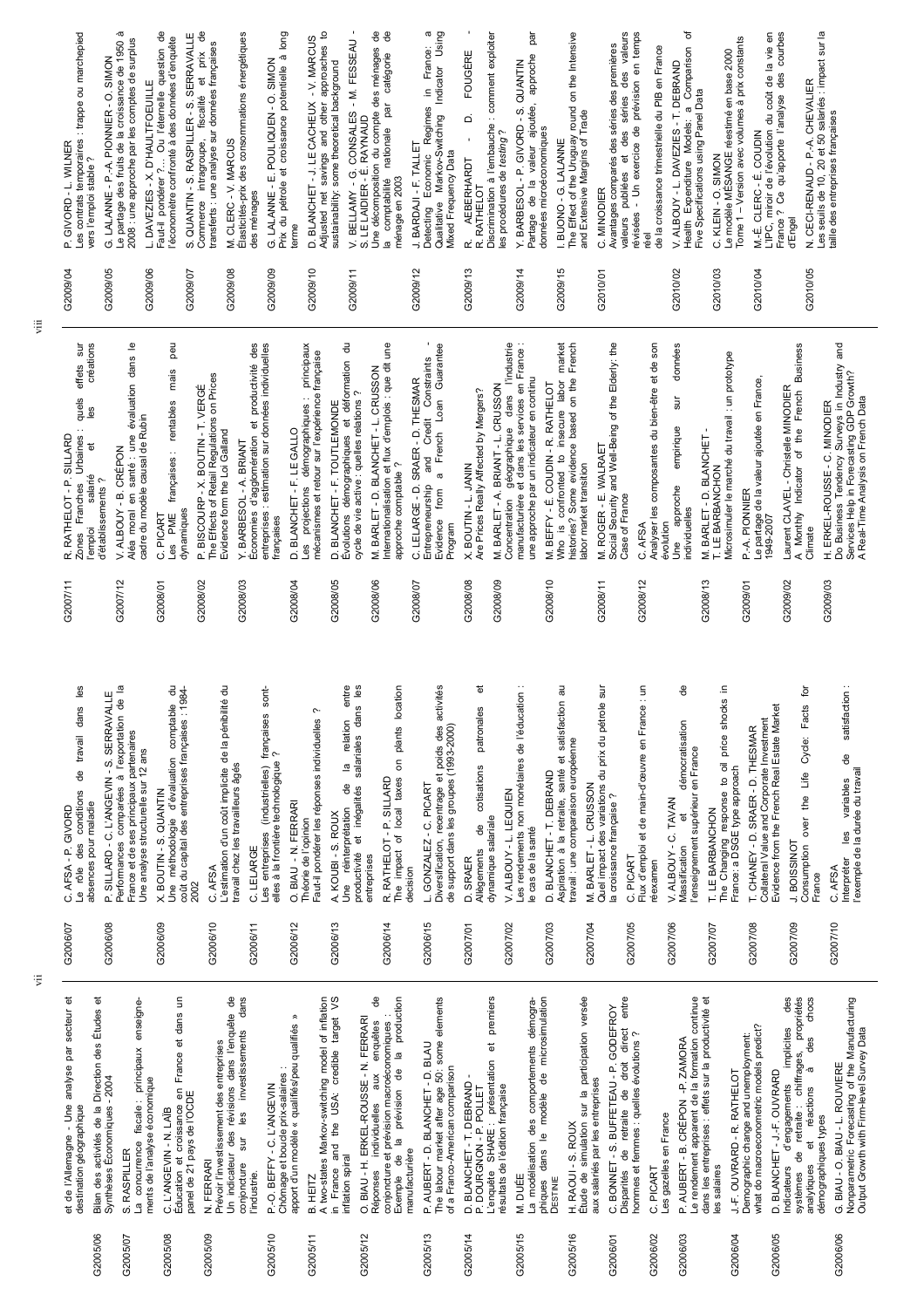De la cinse initaliciele a la cinse economique<br>L'impact des perturbations financières de 2007 et<br>2008 sur la croissance de sept pays Recommendations of the Stiglitz-Sen-Fitoussi G2011/14 X. D'HAULTFOEUILLE - P. GIVORD - G2011/15 M. BARLET - M. CLERC - M. GARNEO - Projeter l'impact des réformes des retraites sur<br>l'activité des 55 ans et plus : une comparaison de d'impôt en crédit d'impôt pour l'emploi de salariés effects: An evaluation of the Zones Franches X. BOUTIN<br>The Environmental Effect of Green Taxation: the Incomplete Contracts and Export Dynamics: Theory and Evidence form French productivity Heterogeneity matters: labour productivity De la crise financière à la crise économique L'impact des perturbations financières de 2007 et 2008 sur la croissance de sept pays Projeter l'impact des réformes des retraites sur l'activité des 55 ans et plus : une comparaison de L'évaluation de l'activité dissimulée des entre-L'évaluation de l'activité dissimulée des entreprises sur la base des contrôles fiscaux et son La tertiarisation de l'économie française et le ralentissement de la productivité entre 1978 et Les inégalités entre générations depuis le baby-Les inégalités entre générations depuis le baby-Évaluation de la transformation de la réduction d'impôt en crédit d'impôt pour l'emploi de salariés Place-based tax exemptions and displacement Place-based tax exemptions and displacement The Environmental Effect of Green Taxation: the V. LAPÈGUE - V. MARCUS<br>La nouvelle version du modèle MZE, modèle La nouvelle version du modèle MZE, modèle Learning, Incomplete Contracts and Export Dynamics: Theory and Evidence form French A Long-Term Evaluation of the First Generation Politique salariale et performance des Do Consumers Correctly Expect Price De la crise financière à la crise économique Recommendations of the Stiglitz-Sen-Fitoussi prises sur la base des contrôles fiscaux et son Évaluation de la transformation de la réduction effects: An evaluation of the Zones Franches A Long-Term Evaluation of the First Generation La tertiarisation de l'économie française et<br>ralentissement de la productivité entre 1978 M. BARLET - M. CLERC - M. GARNEO R. AEBERHARDT - I. BUONO - H. FADINGER X. D'HAULTFOEUILLE - P. GIVORD G2011/16 R. AEBERHARDT - I. BUONO - H. FADINGER M.-É. CLERC - O. MONSO - E. POULIQUEN G2011/11 M.-É. CLERC - O. MONSO - E. POULIQUEN M. BACHELET - M. BEFFY - D. BLANCHET G2011/08 M. BACHELET - M. BEFFY - D. BLANCHET P. GIVORD - R. RATHELOT - P. SILLARD et performance G2011/13 P. GIVORD - R. RATHELOT - P. SILLARD Do Consumers Correctly Expect<br>Reductions? Testing Dynamic Behavior G2012/01 P. GIVORD - S. QUANTIN - C. TREVIEN P. GIVORD - S. QUANTIN - C. TREVIEN Wage inequalities in France 1976-2004: macroéconométrique pour la zone euro Wage inequalities in France 1976-2004: Reductions? Testing Dynamic Behavior J.-C. BRICONGNE-J.-M. FOURNIER P. CHARNOZ - É. COUDIN - M. GAINI M. CLERC - M. GAINI - D. BLANCHET macroéconométrique pour la zone euro G2011/05 J.-C. BRICONGNE - J.-M. FOURNIER G2011/06 P. CHARNOZ - É. COUDIN - M. GAINI G2011/07 M. CLERC - M. GAINI - D. BLANCHET of the French Urban Enterprise Zones of the French Urban Enterprise Zones insertion dans les comptes nationaux C. KERDRAIN - V. LAPÈGUE<br>Restrictive Fiscal Policies in Europe:<br>What are the Likely Effects? labour insertion dans les comptes nationaux Restrictive Fiscal Policies in Europe: Case of the French "Bonus/Malus" Case of the French "Bonus/Malus" N. CECI-RENAUD - V. COTTET G2012/02 N. CECI-RENAUD - V. COTTET differentiated by age and skills a quantile regression analysis differentiated by age and skills A. SCHREIBER - A. VICARD G2011/17 C. KERDRAIN - V. LAPÈGUE a quantile regression analysis G2011/10 A. SCHREIBER - A. VICARD Heterogeneity matters: What are the Likely Effects? V. LAPÈGUE - O. MONSO V. LAPÈGUE - V. MARCUS M. ROGER - M. WASMER G2011/04 M. ROGER - M. WASMER V. LAPÈGUE - O. MONSO P. FÉVRIER - L. WILNER Report: A few illustrations G2012/03 P. FÉVRIER - L. WILNER Report: A few illustrations C. LOUVOT-RUNAVOT G2011/09 C. LOUVOT-RUNAVOT boom<br>C. MARBOT - D. ROY salariale G2011/12 C. MARBOT - D. ROY à domicile en 2007 à domicile en 2007 Urbaines program Urbaines program trois modèles industrialisés entreprises Learning, Politique Firms 2008 G2011/04 G2011/05 G2011/06 G2011/09 G2011/10 G2011/11 G2011/12 G2011/13 G2011/14 G2011/15 G2011/16 G2011/17 G2012/02 G2012/03 G2011/07 G2011/08 G2012/01 L'apport des méthodes à noyaux pour mesurer la<br>concentration géographique - Application à la<br>concentration des immigrés en France de 1968 à M. BARLET - L. CRUSSON - S. DUPUCH -Quelle croissance de moyen terme après la G2010/15 M. BARLET - L. CRUSSON - S. DUPUCH - G2010/17 P.-Y. CABANNES - H. ERKEL-ROUSSE - National Origin Differences in Wages and<br>Hierarchical Positions - Evidence on French Full-Méthodes économétriques pour l'évaluation de concentration des immigrés en France de 1968 à D. BLANCHET - S. BUFFETEAU - E. CRENNER S. LE MINEZ<br>Le modèle de microsimulation Destinie 2 :<br>principales caractéristiques et premiers résultats Conditional Logit with one Binary Covariate: Link aux chocs conjoncturels des années 1986 à aux chocs conjoncturels des années 1986 à modèles mixtes ou multi-niveaux : propriétés et  $\frac{1}{\alpha}$ Time Male Workers from a matched Employeres trajectoires professionnelles en début de vie Les trajectoires professionnelles en début de vie Quelle croissance de moyen terme après la L'apport des méthodes à noyaux pour mesurer la concentration géographique - Application à la Jne évaluation de l'effet de la réforme de 2003 sur les départs en retraite - Le cas des G2010/13 D. BLANCHET - S. BUFFETEAU - E. CRENNER Public-private wage gaps: is civil-servant human es marchés du travail français et américain face Jne évaluation de la réduction d'impôt pour Vlodèles à effets fixes, à effets aléatoires, modèles mixtes ou multi-niveaux : propriétés et National Origin Differences in Wages and Hierarchical Positions - Evidence on French Full-Time Male Workers from a matched Employer-Méthodes économétriques pour l'évaluation de Une évaluation de l'effet de la réforme de 2003 sur les départs en retraite - Le cas des Le modèle de microsimulation Destinie 2 : F. PUECH<br>Des services échangés aux services échan-Des services échangés aux services échan-Public-private wage gaps: is civil-servant human Conditional Logit with one Binary Covariate: Link Les marchés du travail français et américain face Une évaluation de la réduction d'impôt pour Modèles à effets fixes, à effets aléatoires, mises en œuvre des modélisations de T. LE BARBANCHON - B. OURLIAC - O. SIMON G2011/01 T. LE BARBANCHON - B. OURLIAC - O. SIMON 'hétérogénéité dans le cas de données groupées l'hétérogénéité dans le cas de données groupées geables : une application sur données françaises geables : une application sur données françaises principales caractéristiques et premiers résultats active : quel impact des contrats temporaires ? P-Y. CABANNES - H. ERKEL-ROUSSE active : quel impact des contrats temporaires ? Tome 2 - Version avec volumes à prix chaînés Tome 2 - Version avec volumes à prix chaînés ceuvre des modélisations G. LALANNE - O. MONSO - E. POULIQUEN G. LALANNE - O. MONSO - E. POULIQUEN e modèle Mésange réestimé en base 2000 Le modèle Mésange réestimé en base 2000 M. BARATON - M. BEFFY - D. FOUGÈRE G2010/12 M. BARATON - M. BEFFY - D. FOUGÈRE à la baisse des tarifs douaniers étrangers à la baisse des tarifs douaniers étrangers -e bloc retraites du modèle Destinie 2 : POULIQUEN - M. BEFFY - M. GAINI Le bloc retraites du modèle Destinie 2 : between the Static and Dynamic Cases E. POULIQUEN - M. BEFFY - M. GAINI between the Static and Dynamic Cases -a réaction des entreprises françaises La réaction des entreprises françaises enseignants du second degré public enseignants du second degré public G2010/09 P.-Y. CABANNES - V. LAPÈGUE -<br>G2010/09 P.-Y. CABANNES - V. LEEP P.-Y. CABANNES - V. LAPÈGUE -R. AEBERHARDT - L. DAVEZIES G2010/18 R. AEBERHARDT - L. DAVEZIES R. AEBERHARDT - J. POUGET G2010/06 R. AEBERHARDT - J. POUGET 2007 : une modélisation DSGE D. BLANCHET - E. CRENNER G2010/14 D. BLANCHET - E. CRENNER 2007 : une modélisation DSGE l'emploi de salariés à domicile l'emploi de salariés à domicile R. RATHELOT - P. SILLARD G2010/11 R. RATHELOT - P. SILLARD M. BEFFY - T. KAMIONKA G2010/16 M. BEFFY - T. KAMIONKA S. BLASCO - P. GIVORD I. BUONO - G. LALANNE G2010/07 S. BLASCO - P. GIVORD G2010/10 I. BUONO - G. LALANNE capital sector-specific? capital sector-specific? politiques publiques guide de l'utilisateur politiques publiques guide de l'utilisateur Employee Dataset Employee Dataset L. DAVEZIES G2011/03 L. DAVEZIES C. MARBOT mises en P. GIVORD G2011/02 C. MARBOT G2010/08 P. GIVORD crise ? 1999  $\vec{a}$ 32010/10 32010/12 32010/13 G2010/14 32010/15 32010/16 32010/06 52010/07 32010/08 32010/09 32010/11 **52010/17** 32010/18 32011/02 G2011/03 32011/01

ix

x

| G2013/07                                                                                                       | G2013/08                                                                                                                                                      | G2013/09                                                                                                                                             | G2013/10                                                                                                                                 | $\overline{\phantom{0}}$<br>G2013/1                                                                                                                                       | G2013/12<br>G2013/13                                                                                                                                                               | G2013/14                                                                                                                                                                                                          | G2013/15                                                                                                                                           | G2014/01                                                                                                                                                 | G2014/02                                                                                                                                          | G2014/03                                                                                                                                                                        | G2014/04                                                                                                                                                                                 | G2014/05                                                                                                                           | G2014//06                                                                                                             | G2014/07                                                                                                                                                                   | G2014/08                                                                                                             | G2014/09                                                                                                                                                                                |
|----------------------------------------------------------------------------------------------------------------|---------------------------------------------------------------------------------------------------------------------------------------------------------------|------------------------------------------------------------------------------------------------------------------------------------------------------|------------------------------------------------------------------------------------------------------------------------------------------|---------------------------------------------------------------------------------------------------------------------------------------------------------------------------|------------------------------------------------------------------------------------------------------------------------------------------------------------------------------------|-------------------------------------------------------------------------------------------------------------------------------------------------------------------------------------------------------------------|----------------------------------------------------------------------------------------------------------------------------------------------------|----------------------------------------------------------------------------------------------------------------------------------------------------------|---------------------------------------------------------------------------------------------------------------------------------------------------|---------------------------------------------------------------------------------------------------------------------------------------------------------------------------------|------------------------------------------------------------------------------------------------------------------------------------------------------------------------------------------|------------------------------------------------------------------------------------------------------------------------------------|-----------------------------------------------------------------------------------------------------------------------|----------------------------------------------------------------------------------------------------------------------------------------------------------------------------|----------------------------------------------------------------------------------------------------------------------|-----------------------------------------------------------------------------------------------------------------------------------------------------------------------------------------|
| M. GAINI - A. LEDUC - A. VICARD<br>School as a shelter? School leaving-age and the<br>business cycle in France | g<br>young people entering into a tough labour market<br>evidence<br>VICARD<br>French<br>$\mathbf{A}$<br>generation?<br>M. GAINI - A. LEDUC -<br>scarred<br>∢ | đ<br>redistribution dans le système de retraite français<br>pension<br>$\frac{e}{d}$<br>montant<br>P. AUBERT - M. BACHELET<br><u>ტ</u><br>Disparités | R. AEBERHARDT - P GIVORD - C. MARBOT<br>Spillover Effect of the Minimum Wage in France:<br>An Unconditional Quantile Regression Approach | A. EIDELMAN - F. LANGUMIER - A. VICARD<br>Prélèvements obligatoires reposant sur les<br>ménages : des canaux redistributifs différents en<br>ménages : de<br>1990 et 2010 | sur<br>Le RMI et son successeur le RSA découragent-<br>Is certains jeunes de travailler ? Une analyse sur<br>les jeunes autour de 25 ans<br>O. BARGAIN - A. VICARD<br>ils certains | des<br>à l'horizon<br>đ<br>bénéficiaires<br><b>I'APA</b><br>2040 à l'aide du modèle Destinie<br>용<br><b>ses</b><br>$\cot$<br>MARBOT-D.ROY<br>$\frac{\theta}{\sigma}$<br>킁<br>caractéristiques<br>Projections<br>Ö | développement<br>durable : une évaluation économétrique<br>$\overline{\overline{a}}$<br>dédié<br>d'impôt<br>A. MAUROUX<br>crédit<br>$\overline{a}$ | gun<br>è<br>1996<br>V. COTTET - S. QUANTIN - V. RÉGNIER<br>Coût du travail et allégements de charges<br>estimation au niveau établissement de 19<br>2008 | Demand Estimation in the Presence of Revenue<br>FÉVRIER<br>ρ.<br>$\mathbf{r}$<br><b>D'HAULTFOEUILLE</b><br>Management<br>WILNER<br>$\dot{\times}$ | French<br>accrued-to-date<br>$\ddot{\circ}$<br>application<br>$\rm 5$<br>Joint macro/micro evaluations<br>D. BLANCHET - S. LE MINEZ<br>an<br>liabilities:<br>pension<br>reforms | à<br>d'une<br>DEROYON - A. MONTAUT - P-A PIONNIER<br>Emploi<br>apport<br>l'enquête<br>mensuelle :<br>෪<br>modélisation espace-état<br>Utilisation rétrospective<br>fréquence<br>gun<br>Ē | đ<br>avantage monétaire<br>Ĉ.<br>Habiter en HLM : quel avantage monét.<br>quel impact sur les conditions de logement<br>C. TREVIEN | The<br>Temporal disaggregation of stock variables - T<br>Chow-Lin method extended to dynamic models<br>A. POISSONNIER | affect female labor<br>evaluation of a French<br>P. GIVORD - C. MARBOT<br>Does the cost of child care a<br>market participation? An evalu<br>reform of childcare subsidies | tests in<br>G. LAME - M. LEQUIEN - P.-A. PIONNIER<br>Interpretation and limits of sustainability t<br>public finance | $\overline{\Phi}$<br>compétitivité<br>de R&D<br>C. BELLEGO - V. DORTET-BERNADET<br>La participation aux pôles de co<br>quelle incidence sur les dépenses<br>l'activité des PME et ETI ? |
| G2012/04                                                                                                       | G2012/05                                                                                                                                                      | G2012/06                                                                                                                                             | G2012/07                                                                                                                                 | G2012/08                                                                                                                                                                  | G2012/09                                                                                                                                                                           | G2012/10                                                                                                                                                                                                          | G2012/11                                                                                                                                           | G2012/12                                                                                                                                                 | G2012/13                                                                                                                                          | G2012/14                                                                                                                                                                        | G2013/01<br>F1301                                                                                                                                                                        | G2013/02<br>F1302                                                                                                                  | G2013/03                                                                                                              | G2013/04                                                                                                                                                                   | G2013/05                                                                                                             | G2013/06                                                                                                                                                                                |

 $\triangleq$   $\overline{0}$ 

Price

des

| GRISLAIN-LETRÉMY<br>domestic production<br>capital et du travail<br>l'apport<br>Methodological<br>L'achat de la<br>d'entreprises s<br>et héritages ?<br>the<br>GARBINTI<br>et projection<br>Households<br><b>AUBERT</b><br>there<br>Euro area?<br>Modalités<br>LAME<br>Évaluer  <br>Turning<br>France:<br>Was<br>Ġ<br>ഥ<br>cj<br>$\Omega$<br>$\overline{\mathbf{a}}$<br>G2014/06<br>G2013/14<br>G2014/05<br>G2013/08<br>G2013/09<br>G2013/10<br>G2013/13<br>G2013/15<br>G2014/02<br>G2014/03<br>G2014/04<br>G2013/12<br>G2013/07<br>G2014/01<br>G2013/11 | $\overline{\sigma}$<br>e۵<br>vincin size and evolution of the government<br>expenditure multiplier in France (1980-2010)?<br>N. CECI-RENAUD - P. CHARNOZ - M. GAINI<br>Évolution de la volatilité des revenus salariaux du<br>secteur privé en France depuis 1968<br>킁<br>a « Greenspan Conundrum » in the<br>the<br>Labour<br>J-B. BERNARD - G. CLÉAUD<br>Oil price: the nature of the shocks and the impact<br>on the French economy<br>résidence principale et la création<br>sont-ils favorisés par les donations<br>M. BACHELET - A. LEDUC - A. MARINO<br>Les biographies du modèle Destinie II : rebasage<br>POISSONNIER - D. ROY<br>useholds Satellite Account for France in 2010.<br>Natural Disasters: Exposure and Underinsurance<br>French Firms in the Face of the 2008/2009 Crisis<br>CHONÉ - F. EVAIN - L. WILNER - E. YILMAZ<br>assessment<br>d'une mesure de la qualité<br>facteurs<br>CLÉAUD - M. LEMOINE - P.-A. PIONNIER<br>ich size and evolution of the governm<br>P.-Y. CABANNES - V. COTTET - Y. DUBOIS<br>C. LELARGE - M. SICSIC<br>Introducing activity-based payment in<br>hospital industry : Evidence from French data<br>French<br>des<br>Market During the Last Thirty Years<br>P.-Y. CABANNES - A. MONTAUT<br>P.-A. PIONNIER<br>issues on the<br>R. AEBERHARDT - C. MARBOT<br>Evolution of Instability on the<br>globale<br>activity-based<br>la productivité |
|----------------------------------------------------------------------------------------------------------------------------------------------------------------------------------------------------------------------------------------------------------------------------------------------------------------------------------------------------------------------------------------------------------------------------------------------------------------------------------------------------------------------------------------------------------|----------------------------------------------------------------------------------------------------------------------------------------------------------------------------------------------------------------------------------------------------------------------------------------------------------------------------------------------------------------------------------------------------------------------------------------------------------------------------------------------------------------------------------------------------------------------------------------------------------------------------------------------------------------------------------------------------------------------------------------------------------------------------------------------------------------------------------------------------------------------------------------------------------------------------------------------------------------------------------------------------------------------------------------------------------------------------------------------------------------------------------------------------------------------------------------------------------------------------------------------------------------------------------------------------------------------------------------------------------------------------------------------|
|                                                                                                                                                                                                                                                                                                                                                                                                                                                                                                                                                          |                                                                                                                                                                                                                                                                                                                                                                                                                                                                                                                                                                                                                                                                                                                                                                                                                                                                                                                                                                                                                                                                                                                                                                                                                                                                                                                                                                                              |
|                                                                                                                                                                                                                                                                                                                                                                                                                                                                                                                                                          |                                                                                                                                                                                                                                                                                                                                                                                                                                                                                                                                                                                                                                                                                                                                                                                                                                                                                                                                                                                                                                                                                                                                                                                                                                                                                                                                                                                              |
|                                                                                                                                                                                                                                                                                                                                                                                                                                                                                                                                                          |                                                                                                                                                                                                                                                                                                                                                                                                                                                                                                                                                                                                                                                                                                                                                                                                                                                                                                                                                                                                                                                                                                                                                                                                                                                                                                                                                                                              |
|                                                                                                                                                                                                                                                                                                                                                                                                                                                                                                                                                          |                                                                                                                                                                                                                                                                                                                                                                                                                                                                                                                                                                                                                                                                                                                                                                                                                                                                                                                                                                                                                                                                                                                                                                                                                                                                                                                                                                                              |
|                                                                                                                                                                                                                                                                                                                                                                                                                                                                                                                                                          |                                                                                                                                                                                                                                                                                                                                                                                                                                                                                                                                                                                                                                                                                                                                                                                                                                                                                                                                                                                                                                                                                                                                                                                                                                                                                                                                                                                              |
|                                                                                                                                                                                                                                                                                                                                                                                                                                                                                                                                                          |                                                                                                                                                                                                                                                                                                                                                                                                                                                                                                                                                                                                                                                                                                                                                                                                                                                                                                                                                                                                                                                                                                                                                                                                                                                                                                                                                                                              |
|                                                                                                                                                                                                                                                                                                                                                                                                                                                                                                                                                          |                                                                                                                                                                                                                                                                                                                                                                                                                                                                                                                                                                                                                                                                                                                                                                                                                                                                                                                                                                                                                                                                                                                                                                                                                                                                                                                                                                                              |
|                                                                                                                                                                                                                                                                                                                                                                                                                                                                                                                                                          |                                                                                                                                                                                                                                                                                                                                                                                                                                                                                                                                                                                                                                                                                                                                                                                                                                                                                                                                                                                                                                                                                                                                                                                                                                                                                                                                                                                              |
|                                                                                                                                                                                                                                                                                                                                                                                                                                                                                                                                                          |                                                                                                                                                                                                                                                                                                                                                                                                                                                                                                                                                                                                                                                                                                                                                                                                                                                                                                                                                                                                                                                                                                                                                                                                                                                                                                                                                                                              |
|                                                                                                                                                                                                                                                                                                                                                                                                                                                                                                                                                          |                                                                                                                                                                                                                                                                                                                                                                                                                                                                                                                                                                                                                                                                                                                                                                                                                                                                                                                                                                                                                                                                                                                                                                                                                                                                                                                                                                                              |
|                                                                                                                                                                                                                                                                                                                                                                                                                                                                                                                                                          |                                                                                                                                                                                                                                                                                                                                                                                                                                                                                                                                                                                                                                                                                                                                                                                                                                                                                                                                                                                                                                                                                                                                                                                                                                                                                                                                                                                              |
|                                                                                                                                                                                                                                                                                                                                                                                                                                                                                                                                                          |                                                                                                                                                                                                                                                                                                                                                                                                                                                                                                                                                                                                                                                                                                                                                                                                                                                                                                                                                                                                                                                                                                                                                                                                                                                                                                                                                                                              |
|                                                                                                                                                                                                                                                                                                                                                                                                                                                                                                                                                          | des<br>retraites et prévisibilité du montant de pension<br>réformes<br>des<br>d'application                                                                                                                                                                                                                                                                                                                                                                                                                                                                                                                                                                                                                                                                                                                                                                                                                                                                                                                                                                                                                                                                                                                                                                                                                                                                                                  |
|                                                                                                                                                                                                                                                                                                                                                                                                                                                                                                                                                          | C. GRISLAIN-LETRÉMY - A. KATOSSKY<br>The Impact of Hazardous Industrial Facilities on<br>Housing Prices: A Comparison of Parametric and<br>Semiparametric Hedonic Price Models                                                                                                                                                                                                                                                                                                                                                                                                                                                                                                                                                                                                                                                                                                                                                                                                                                                                                                                                                                                                                                                                                                                                                                                                               |
| efficiency investments?<br>households                                                                                                                                                                                                                                                                                                                                                                                                                                                                                                                    | are<br>energy<br>J.-M. DAUSSIN-BENICHOU - A. MAUROUX<br>How sensitive<br>δ<br>at up. How s<br>fiscal incentives<br>heat<br>$\ddot{\circ}$                                                                                                                                                                                                                                                                                                                                                                                                                                                                                                                                                                                                                                                                                                                                                                                                                                                                                                                                                                                                                                                                                                                                                                                                                                                    |
| or Not?<br>G2014/07                                                                                                                                                                                                                                                                                                                                                                                                                                                                                                                                      | C. LABONNE - G. LAMÉ<br>Credit Growth and Capital Requirements: Binding                                                                                                                                                                                                                                                                                                                                                                                                                                                                                                                                                                                                                                                                                                                                                                                                                                                                                                                                                                                                                                                                                                                                                                                                                                                                                                                      |
| Sector: the French Example<br>The Impact of Housing<br>G2014/08                                                                                                                                                                                                                                                                                                                                                                                                                                                                                          | Subsidies on the Rental<br>GRISLAIN-LETRÉMY et C. TREVIEN                                                                                                                                                                                                                                                                                                                                                                                                                                                                                                                                                                                                                                                                                                                                                                                                                                                                                                                                                                                                                                                                                                                                                                                                                                                                                                                                    |
| M. LEQUIEN et A. MONTAUT<br>Croissance potentielle en<br>tour<br>d'estimation<br>$\mathsf{S}$<br>euro:<br>G2014/09                                                                                                                                                                                                                                                                                                                                                                                                                                       | zone<br>méthodes<br>6r<br>$\vec{e}$<br>des<br>France<br>d'horizon                                                                                                                                                                                                                                                                                                                                                                                                                                                                                                                                                                                                                                                                                                                                                                                                                                                                                                                                                                                                                                                                                                                                                                                                                                                                                                                            |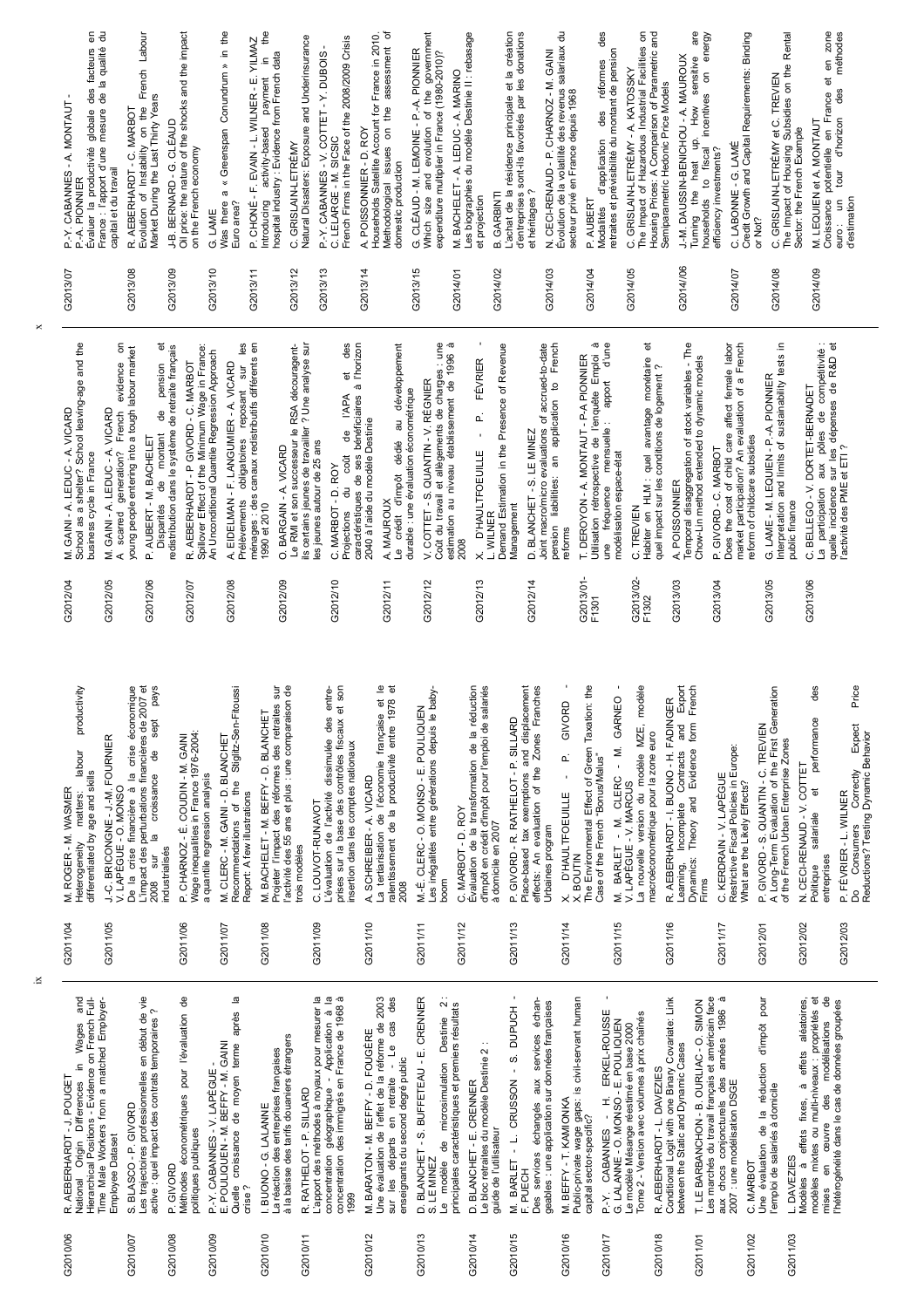| oqi<br>Annual and lifetime incidence of the value-added<br>Are Enterprise Zones Benefits Capitalized in<br>Commercial Property Values? The French Case<br>GEORGES-KOT<br>M. POULHÈS<br>tax in France<br>vó                      | Effet de l'activité et des prix sur le revenu salarial<br>des différentes catégories socioprofessionnelles<br>C. GEAY - M. KOUBI - G de LAGASNERIE<br>සි<br>BERNARD - Q. LAFFÉTER<br>نې<br>با | ville,<br>දී<br>soins<br>construction d'un module pour Destinie<br>des dépenses<br>Projections | Compared performances of French companies<br>on the domestic and foreign markets<br>J. BARDAJI - J.-C. BRICONGNE<br>B. CAMPAGNE - G. GAULIER<br>C. BELLÉGO - R. DE NIJS                  | The redistributive effect of online piracy on the<br>box office performance of American movies in<br>J-B. BERNARD - L. BERTHET<br>foreign markets | which<br>Les prix hédoniques de l'immobilier parisien<br>ç.<br>wealth:<br>Fenêtre sur Cour ou Chambre avec Vue<br>financial<br>households<br>changes in 20 years?<br>M. POULHÈS<br>French | ₫<br>aversion,<br>timing of inheritance receipt, and retirement<br>GEORGES-KOT<br>Time to smell the roses? Risk<br>B. GARBINTI - S. | Organization of Multi-Plant Businesses: Evidence<br>Internal<br>from the Impact of the French High-Speed Rail<br>P. CHARNOZ-C. LELARGE-C. TREVIEN<br>the<br>and<br>Costs<br>Communication | Gender Inequality after Divorce: The Flip Side of<br>Marital Specialization - Evidence from a French<br>C. BONNET - B. GARBINTI - A. SOLAZ<br>Administrative Database                                            | B. CAMPAGNE - A. POISSONNIER<br>MELEZE: A DSGE model for France within the<br><b>PROST</b><br>Health capacity to work at older ages in France<br>E. CAROLI - C.<br>BLANCHET -<br>D. BLANCH<br>M. ROGER | Laffer curves and fiscal multipliers: lessons from<br>POISSONNIER<br>B. CAMPAGNE - A.<br>Mélèze model<br>Euro Area | a case for<br>B. CAMPAGNE - A. POISSONNIER<br>Structural reforms in DSGE models:<br>sensitivity analyses                                                                     | impact sur l'activité des séniors de la réforme des<br>retraites de 2010 ?<br>Relèvement de l'âge de départ à la retraite : quel<br>Y. DUBOIS et M. KOUBI | Les entreprises employant des salariés au Smic<br>A. NAQUAS - M. ORAND - I. SLIMANI HOUTI<br>quelles caractéristiques et quelle rentabilité | <b>MARINO</b><br>- Y. DUBOIS - A.<br>Patrimoine privé et retraite en France<br>T. BLANCHET<br>M. ROGER             | final<br>and<br>trade<br>technology,<br>M. PAK - A. POISSONNIER<br>$\overline{p}$<br>Accounting |
|---------------------------------------------------------------------------------------------------------------------------------------------------------------------------------------------------------------------------------|-----------------------------------------------------------------------------------------------------------------------------------------------------------------------------------------------|------------------------------------------------------------------------------------------------|------------------------------------------------------------------------------------------------------------------------------------------------------------------------------------------|---------------------------------------------------------------------------------------------------------------------------------------------------|-------------------------------------------------------------------------------------------------------------------------------------------------------------------------------------------|-------------------------------------------------------------------------------------------------------------------------------------|-------------------------------------------------------------------------------------------------------------------------------------------------------------------------------------------|------------------------------------------------------------------------------------------------------------------------------------------------------------------------------------------------------------------|--------------------------------------------------------------------------------------------------------------------------------------------------------------------------------------------------------|--------------------------------------------------------------------------------------------------------------------|------------------------------------------------------------------------------------------------------------------------------------------------------------------------------|-----------------------------------------------------------------------------------------------------------------------------------------------------------|---------------------------------------------------------------------------------------------------------------------------------------------|--------------------------------------------------------------------------------------------------------------------|-------------------------------------------------------------------------------------------------|
| G2015/12<br>G2015/13                                                                                                                                                                                                            | G2015/15<br>G2015/14                                                                                                                                                                          |                                                                                                | G2015/16<br>G2015/17                                                                                                                                                                     | G2015/18                                                                                                                                          | G2015/19                                                                                                                                                                                  | G2016/01                                                                                                                            | G2016/02                                                                                                                                                                                  | G2016/03                                                                                                                                                                                                         | G2016/05<br>G2016/04                                                                                                                                                                                   | G2016/06                                                                                                           | G2016/07                                                                                                                                                                     | G2016/08                                                                                                                                                  | G2016/09                                                                                                                                    | G2016/10                                                                                                           | G2016/11                                                                                        |
| Great<br>D. AUDENAERT - J. BARDAJI - R. LARDEUX<br>ç.<br>Les hauts revenus épargnent-ils davantage<br>since the<br>France<br>GARBINTI - P. LAMARCHE<br>ORAND - M. SICSIC<br>$\equiv$<br>Wage Resilience<br>Recession<br>ź<br>ம் | growth and<br>- A. POISSONNIER<br>quarterly<br>contributions to<br>chain-linked<br>ARNAUD - J. BOUSSARD<br>, p<br>Computing additive<br>issues<br>- H. SOUAL<br>aggregates<br>other<br>μĴ     | H. FRAISSE - F. KRAMARZ - C. PROST<br>Labor Disputes and Job Flows                             | car<br>French<br>new<br>using<br>P. GIVORD - C. GRISLAIN-LETRÉMY<br>impact<br>evaluation<br>taxation<br>consumer-level dataset<br>fuel<br>Ę<br>- H. NAEGELE<br>does<br>purchases?<br>MoH | €<br>Durée passée en carrière et durée de vie en<br>retraite : quel partage des gains d'espérance<br>P. AUBERT - S. RABATÉ<br>vie?                | policy<br>monetary<br>The walking dead Euler equation<br>$\overline{5}$<br>challenge<br>A. POISSONNIER<br>$\sigma$<br>Addressing<br>models                                                | indicateurs de rendement du système de retraite<br>Y. DUBOIS - A. MARINO<br>rançais                                                 | Transportation:<br>Public<br>Evidence from the Paris Region<br>of Urban<br>T. MAYER - C. TREVIEN<br>S.T. LY - A. RIEGERT<br>The impacts                                                   | de travail pour<br>d'indemnisation<br>M. A. BEN HALIMA - V. HYAFIL-SOLELHAC<br>M. KOUBI - C. REGAERT<br>Measuring Social Environment Mobility<br>maladie sur la durée des arrêts<br>Quel est l'impact du système | Disparités de rendement du système de retraite<br>dans le secteur privé : approches intergénéra-<br>tionnelle et intragénérationnelle<br>Y. DUBOIS - A. MARINO<br>maladie?                             | No evidence of financial accelerator in France<br>B. CAMPAGNE - V. ALHENC-GELAS<br>J.-B. BERNARD                   | cycle<br>ur la<br>sur<br>ಸ<br>impôts<br>fiscales<br>trois<br>période 1979-2013 en France<br>recettes<br>étude de<br>Q. LAFFÉTER - M. PAK<br>des<br>économique<br>Élasticités | Les déterminants de l'attractivité de la fonction<br>IDMACHICHE,<br>ω<br>J.-M. DAUSSIN-BENICHOU,<br>LEDUC et E. POULIQUEN<br>publique de l'État           | selon la<br>quelles<br>durée de carrière et l'âge de la retraite<br>de pension<br>a modulation du montant<br>P. AUBERT                      | sur l'emploi en R&D<br>SICSIC<br>V. DORTET-BERNADET - M.<br>Effet des aides publiques<br>disparités entre assurés? | dans les petites entreprises                                                                    |
| G2014/10<br>G2014/11                                                                                                                                                                                                            | G2014/12                                                                                                                                                                                      | G2014/13                                                                                       | 32014/14                                                                                                                                                                                 | 32014/15                                                                                                                                          | G2015/01                                                                                                                                                                                  | G2015/02                                                                                                                            | G2015/03<br>G2015/04                                                                                                                                                                      | G2015/05                                                                                                                                                                                                         | G2015/06                                                                                                                                                                                               | G2015/07                                                                                                           | G2015/08                                                                                                                                                                     | G2015/09                                                                                                                                                  | G2015/10                                                                                                                                    | G2015/11                                                                                                           |                                                                                                 |

xi

xii

| ಀ                                                                       | ن                                                                                                                            | ن                                                                                                                                                                                                       | ن                                                                                                                                                                                                                                               |                                                                                   | ن<br>ن                                                                                                                                                                                                       |                                                                                                                                       | ن<br>ن                                                                                                                                                                                                   | ୰ய                                                                                                                      |                                                                                           | ن<br>ಀ                                                                                                                                      |                                                                                  | ு ட                                                                                                            | ن                                                                                                                                                               | ಀ                                                                                                                                                                                     | Ů                                                                                            |
|-------------------------------------------------------------------------|------------------------------------------------------------------------------------------------------------------------------|---------------------------------------------------------------------------------------------------------------------------------------------------------------------------------------------------------|-------------------------------------------------------------------------------------------------------------------------------------------------------------------------------------------------------------------------------------------------|-----------------------------------------------------------------------------------|--------------------------------------------------------------------------------------------------------------------------------------------------------------------------------------------------------------|---------------------------------------------------------------------------------------------------------------------------------------|----------------------------------------------------------------------------------------------------------------------------------------------------------------------------------------------------------|-------------------------------------------------------------------------------------------------------------------------|-------------------------------------------------------------------------------------------|---------------------------------------------------------------------------------------------------------------------------------------------|----------------------------------------------------------------------------------|----------------------------------------------------------------------------------------------------------------|-----------------------------------------------------------------------------------------------------------------------------------------------------------------|---------------------------------------------------------------------------------------------------------------------------------------------------------------------------------------|----------------------------------------------------------------------------------------------|
| Input-Output<br>an<br>employment:<br>르.<br>decomposition<br>consumption | D. FOUGÈRE - E. GAUTIER - S. ROUX<br>Understanding Wage Floor Setting in Industry-<br>Level Agreements: Evidence from France | sensibilité<br>croissance<br>des dépenses de retraites à la crois<br>économique et aux chocs démographiques<br>đ<br>d'indexation des pensions<br>penses de retraites à l<br>DUBOIS - M. KOUBI<br>Règles | đ<br>incapacité<br>e 1960 et<br>severe des générations nées entre 1960 e<br>1990 : une projection à partir du modèle Destinie<br>A. CAZENAVE-LACROUTZ - F. GODET<br>L'espérance de vie en retraite sans in<br>sévère des générations nées entre | SIMON<br>$\dot{\circ}$<br>J. BARDAJI - B. CAMPAGNE -<br>M.-B. KHDER - Q. LAFFÉTER | e modèle macroéconométrique Mésange :<br>ELEZAAR<br>A.-S. DUFERINEZ - V.<br>P. LEBLANC - E. MASSON -<br>H. PARTOUCHE (DG-Trésor)<br>ن<br>réestimation et nouveautés<br><b>DUFERNEZ</b><br>(Insee)<br>$A - S$ | Monetary<br>ω<br>BOUSSARD - B. CAMPAGNE<br>Fiscal Policy Coordination in<br>Union at the Zero-Lower-Bound<br>$\overline{\phantom{a}}$ | sick<br>the<br>Effects of the one-day waiting period for<br>Ξ.<br>absences<br>A. CAZENAVE-LACROUTZ<br>French central civil service<br>health-related<br><b>GODZINSKI</b><br>$\overline{5}$<br>leave<br>∢ | et marchés<br>Qualification, progrès technique et ma<br>du travail locaux en France, 1990-2011<br>P. CHARNOZ - M. ORAND | Modélisation de l'inflation en France par une<br>approche macrosectorielle<br>MITIN<br>نح | Homeownership and labor market outcomes:<br>composition<br>.- M. CHEVALIER - R. LARDEUX<br>and<br>disentangling externality<br>effects<br>ပ | Cash-Flow Risk and Export<br>Market Behavior<br>Money:<br>P. BEAUMONT<br>Time is | Euro<br>across<br>Divergence<br>ROUX - F. SAVIGNAC<br>financing:<br>area countries?<br>SME <sub>s</sub> '<br>ω | and<br>Vary<br>employment: impacts across industries<br>productivity<br>C .- M. CHEVALIER - A. LUCIANI<br>labor<br>with technological level<br>Computerization, | double<br>ъ<br>sectorielles<br>$\therefore$ une<br>R.MONIN - M. SUAREZ CASTILLO<br>L'effet du CICE sur les prix : un<br>prix<br>données<br>sur les<br>sur<br>individuelles<br>analyse | Who Understands The French Income Tax?<br>Bunching Where Tax Liabilities Start<br>R. LARDEUX |
|                                                                         | G2017/01                                                                                                                     | G2017/02                                                                                                                                                                                                | G2017/03                                                                                                                                                                                                                                        | G2017/04                                                                          |                                                                                                                                                                                                              | G2017/05                                                                                                                              | G2017/06                                                                                                                                                                                                 | G2017/07                                                                                                                | G2017/08                                                                                  | G2017/09                                                                                                                                    | G2017/10                                                                         | G2018/01                                                                                                       | G2018/02                                                                                                                                                        | G2018/03                                                                                                                                                                              | G2018/04                                                                                     |